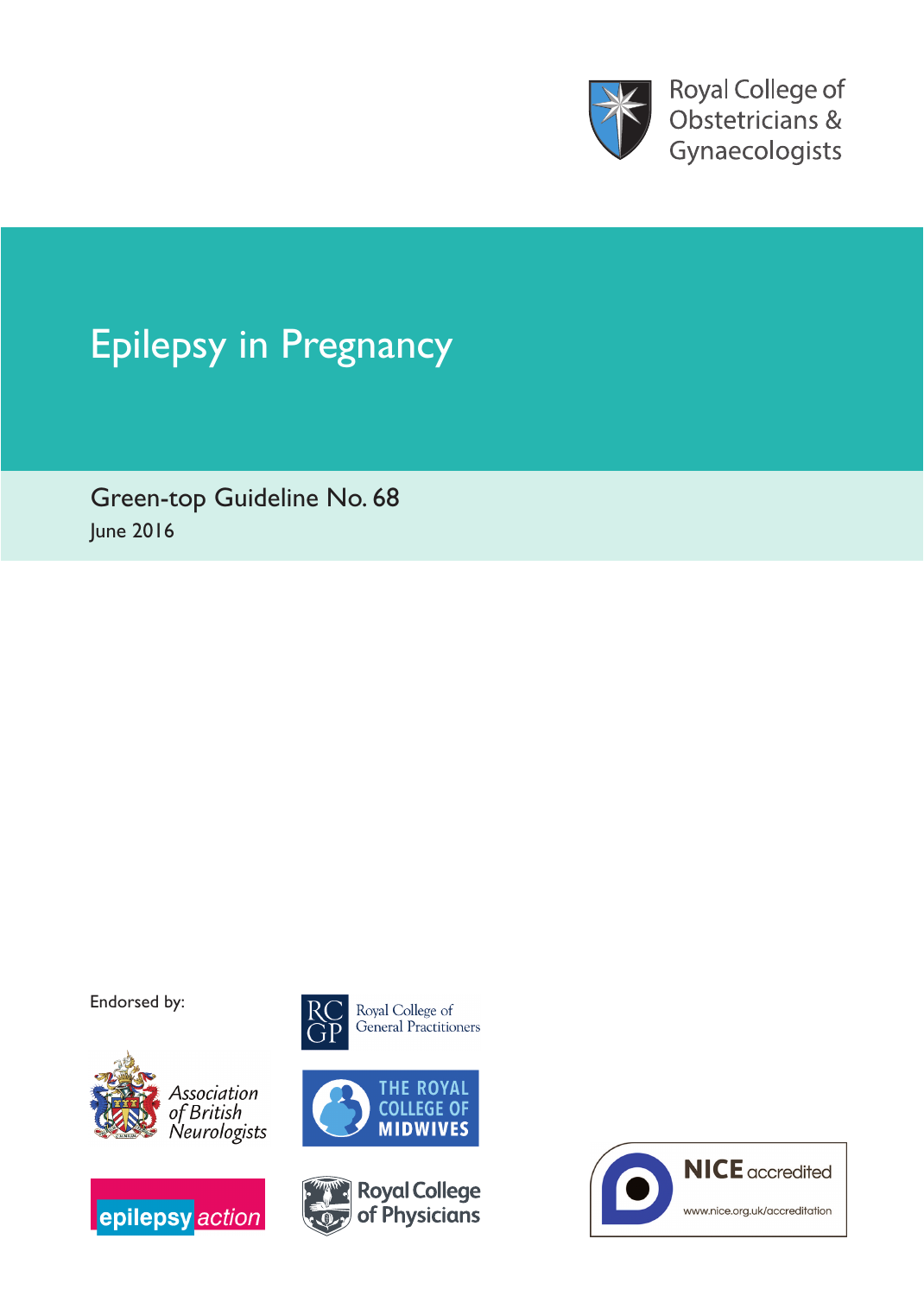# Epilepsy in Pregnancy

This is the first edition of this guideline, produced by the Royal College of Obstetricians and Gynaecologists (RCOG) and endorsed by the following organisations:Association of British Neurologists,EpilepsyAction, Royal College of General Practitioners,Royal College of Midwives and the Royal College of Physicians.

# **Executive summary of recommendations**

# *Diagnosis of epilepsy*

What aspects of diagnosis are specific to pregnancy and the puerperium, including the definition of seizures for the obstetrician?

**The diagnosis of epilepsy and epileptiform seizures should be made by a medical practitioner with expertise in epilepsy, usually a neurologist.**

**Women with a history of epilepsy who are not considered to have a high risk of unprovoked seizures can be managed as low-risk women in pregnancy.**

What is the importance of classifying seizure type and epilepsy syndrome?

**Women with epilepsy (WWE), their families and healthcare professionals should be aware of the different types of epilepsy and their presentation to assess the specific risks to the mother and baby.**

What other conditions in pregnancy should be considered in the differential diagnosis of epileptic seizures?

**In pregnant women presenting with seizures in the second half of pregnancy which cannot be clearly attributed to epilepsy, immediate treatment should follow existing protocols for eclampsia management until a definitive diagnosis is made by a full neurological assessment.**

**Other cardiac, metabolic and intracranial conditions should be considered in the differential diagnosis. Neuropsychiatric conditions including non-epileptic attack disorder should also be considered.**

#### *Prepregnancy counselling and management*

What are the risks of congenital malformations in the fetus of pregnant women with epilepsy (WWE) exposed and not exposed to antiepileptic drugs (AEDs)?

**WWE who are planning their pregnancy should have a clinician competent in the management of epilepsy take responsibility for sharing decisions around choice and dose of AEDs, based on the risk to the fetus and control of seizures.**

**WWE should be reassured that most mothers have normal healthy babies and the risk of congenital malformations is low if they are not exposed to AEDs in the periconception period.**

**Women should be informed that the risk of congenital abnormalities in the fetus is dependent on the type, number and dose of AEDs.**

 $\checkmark$ 

|--|--|

| ٠ |
|---|
|---|

**C**

**B**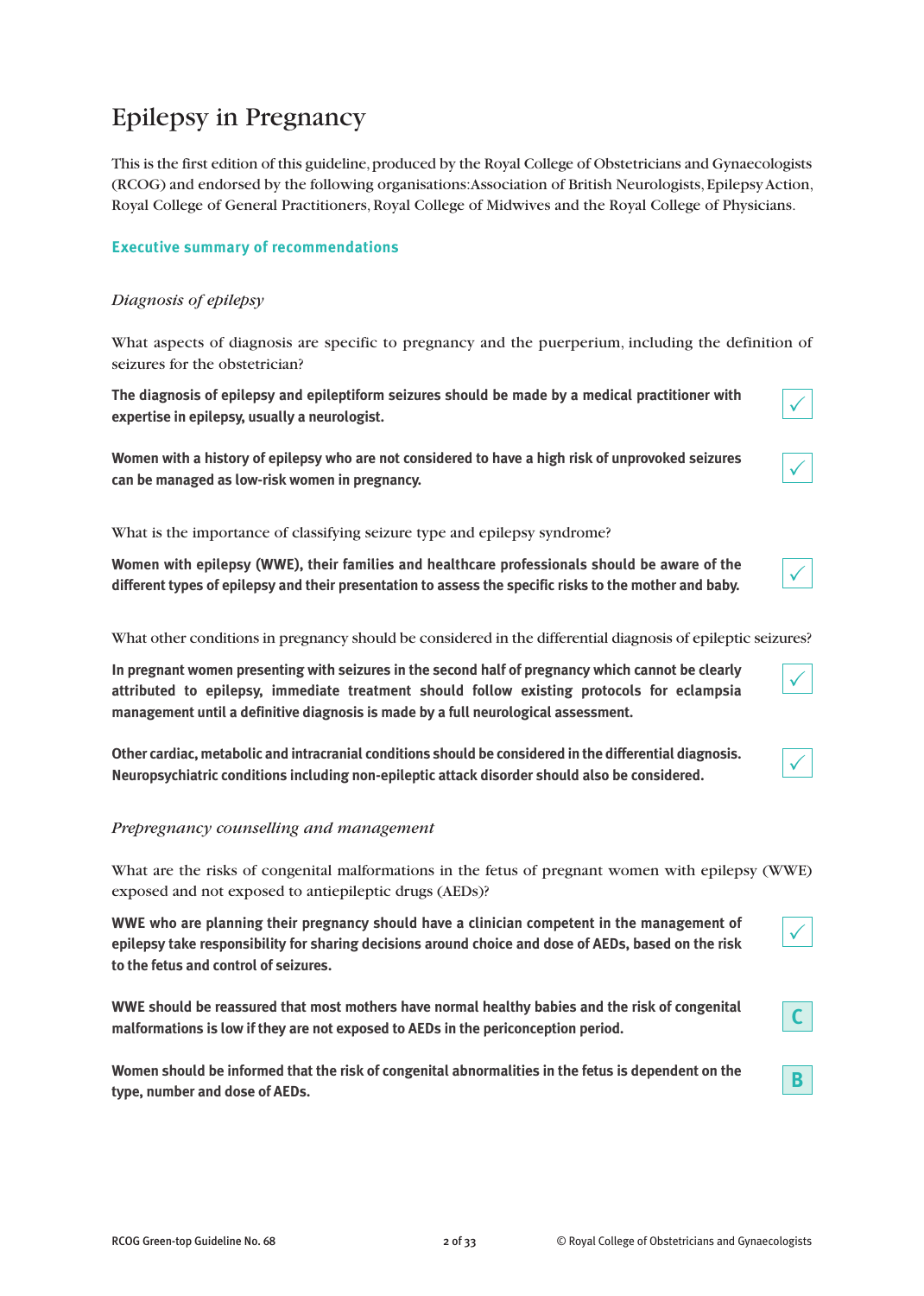What are the long-term neurodevelopmental outcomes of exposure toAEDs and maternal seizure in infants born to WWE?

**WWE and their partners need to be informed about the possible adverse impact on long-term neurodevelopment of the newborn following in utero exposure to sodium valproate.**

**Based on limited evidence, in utero exposure to carbamazepine and lamotrigine does not appear to adversely affect neurodevelopment of the offspring. There is very little evidence forlevetiracetam and phenytoin. Parents should be informed that evidence on long-term outcomes is based on small numbers of children.**

To what extent can congenital abnormalities be minimised in WWE?

All WWE should be advised to take 5 mg/day of folic acid prior to conception and to continue the intake **until at least the end of the first trimester to reduce the incidence of major congenital malformation.**

**Prepregnancy folic acid 5 mg/day may be helpful in reducing the risk of AED-related cognitive deficits.**

**The lowest effective dose of the most appropriate AED should be used.**

**Exposure to sodium valproate and other AED polytherapy should be minimised by changing the medication priorto conception, as recommended by an epilepsy specialist after a careful evaluation of the potential risks and benefits.**

What is the effect of pregnancy on seizures in WWE?

**WWE should be informed that two-thirds will not have seizure deterioration in pregnancy.**

**Pregnant women who have experienced seizures in the year prior to conception require close monitoring for their epilepsy.**

#### *How should risks be communicated to WWE?*

**WWE should be provided with verbal and written information on prenatal screening and its implications,the risks of self-discontinuation of AEDs and the effects of seizures and AEDs on the fetus and on the pregnancy, breastfeeding and contraception.**

**WWE should be informed that the introduction of a few safety precautions may significantly reduce the risk of accidents and minimise anxiety.**

**Healthcare professionals should acknowledge the concerns of WWE and be aware of the effect of such concerns on their adherence to AEDs.**

#### *Antepartum management*

What are the recommended models for antenatal care ofWWE and what are the benefits of joint obstetrics and neurology clinics?

**Pregnant WWE should have access to regular planned antenatal care with a designated epilepsy care team.**



**D**

 $\checkmark$ 

**C**

**C**

 $\checkmark$ 

**C**

**B**

 $\checkmark$ 

**C**

**D**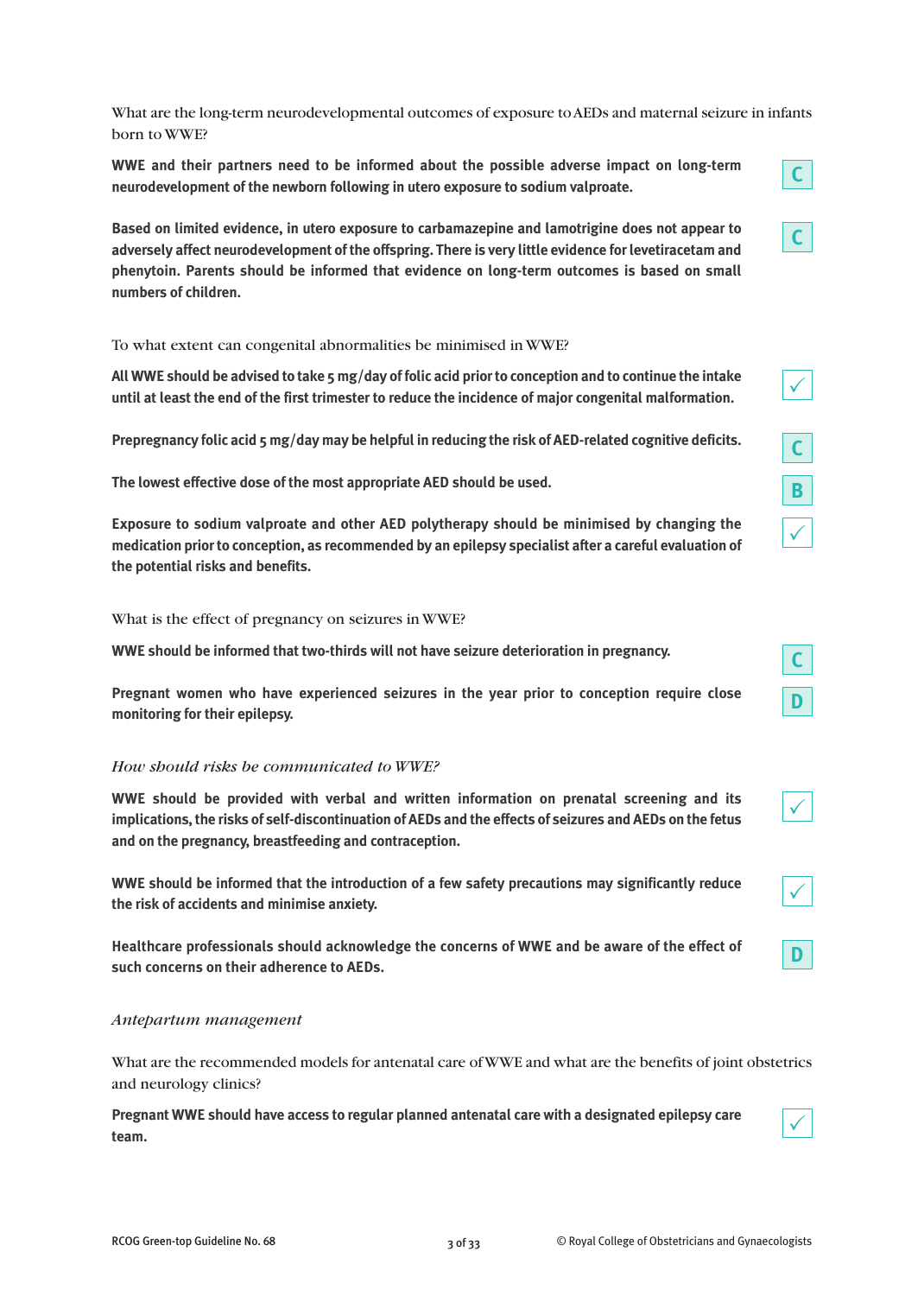**WWE taking AEDs who become unexpectedly pregnant should be able to discuss therapy with an epilepsy specialist on an urgent basis. It is never recommended to stop or change AEDs abruptly without an informed discussion.**

**All pregnant WWE should be provided with information aboutthe UK Epilepsy and Pregnancy Register and invited to register.**

What is the optimum method and timing of screening for detection of fetal abnormalities?

**Early pregnancy can be an opportunity to screen for structural abnormalities. The fetal anomaly scan at 18+0–20+6 weeks of gestation can identify major cardiac defects in addition to neural tube defects.**

**AllWWE should be offered a detailed ultrasound in line with theNationalHealth Service Fetal Anomaly Screening Programme standards.**

How should women taking AEDs be monitored to avoid worsening of seizures? For WWE taking AEDs, is dose escalation better than expectant management?

**Based on current evidence, routine monitoring of serum AED levels in pregnancy is not recommended although individual circumstances may be taken into account.**

What are the adverse effects of AEDs in pregnancy on the mother and how can they be minimised?

**Healthcare professionals should be alert to signs of depression, anxiety and any neuropsychiatric symptoms in mothers exposed to AEDs.**

What are the risks of obstetric complications in pregnant WWE, including those taking AEDs?

**Healthcare professionals need to be aware of the small but significant increase in obstetric risks to** WWE and those exposed to AEDs, and to incorporate this in the counselling of women and the planning **of management.**

#### How should WWE be monitored in pregnancy?

**In the antenatal period, WWE should be regularly assessed for the following: risk factors for seizures, such as sleep deprivation and stress; adherence to AEDs; and seizure type and frequency.**

**If admission is required antenatally, WWE at reasonable risk of seizures should be accommodated in an environment that allows for continuous observation by a carer, partner or nursing staff.**

How should the fetus be monitored in pregnancy? What are the effects of AEDs on cardiotocography?

**Serial growth scans are required for detection of small-for-gestational-age babies and to plan further management in WWE exposed to AEDs.**

**There is no role for routine antepartum fetal surveillance with cardiotocography in WWE taking AEDs.**

|--|

| ł<br>٠ |
|--------|
|--------|

**D**



**D**





|--|





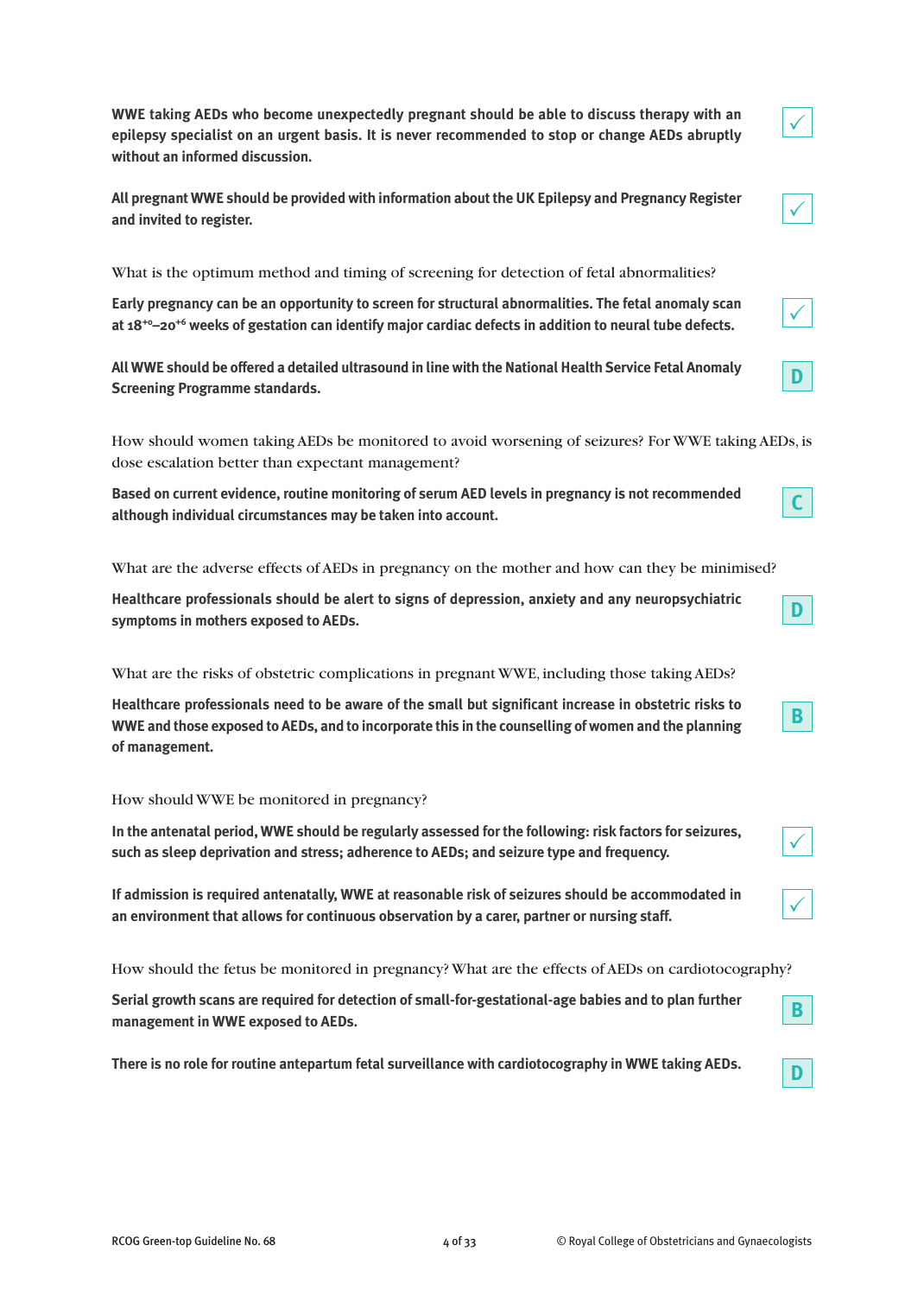What is the role of vitamin K in preventing haemorrhagic disease of the newborn and maternal haemorrhage in WWE taking AEDs?

**All babies born to WWE taking enzyme-inducing AEDs should be offered 1 mg of intramuscular vitamin K to prevent haemorrhagic disease of the newborn.**

**There is insufficient evidence to recommend routine maternal use of oral vitamin K to prevent haemorrhagic disease of the newborn in WWE taking enzyme-inducing AEDs.**

**There is insufficient evidence to recommend giving vitamin K to WWE to prevent postpartum haemorrhage.**

What is the optimal timing and mode of delivery for WWE based on seizure control?

**WWE should be reassured that most will have an uncomplicated labour and delivery.**

**The diagnosis of epilepsy per se is not an indication for planned caesarean section or induction of labour.**

How should women with non-epileptic attack disorder be counselled in pregnancy and how should their non-epileptic seizures be managed?

**Inappropriate medical intervention, including AED administration and iatrogenic early delivery, should be avoided when there is a firm diagnosis of non-epileptic attack disorder.**

Where required, what dose of antenatal corticosteroids should be given to WWE on enzyme-inducing AEDs?

**In WWE taking enzyme-inducing AEDs who are at risk of preterm delivery, doubling of the antenatal corticosteroid dose for prophylaxis against respiratory distress syndrome in the newborn is not recommended.**

# *Intrapartum care*

What are the risks and risk factors for seizures in labour in WWE and how can they be minimised?

**Pregnant WWE should be counselled that the risk of seizures in labour is low.**

**Adequate analgesia and appropriate care in labour should be provided to minimise risk factors for seizures such as insomnia, stress and dehydration.**

**Long-acting benzodiazepines such as clobazam can be considered ifthere is a very high risk of seizures in the peripartum period.**

**AED intake should be continued during labour. Ifthis cannot be tolerated orally, a parenteral alternative should be administered.**

What is the optimum management of epileptic seizures in labour?

**Every obstetric unit should have written guidelines on the management of seizures in labour.**

**Seizures in labour should be terminated as soon as possible to avoid maternal and fetal hypoxia and fetal acidosis. Benzodiazepines are the drugs of choice.**

**C**

 $\checkmark$ 

**D**

 $\checkmark$ 

 $\checkmark$ 

**D**

 $\checkmark$ 

 $\checkmark$ 

**D**

**D**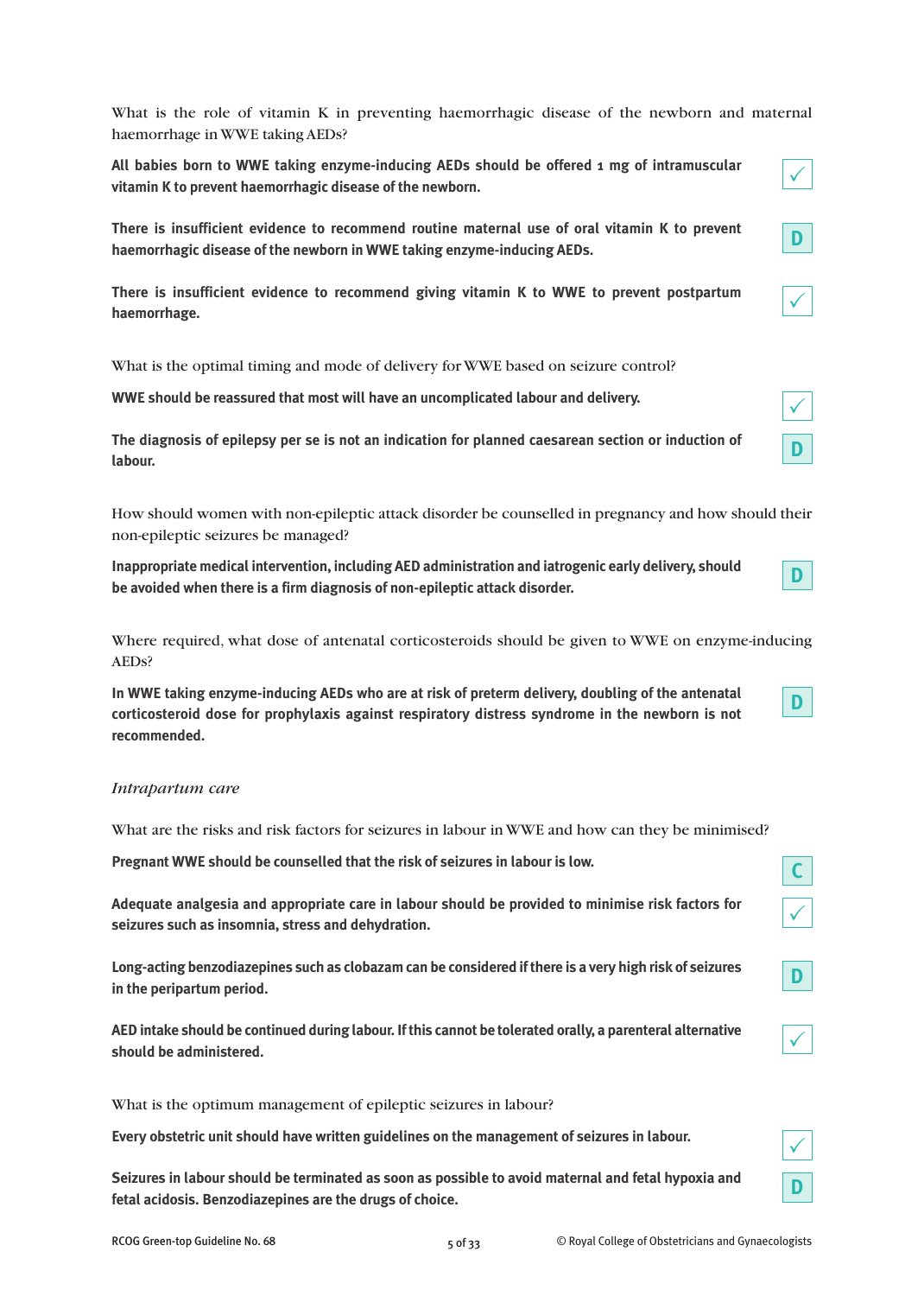**Continuous fetal monitoring is recommended in women at high risk of a seizure in labour, and following an intrapartum seizure.**

What are the recommended methods of analgesia in labour for WWE?

**Pain relief in labour should be prioritised in WWE, with options including transcutaneous electrical nerve stimulation (TENS), nitrous oxide and oxygen (Entonox®), and regional analgesia.**

**Pethidine should be used with caution in WWE for analgesia in labour. Diamorphine should be used in preference to pethidine.**

What are the effects of induction of labour on WWE and do AEDs affect induction agents?

**There are no known contraindications to use of any induction agents in WWE taking AEDs.**

What is the most suitable place of delivery for WWE?

**For WWE at risk of peripartum seizures delivery should be in a consultant-led unit with facilities for one-to-one midwifery care and maternal and neonatal resuscitation.**

**The decision to use waterfor analgesia and birth should be made on an individual basis.WWE who are** not taking AEDs and who have been seizure free for a significant period may be offered a water birth **after discussion with their epilepsy specialist.**

#### *Postpartum management*

What is the risk of seizure deterioration postpartum and how can this be minimised?

**WWE and their caregivers need to be aware that although the overall chance of seizures during and immediately after delivery is low, it is relatively higher than during pregnancy.**

**WWE should be advised to continue their AEDs postnatally.**

**Mothers should be well supported in the postnatal period to ensure that triggers of seizure deterioration such as sleep deprivation, stress and pain are minimised.**

Is there a need to modify the dose of AED after delivery?

If the AED dose was increased in pregnancy, it should be reviewed within 10 days of delivery to avoid **postpartum toxicity.**

What are the effects of AED exposure on the newborn through placental transfer and from breast milk? How should babies of WWE taking AEDs be monitored?

**Neonates born to WWE taking AEDs should be monitored for adverse effects associated with AED exposure in utero.**

**WWE who are taking AEDs in pregnancy should be encouraged to breastfeed.**

**Based on current evidence, mothers should be informed that the risk of adverse cognitive outcomes is not increased in children exposed to AEDs through breast milk.**





**C**



 $\checkmark$ 

 $\checkmark$ 

**D**



|--|--|

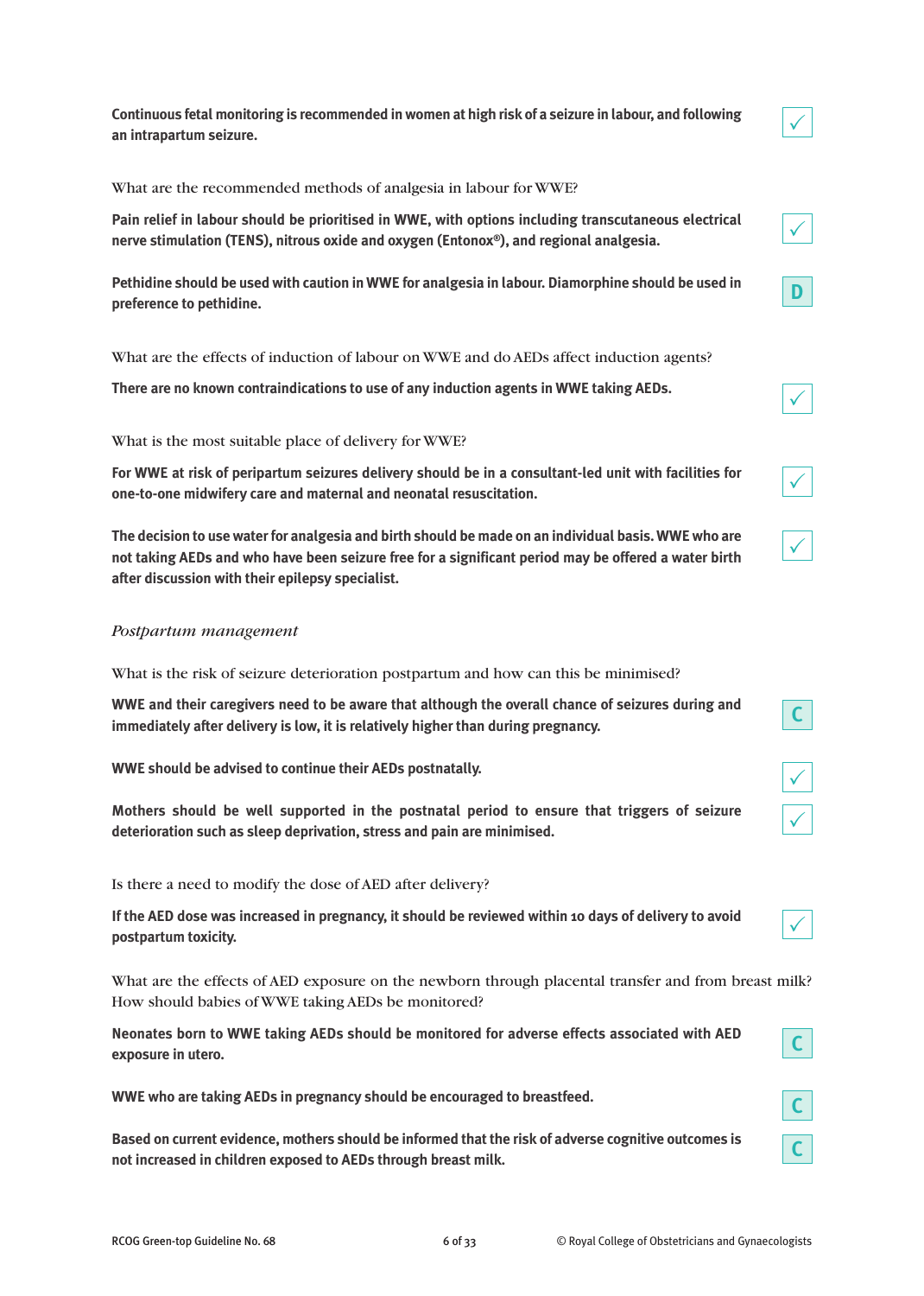What advice should be given regarding safety strategies and care of the baby?

**Postpartum safety advice and strategies should be part of the antenatal and postnatal discussions with the mother alongside breastfeeding, seizure deterioration and AED intake.**

**Postnatal mothers with epilepsy at reasonable risk of seizures should be accommodated in single rooms only when there is provision for continuous observation by a carer, partner or nursing staff.**

How should depression be screened for in the postpartum period?

**WWE should be screened for depressive disorderin the puerperium. Mothers should be informed about the symptoms and provided with contact details for any assistance.**

#### *Contraception*

What contraception can be safely offered to women taking AEDs?

**WWE should be offered effective contraception to avoid unplanned pregnancies.**

**Copper intrauterine devices (IUDs), the levonorgestrel-releasing intrauterine system (LNG-IUS) and medroxyprogesterone acetate injections should be promoted as reliable methods of contraception that are not affected by enzyme-inducing AEDs.**

**Women taking enzyme-inducing AEDs (carbamazepine, phenytoin, phenobarbital, primidone, oxcarbazepine, topiramate and eslicarbazepine) should be counselled about the risk of failure with some hormonal contraceptives.**

**Women should be counselled that the efficacy of oral contraceptives (combined hormonal contraception, progestogen-only pills), transdermal patches, vaginal ring and progestogen-only implants may be affected if they are taking enzyme-inducing AEDs (e.g. carbamazepine, phenytoin, phenobarbital, primidone, oxcarbazepine and eslicarbazepine).**

**All methods of contraception may be offered to women taking non-enzyme-inducing AEDs (e.g. sodium valproate, levetiracetam, gabapentin, vigabatrin, tiagabine and pregabalin).**

**WWE taking enzyme-inducing AEDs should be informed that a copper IUD is the preferred choice for emergency contraception. Emergency contraception pills with levonorgestrel and ulipristal acetate are affected by enzyme-inducing AEDs.**

**Women taking lamotrigine monotherapy and oestrogen-containing contraceptives should be informed of the potential increase in seizures due to a fall in the levels of lamotrigine.**

What are the preferred contraceptive choices in WWE and what risks need to be conveyed to help them make informed decisions?

**The risks of contraceptive failure and the short- and long-term adverse effects of each contraceptive method should be carefully explained to the woman. Effective contraception is extremely important with regard to stabilisation of epilepsy and planning of pregnancy to optimise outcomes.**



**C**

**C**

**C**

**D**

 $\checkmark$ 

**C**

**C**

 $\checkmark$ 

 $\checkmark$ 

**D**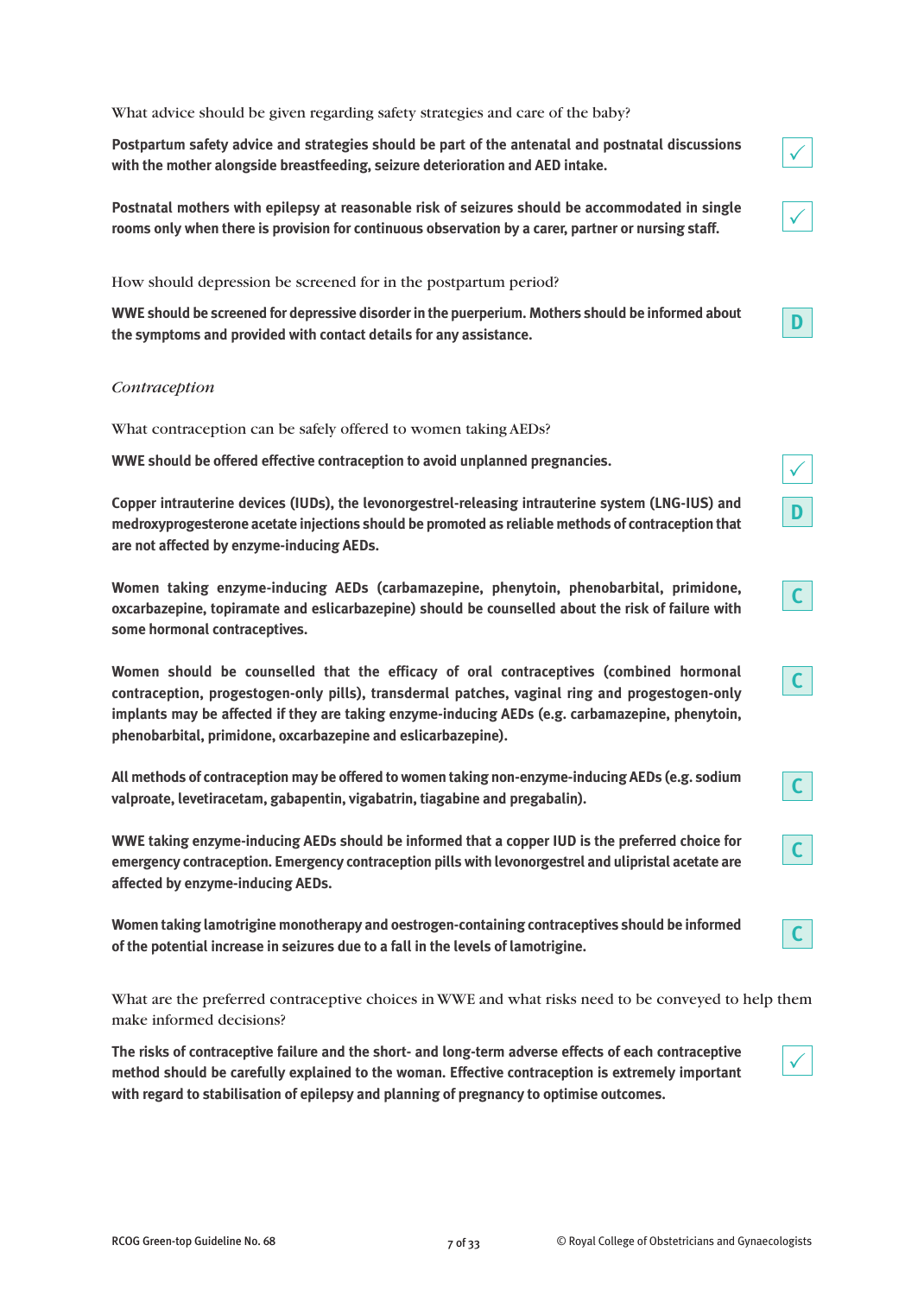#### *Other implications*

What may affect the driving entitlements of WWE who are pregnant?

WWE should be informed of the effect of changing the dose of AED on seizures and its impact on driving **privileges.**

What are the implications of disability legislation for WWE and health service providers?

**Healthcare providers need to be aware of equality legislation in the UK that protects individuals with a disability from discrimination.**

### **1. Purpose and scope**

This guideline summarises the evidence on maternal and fetal outcomes in women with epilepsy (WWE). It provides recommendations on the care of WWE during the prepregnancy, antepartum, intrapartum and postpartum periods. This guideline does not cover the methods of diagnosis of epilepsy, detailed categorisation of seizures or strategies for the management of epilepsy.These are addressed in detail in the national guidelines on epilepsy.<sup>1,2</sup>

### **2. Introduction and background epidemiology**

Epilepsy is one of the most common neurological conditions in pregnancy, with a prevalence of 0.5–1%. <sup>3</sup> An estimated 2500 infants are born to WWE every year in the UK. <sup>4</sup> About one-third of WWE are in the reproductive age group. <sup>5</sup> The risk of death is increased ten-fold in pregnant WWE compared with those without the condition.<sup>3</sup> Fourteen maternal deaths that occurred between 2009 and 2012 were attributed to epilepsy in the 2014 MBRRACE-UK (Confidential Enquiries into Maternal Deaths and Morbidity) report.<sup>6</sup> Twelve of these 14 deaths were classified as SUDEP (sudden unexpected death in epilepsy),with poorly controlled seizures being the main contributory factor.The report highlighted the urgency for developing a multiagency guidance to standardise and improve the care of pregnant WWE.

The risk of major congenital malformation in the fetus is increased in WWE taking antiepileptic drugs (AEDs).<sup>7-13</sup> Exposure to sodium valproate and potentially other AEDs may also have an adverse effect on the neurodevelopment of the newborn in the long term. 14,15 Maternal concerns regarding the effects of AEDs on the baby may lead to discontinuation or reduction in the dose of the AEDs, thereby increasing the woman's risk of seizures and SUDEP. Seizure deterioration and AED exposure in pregnancy have an enormous impact on the life of the mother.

Care of WWE continues to be fragmented. The need for better epilepsy review services, and engagement withWWE during the preconception period and in pregnancy,has been a recurrent focus of Confidential Enquiries into maternal and child health in the UK. 6,16,17Any service that cares forWWE will need to provide evidence-based information on the risks to the mother and baby and the benefits of appropriate treatment. Such a strategy will empower parents to make the right choices in their care.

# **3. Identification and assessment of evidence**

This guideline was developed in accordance with standard methodology for producing RCOG Green-top Guidelines. MEDLINE, EMBASE and The Cochrane Library were searched from inception until 2015 for relevant randomised trials, cohort studies, registry reports, case series and systematic reviews.The following search terms were included:'epilepsy','pregnancy','seizures','preconception', 'antenatal','intrapartum','postnatal','antiepileptic drugs','complications' and'fetal.'All relevant Medical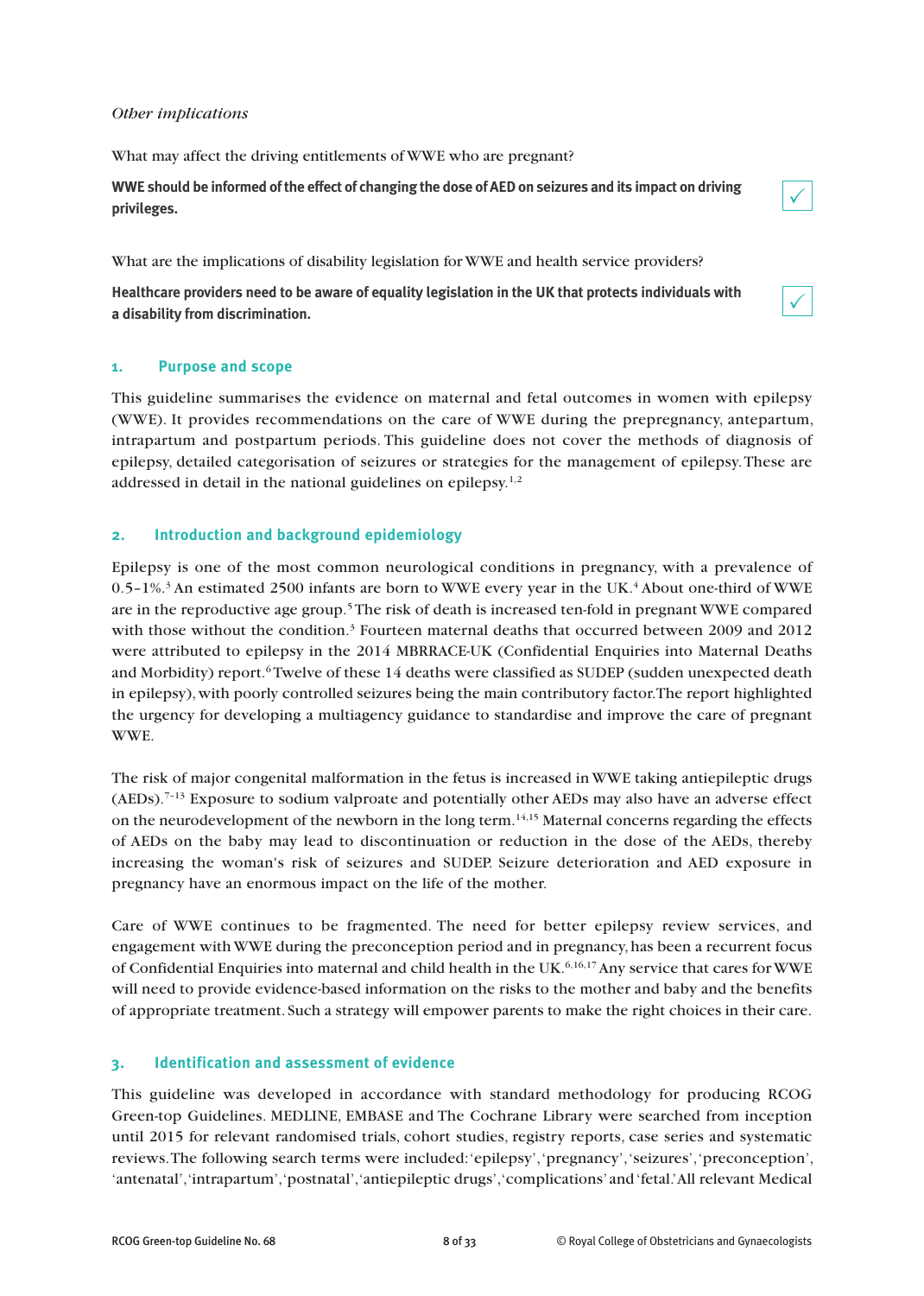Subject Headings (MeSH) terms and subheadings were included.The search was restricted to humans, and there were no language restrictions.

Where possible, recommendations are based on available evidence. In the absence of published evidence, these have been annotated as 'good practice points'. Further information about the assessment of evidence and the grading of recommendations may be found in Appendix I.

# **4. Diagnosis of epilepsy**

# *4.1 What aspects of diagnosis are specific to pregnancy and the puerperium, including the definition of seizures for the obstetrician?*

**The diagnosis of epilepsy and epileptiform seizures should be made by a medical practitioner with expertise in epilepsy, usually a neurologist.**

# **Women with a history of epilepsy who are not considered to have a high risk of unprovoked seizures can be managed as low-risk women in pregnancy.**

Health professionals working withWWE should be aware that the epilepsies are a heterogeneous group of brain diseases with the common feature of seizure.A medical practitioner with specialist training in epilepsy, usually a neurologist makes the diagnosis of epilepsy and its categorisation.Any assessment of the condition in pregnancy should include duration and severity,frequency and type of seizures, and impact of epilepsy on the mother such as driving, accidents,family life and employment.A drug history of effective and ineffective medications is relevant, including a history of adverse effects.

Women who have remained seizure-free for at least 10 years (with the last 5 years off AEDs) and those with a childhood epilepsy syndrome who have reached adulthood seizure- and treatment-free are considered no longer to have epilepsy.<sup>18</sup> Evidence level 2–

A medical practitioner with specialist training in epilepsy, usually a neurologist,should also make the decision regarding the resolution of epilepsy on an individual basis.These women can be managed as low-risk individuals in their pregnancy provided that there are no other risk factors.

# *4.2 What is the importance of classifying seizure type and epilepsy syndrome?*

**Women with epilepsy (WWE), their families and healthcare professionals should be aware of the different types of epilepsy and their presentation to assess the specific risks to the mother and baby.**

The manifestation of epilepsy is highly varied. Classification of the epilepsy syndrome is required to choose the appropriate AED, to determine prognosis in pregnancy and to identify and prevent the factors of seizure deterioration.The most common seizure types reported in pregnancy and their manifestations are detailed in Table 1.

Accurate documentation of the type of seizures and their frequency will help to identify any provoking factors, plan management and allow retrospective audit of epilepsy care. The rates of seizure deterioration in pregnancy may be associated with the type of seizure.<sup>19</sup> Evidence level 2–

Uncontrolled tonic-clonic seizures are the strongest risk factor for SUDEP, which are the main cause of death in pregnant WWE.<sup>20</sup> SUDEP is defined as 'sudden, unexpected, witnessed or unwitnessed, nontraumatic and nondrowning death in patients with epilepsy, with or without evidence for a seizure and excluding documented status epilepticus, in which postmortem examination does not reveal a toxicologic or anatomic cause for death.<sup>21</sup>

Evidence level 4



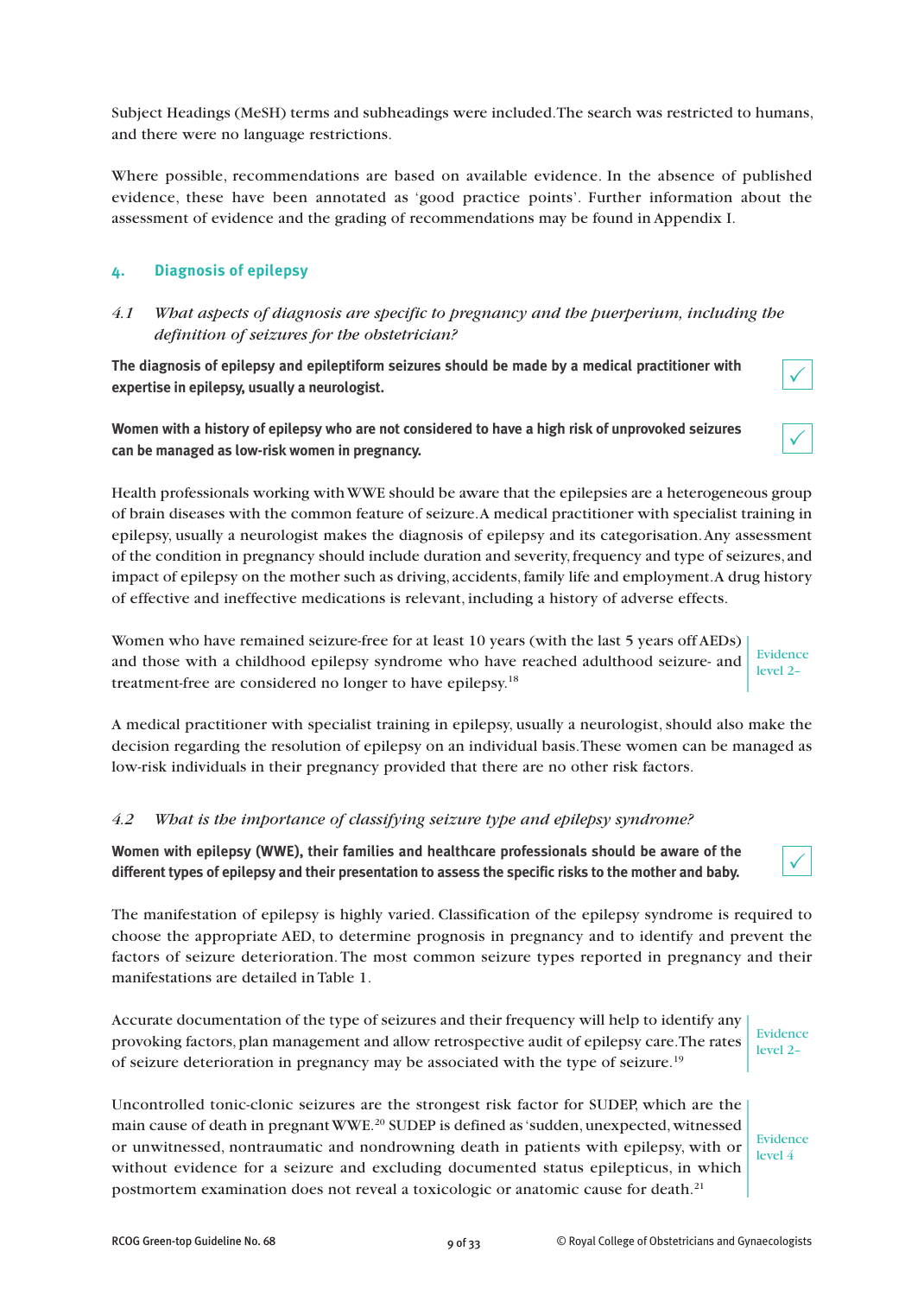| Common types of<br>epilepsy/seizures                                                                                                                                     | <b>Clinical presentation</b>                                                                                                                                                                                                                                                                                      | <b>Effects on mother and baby</b>                                                                                                                                                                                                                                                                 |
|--------------------------------------------------------------------------------------------------------------------------------------------------------------------------|-------------------------------------------------------------------------------------------------------------------------------------------------------------------------------------------------------------------------------------------------------------------------------------------------------------------|---------------------------------------------------------------------------------------------------------------------------------------------------------------------------------------------------------------------------------------------------------------------------------------------------|
| <b>Tonic-clonic seizures</b><br>(previously known as<br>grand mal)                                                                                                       | Dramatic events with stiffening, then<br>bilateral jerking and a post-seizure state of<br>confusion and sleepiness.                                                                                                                                                                                               | Sudden loss of consciousness with an<br>uncontrolled fall without prior warning.<br>Associated with a variable period of fetal<br>hypoxia. <sup>22</sup> This seizure type is associated<br>with the highest risk of SUDEP.                                                                       |
| <b>Absence seizures</b>                                                                                                                                                  | Generalised seizures that consist of brief<br>blank spells associated with<br>unresponsiveness, which are followed by<br>rapid recovery.                                                                                                                                                                          | Effects mediated through brief loss of<br>awareness although physiological effects<br>are modest. Worsening absence seizures<br>place the woman at high risk of tonic-clonic<br>seizures.                                                                                                         |
| Juvenile myoclonic<br>epilepsy                                                                                                                                           | Myoclonic jerks are the key feature of this<br>form of epilepsy and often precede a<br>tonic-clonic convulsion. These jerks present<br>as sudden and unpredictable movements<br>and represent a generalised seizure.                                                                                              | Occurs more frequently after sleep<br>deprivation and in the period soon after<br>waking or when tired. The sudden jerks may<br>lead to falls or to dropping of objects,<br>including the baby.                                                                                                   |
| <b>Focal seizures</b><br>(previously defined as<br>'complex partial' if<br>seizures impair<br>consciousness and<br>'simple partial' if<br>consciousness not<br>impaired) | Symptoms are variable depending on the<br>regions and networks of the brain affected.<br>Within an individual, the attacks are<br>recognisable and stereotypical. Seizures<br>may impair consciousness. Primary focal<br>seizures can undergo secondary<br>generalisation. An aura is a primary focal<br>seizure. | Impairment of consciousness increases<br>risk of injury such as long bone fracture,<br>dental or head injury, electrocution or burns<br>compared with if consciousness is retained<br>(an epileptic aura only). They can be<br>associated with a variable period of hypoxia<br>and risk of SUDEP. |

**Table 1.** Clinical presentation of various seizures types and their effects on the mother and baby

# *4.3 What other conditions in pregnancy should be considered in the differential diagnosis of epileptic seizures?*

**In pregnant women presenting with seizures in the second half of pregnancy which cannot be clearly attributed to epilepsy, immediate treatment should follow existing protocols for eclampsia management until a definitive diagnosis is made by a full neurological assessment.**

**Other cardiac, metabolic and intracranial conditions should be considered in the differential diagnosis. Neuropsychiatric conditions including non-epileptic attack disorder should also be considered.**

The National Institute for Health and Care Excellence (NICE) tertiary referral guidance should be followed if there is diagnostic uncertainty or treatment failure. <sup>1</sup> An incorrect diagnosis exposes the mother and the unborn child to unnecessary and potentially harmful  $\frac{1}{10}$  Evidence drug treatment in addition to a psychosocial burden, such as inappropriate loss of driving privileges or employment restrictions.<sup>23,24</sup> If there is diagnostic uncertainty, women who present with seizures should have the involvement of a neurologist.<sup>25</sup> level 4

The diagnosis may be dependent on past history of epilepsy or on risk factors for developing Fividence pre-eclampsia. 26,27 level 3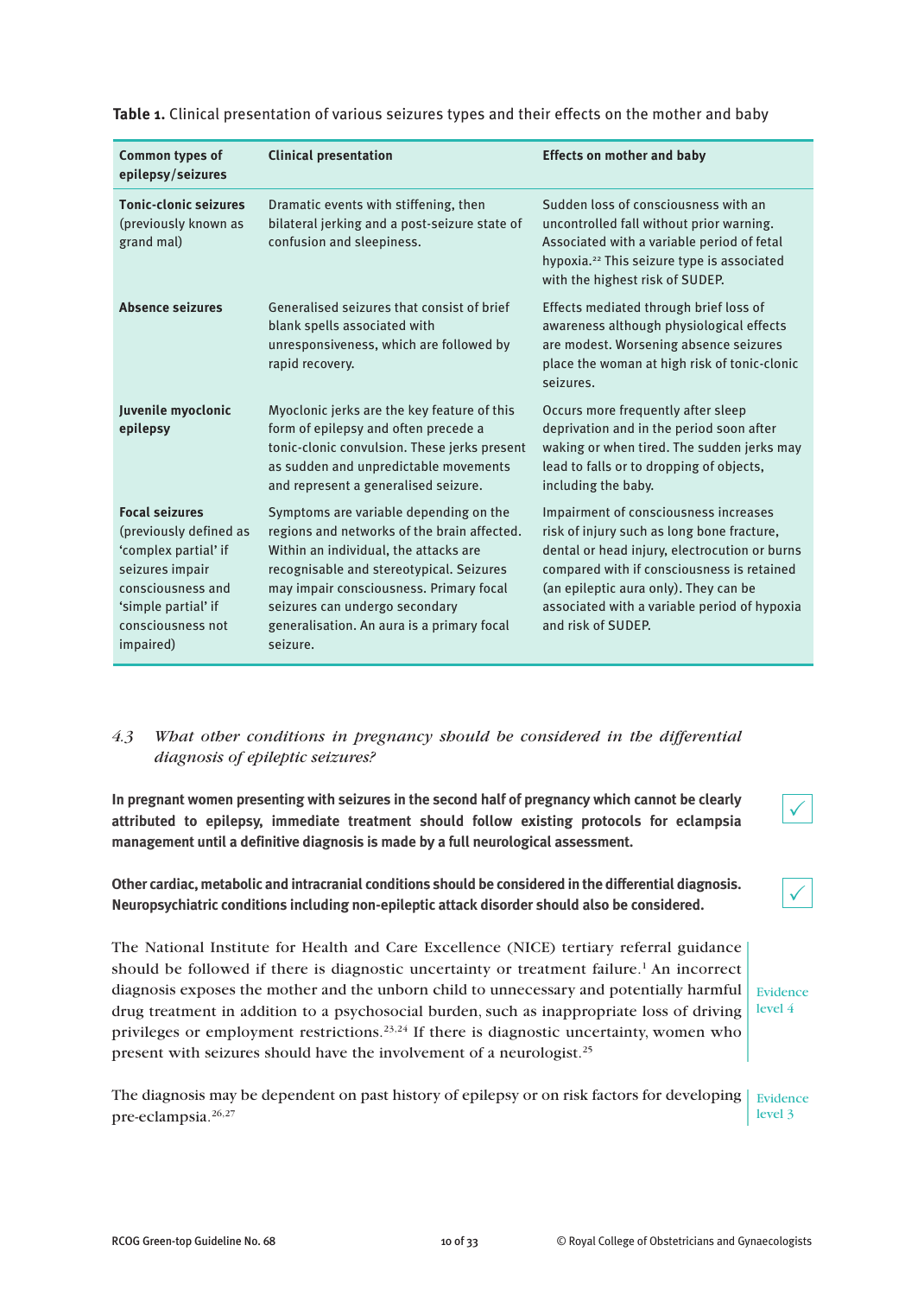Imaging modalities such as magnetic resonance imaging (MRI) and computerised tomography (CT) scans are considered safe in pregnancy to assess women presenting with seizures.<sup>28,29</sup> The risk to the fetus from a single exposure is minimal.<sup>30</sup>

If there is doubt whether the seizure is secondary to epilepsy or eclampsia, magnesium sulfate, which is the drug of choice for the treatment of eclamptic seizures, should be administered until a definitive diagnosis is made. 31

The other differential diagnoses for seizures in pregnancy include cerebral venous sinus thrombosis, posterior reversible leucoencephalopathy syndrome, space-occupying lesions and reversible cerebral vasoconstriction syndrome. Other conditions, such as syncope associated with cardiac arrhythmia, aortic stenosis, carotid sinus sensitivity, vasovagal syncope and metabolic conditions such as hypoglycaemia,hyponatraemia andAddisonian crisis will need to be ruled out for first presentation of seizures in pregnancy.<sup>32</sup>

Non-epileptic attack disorder, also referred to as psychogenic non-epileptic seizures, dissociative seizures or pseudoseizures, forms an important differential diagnosis in individuals with drug-resistant attacks. <sup>33</sup> Non-epileptic attack disorder may co-exist with epilepsy and pose complex diagnostic and therapeutic challenges that require multidisciplinary management with access to psychological or psychiatric services.

#### **5. Prepregnancy counselling and management**

*5.1 What are the risks of congenital malformations in the fetus of pregnant WWE exposed and not exposed to AEDs?*

**WWE who are planning their pregnancy should have a clinician competent in the management of epilepsy take responsibility for sharing decisions around choice and dose of AEDs, based on the risk to the fetus and control of seizures.**

**WWE should be reassured that most mothers have normal healthy babies and the risk of congenital malformations is low if they are not exposed to AEDs in the periconception period.**

**Women should be informed that the risk of congenital abnormalities in the fetus is dependent on the type, number and dose of AEDs.**

In WWE not exposed to AEDs, the incidence of major congenital malformations is similar to the background risk for the general population. <sup>34</sup> A prospective Finnish population-based study reported a 2.8% (26/939) rate of congenital malformations in the offspring of WWE who were not taking AEDs in the first trimester.<sup>7</sup>

In WWE who are taking AEDs, the risk of major congenital malformation to the fetus is dependent on the type, number and dose of AED. Among AEDs, lamotrigine, and carbamazepine monotherapy at lower doses have the least risk of major congenital malformation in the offspring. 13

The most common major congenital malformations associated with AEDs are neural tube defects, congenital heart disorders, urinary tract and skeletal abnormalities and cleft palate.<sup>9,11,13</sup> Sodium valproate is associated with neural tube defects, facial cleft and hypospadias; phenobarbital and phenytoin with cardiac malformations; and phenytoin and carbamazepine with cleft palate in the fetus.

Evidence level 2++

Evidence level 2+

Evidence level 3

Evidence level 1+

Evidence level 3

 $\checkmark$ 

**C**

**B**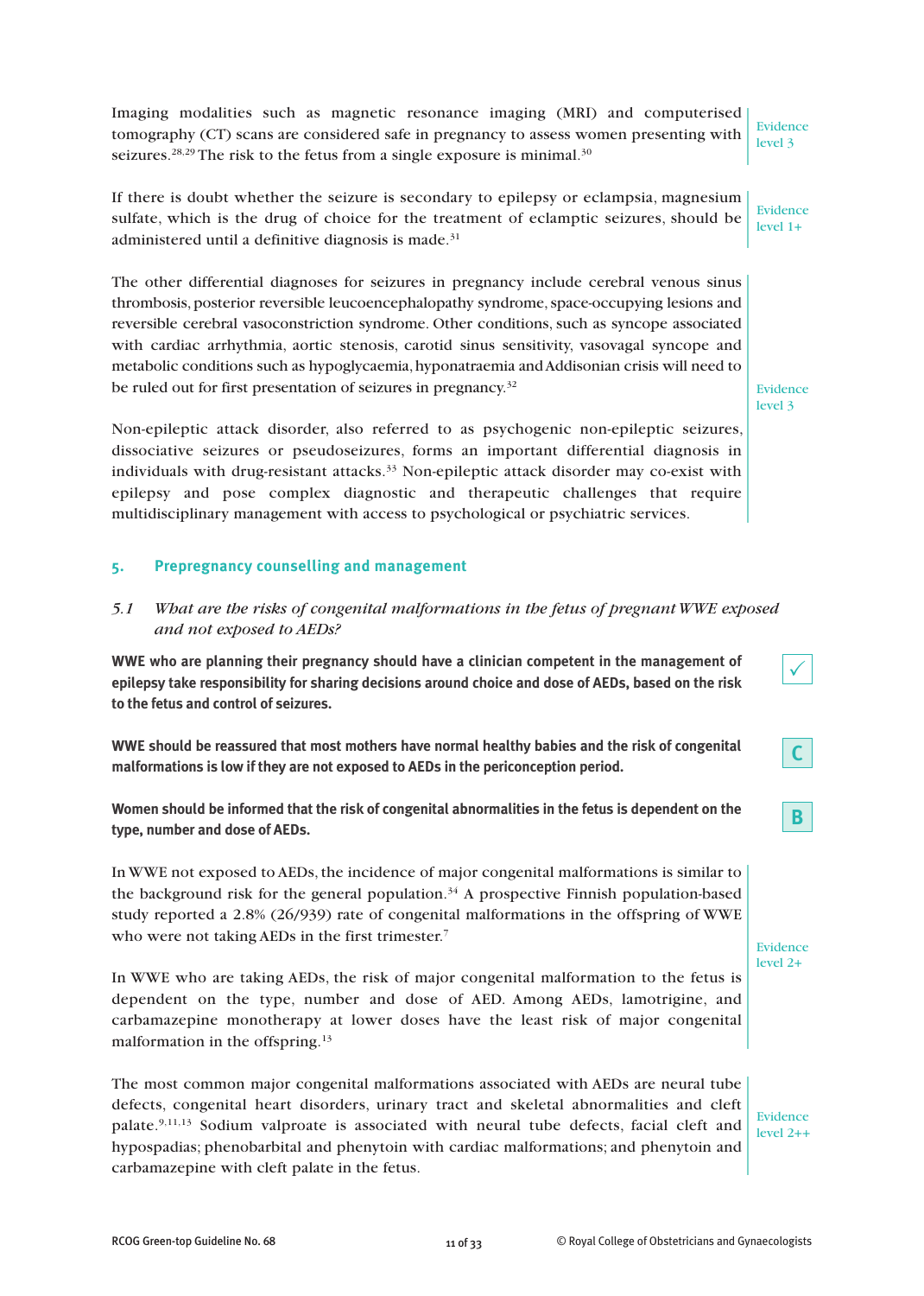Reproductive decision-making in people with epilepsy can be influenced by an overestimation of the risk of inheritance in their offspring. <sup>35</sup> If there are known risk factors for inheritance of epilepsy, or if there is a fear of inheritance, genetic counselling should be offered. 36 Evidence level 3

A systematic review and meta-analysis of 59 studies provided estimates of incidence of congenital malformation in fetuses born to women taking various AEDs.<sup>11</sup> The risk was highest for women taking sodium valproate (10.7 per 100, 95% CI 8.16–13.29) or AED polytherapy (16.8 per 100, 95% CI 0.51–33.05) compared with the 2.3 per 100 (95% CI 1.46–3.1) observed in mothers without epilepsy. 11

Data from the EURAP study group<sup>13</sup> suggest that the lowest rates of malformation were observed in women exposed to less than 300 mg per day of lamotrigine (2 per 100, 95% CI 1.19–3.24) and to less than 400 mg per day of carbamazepine (3.4 per 100, 95% CI 1.11–7.71). The rates of major congenital malformation in the UK and Ireland registers<sup>10</sup> were also lower in the levetiracetam monotherapy group (0.7 per 100; 95% CI 0.19-2.51) than the polytherapy group (5.6 per 100, 95% CI 3.54-8.56).<sup>10</sup>

Evidence level 2+

Evidence level 2++

There is insufficient evidence to provide robust estimates of risk of major congenital malformation for other AEDs in monotherapy such as eslicarbazepine, gabapentin, lacosamide, oxcarbazepine, perampanel, pregabalin, topiramate or zonisamide.

The risk of recurrence for major congenital malformation was increased (16.8 per 100) in WWE with a previous child with major congenital malformation. <sup>37</sup> There was no significant association between epilepsy type and tonic-clonic seizures in the first trimester and major congenital malformations. Evidence level 2+

# *5.2 What are the long-term neurodevelopmental outcomes of exposure to AEDs and maternal seizure in infants born to WWE?*

**WWE and their partners need to be informed about the possible adverse impact on long-term neurodevelopment of the newborn following in utero exposure to sodium valproate.**

**Based on limited evidence, in utero exposure to carbamazepine and lamotrigine does not appear to adversely affect neurodevelopment of the offspring. There is very little evidence forlevetiracetam and phenytoin. Parents should be informed that evidence on long-term outcomes is based on small numbers of children.**

A 2014 Cochrane review showed that there were no significant differences in the developmental quotient of children exposed to the AEDs carbamazepine, lamotrigine and phenytoin when compared with infants of mothers without epilepsy or with offspring of mothers with epilepsy not taking AEDs. <sup>38</sup> Children exposed to sodium valproate in utero had a significantly lower developmental quotient when compared with those born to WWE who were not taking AEDs, and to those born to women without epilepsy.<sup>38</sup>

The intelligence quotient (IQ), verbal IQ and performance IQ were lower in children exposed to sodium valproate compared with women without epilepsy and with WWE not taking AEDs. 14,38 Exposure to carbamazepine had no effect on the IQ, verbal IQ or performance IQ of these children compared with the offspring of women without epilepsy or WWE not on medication. 38

**C**

**C**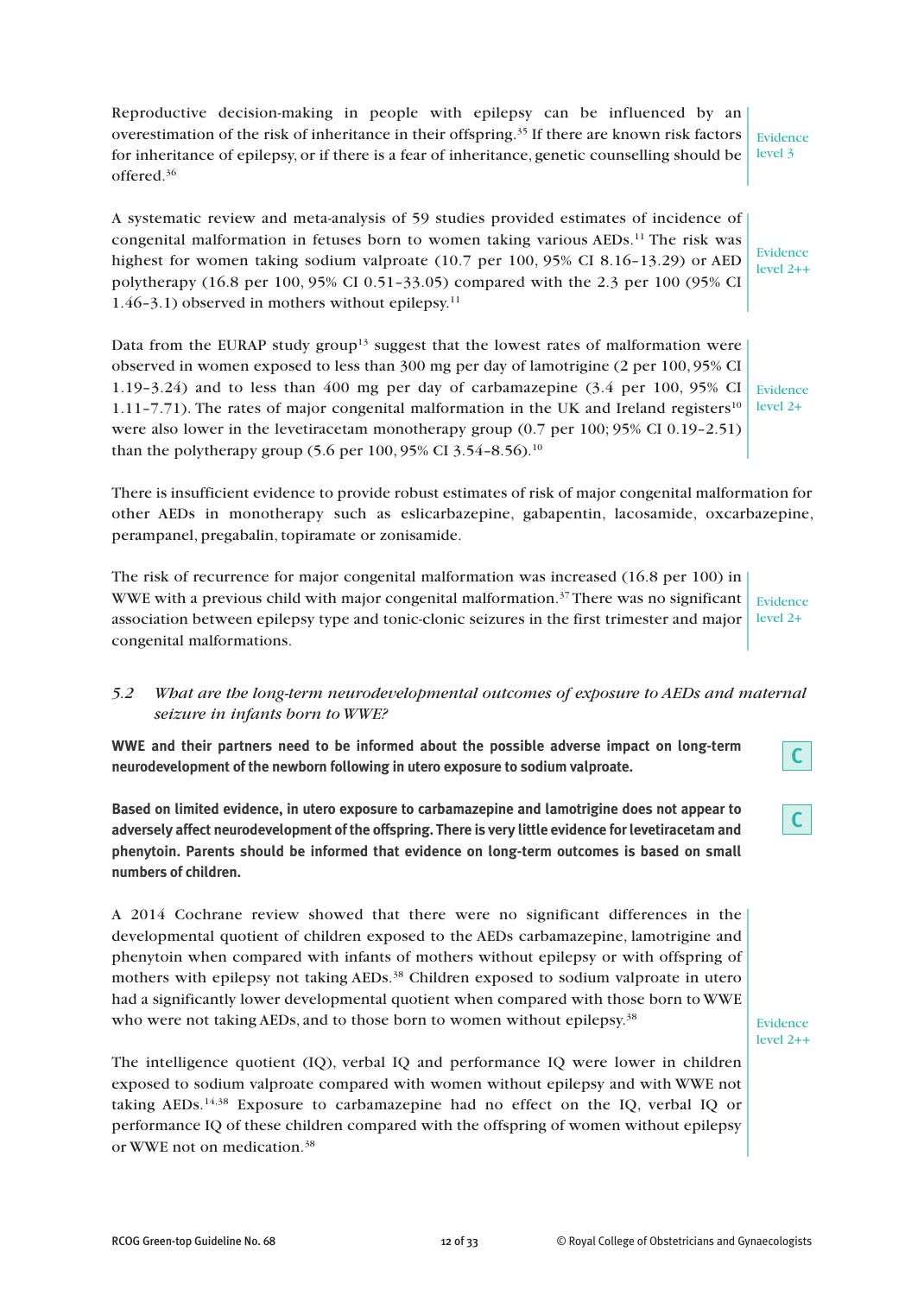Children exposed to sodium valproate had lower IQ at 6 years of age compared with those exposed to carbamazepine ( $P = 0.0015$ ), lamotrigine ( $P = 0.0003$ ) or phenytoin ( $P = 0.0015$ ) 0.0006). 15They also performed poorly on measures of verbal and memory abilities compared with children exposed to other AEDs, and had lower nonverbal and executive functions compared with children exposed to lamotrigine (but not carbamazepine or phenytoin). 15 High doses of sodium valproate were negatively associated with verbal ability,IQ,nonverbal ability, memory and executive function and this was not observed with other AEDs. 15

Evidence level 2++

In utero exposure to sodium valproate is associated with increased rates of childhood autism  $\mid$  Evidence (adjusted hazard ratio 2.9, 95% CI 1.4-6.0).<sup>39,40</sup> level 2+

Very few studies to date have assessed the cognitive abilities of children exposed to levetiracetam, but initial outcomes based on limited numbers have been reassuring. $^{41,42}$ Evidence level 2–

Little is known about other new AEDs or combination therapies and the absence of data should not be taken as an indication of fetal safety.

### *5.3 To what extent can congenital abnormalities be minimised in WWE?*

All WWE should be advised to take 5 mg/day of folic acid prior to conception and to continue the intake **until at least the end of the first trimester to reduce the incidence of major congenital malformation.**

**Prepregnancy folic acid 5 mg/day may be helpful in reducing the risk of AED-related cognitive deficits.**

**The lowest effective dose of the most appropriate AED should be used.**

**Exposure to sodium valproate and other AED polytherapy should be minimised by changing the medication prior to conception, as recommended by an epilepsy specialist after a careful evaluation of the potential risks and benefits.**

Studies evaluating the effects of folic acid supplementation in pregnancy on major congenital malformation have shown varied results.<sup>43,44</sup> Two studies have shown an association between low folate levels<sup>45</sup> or no supplementation<sup>46</sup> and major congenital malformation. A further two studies have failed to show a benefit with folic acid in reducing major congenital malformation. 47,48

The long-term follow-up of children born to WWE taking lamotrigine, carbamazepine, phenytoin or sodium valproate monotherapies in pregnancy showed that compared with unexposed children  $(101, 95\% \text{ CI } 98-104)$ , the mean IQs were higher in children exposed to periconceptional folate  $(108, 95\% \text{ CI } 106-111)$   $(P = 0.0009)$ .<sup>15</sup> Given the potential benefit of folate on long-term cognitive outcomes, the known safety of the supplement and the absence of evidence of its ineffectiveness in preventing major congenital malformation, it is advised that WWE are prescribed high-dose folic acid 5 mg daily from at least 3 months prior to conception to the end of the first trimester.

Women taking sodium valproate or other AED polytherapy should have a detailed discussion with the epilepsy specialist on the risks and benefits of continuing or changing the AED prior to planning pregnancy.Where possible, the aim will be to avoid sodium valproate and AED polytherapy. However, if the risk of maternal seizure deterioration from changing the AED is deemed to be high, women will need to be advised to continue the sodium valproate or AED polytherapy.

Evidence level 2–

 $\checkmark$ 

**C**

**B**

 $\checkmark$ 

Evidence level 2+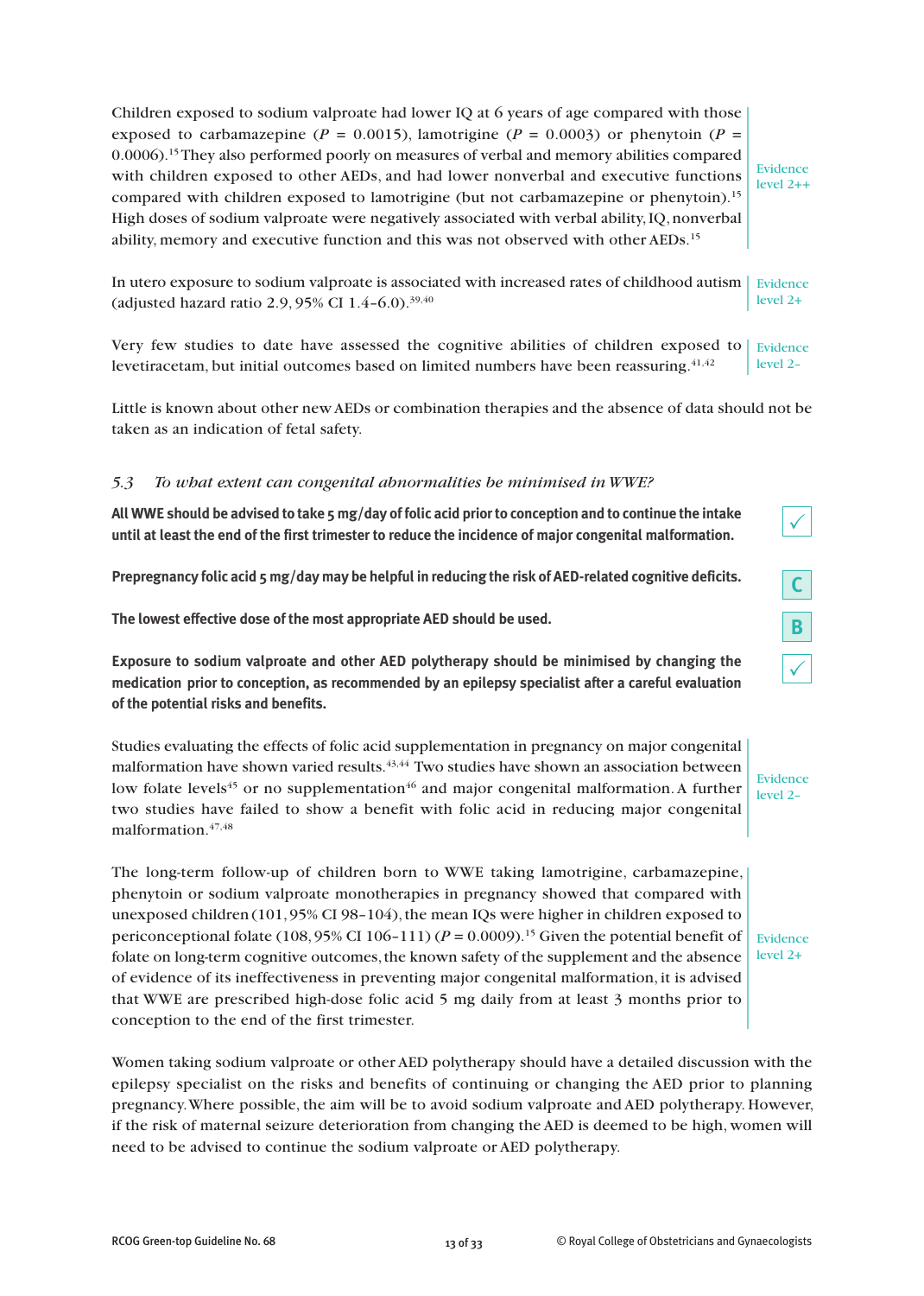### *5.4 What is the effect of pregnancy on seizures in WWE?*

**WWE should be informed that two-thirds will not have seizure deterioration in pregnancy.**

**Pregnant women who have experienced seizures in the year prior to conception require close monitoring for their epilepsy.**

The majority of women (67%) do not experience a seizure in pregnancy. <sup>19</sup> The seizure-free duration is the most important factor in assessing the risk of seizure deterioration. <sup>49</sup> In women who were seizure free for at least 9 months to 1 year prior to pregnancy, 74–92% continued to be seizure free in pregnancy.<sup>49-51</sup>

The data from the EURAP (International Registry of Antiepileptic Drugs and Pregnancy) study showed that pregnant women with idiopathic generalised epilepsies were more likely to remain seizure free (74%) than those with focal epilepsies (60%).<sup>19</sup> There is insufficient evidence to assess whether the rates of status epilepticus are increased in pregnant WWE compared with nonpregnant women. Status epilepticus is defined as 30 minutes of continual seizure activity or a cluster of seizures without recovery. Currently, there are no tests to predict the risk of seizure deterioration in pregnancy.

# *5.5 How should risks be communicated to WWE?*

**WWE should be provided with verbal and written information on prenatal screening and its implications,the risks of self-discontinuation of AEDs and the effects of seizures and AEDs on the fetus and on the pregnancy, breastfeeding and contraception.**

**WWE should be informed that the introduction of a few safety precautions may significantly reduce the risk of accidents and minimise anxiety.**

**Healthcare professionals should acknowledge the concerns of WWE and be aware ofthe effect of such concerns on their adherence to AEDs.**

WWE should be fully aware of the implications of future pregnancy on their epilepsy and the health of their offspring in the short and long term. Any information on prenatal screening for major congenital malformation should highlight the detection rates, limitations of the test performance and the implications, such as termination of pregnancy.

Pregnant WWE tend to overestimate the risks of teratogenicity associated with intake of AEDs in pregnancy. Risk perception is likely to have an effect on adherence to AEDs in pregnancy. 52

An observational study on pregnant WWE taking levetiracetam or carbamazepine showed that 15% (4/26) of mothers self-discontinued their AED in pregnancy. <sup>53</sup> This rate may be higher for WWE taking sodium valproate due to its high teratogenic potential. The risk–benefit ratio for both mother and baby from seizures and exposure to AEDs should be communicated by providing relevant estimates.

Women have concerns regarding the effect of epilepsy and its treatment on motherhood. This includes fear of harming the baby or not being able to fulfil the role of mother to their expectations. <sup>54</sup> Maternal and neonatal death from drowning is a known risk and mothers should be advised to bathe themselves or their children in shallow water and with assistance to minimise this risk. 6



**C**

**D**

level 2–

Evidence level 2+





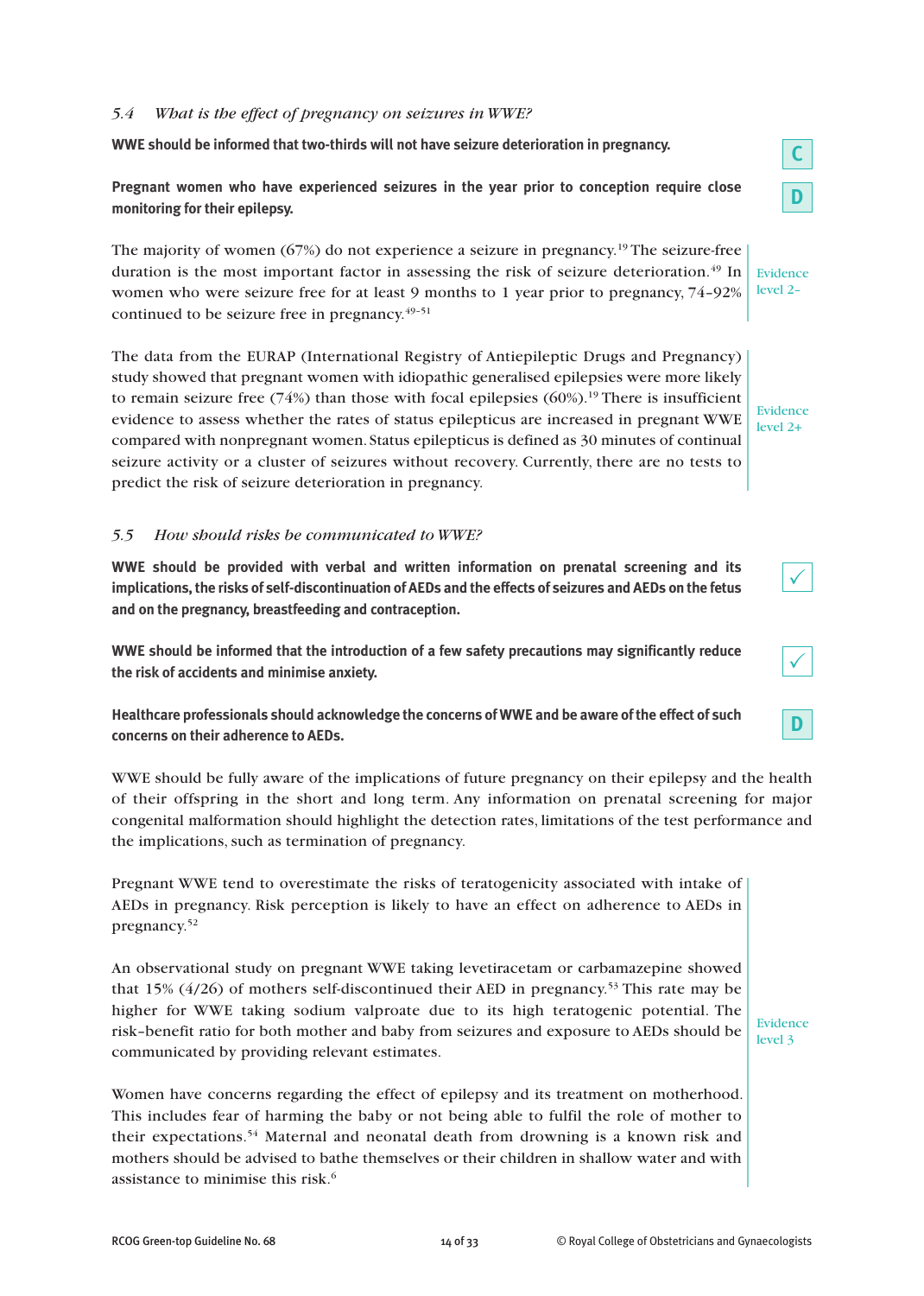WWE also feel that there is a lack of understanding among healthcare professionals about epilepsy and the specific issues related to pregnancy.A survey of WWE showed that 87% of women would like to be counselled about the risk of epilepsy and AEDs to their unborn child, and about one-half of them would like a more proactive role in the discussions about treatment decisions. 55

Evidence level 2–

Both written and oral communications are important to WWE and women consider access  $\mid$  Evidence to the same care provider to be important.<sup>54</sup> level 3

#### **6. Antepartum management**

*6.1 What are the recommended models for antenatal care of WWE and what are the benefits of joint obstetrics and neurology clinics?*

**Pregnant WWE should have access to regular planned antenatal care with a designated epilepsy care team.**

**WWE taking AEDs who become unexpectedly pregnant should be able to discuss therapy with an epilepsy specialist on an urgent basis. It is never recommended to stop or change AEDs abruptly without an informed discussion.**

**All pregnant WWE should be provided with information aboutthe UK Epilepsy and Pregnancy Register and invited to register.**

Confidential Enquiry findings on maternal deaths due to epilepsy have identified the need for collaborative working between obstetricians, midwives and epilepsy specialists in pregnancy. <sup>17</sup> Prompt establishment of pathways between primary care and obstetric units will allow early referral of WWE to a joint clinic. level 3

The multidisciplinary setting should involve an obstetrician with a special interest in epilepsy,working alongside a neurologist with specialist training in epilepsy or epilepsy specialist nurses.The team may involve other specialists such as neuropsychiatrists where required. To increase normality where appropriate, it is essential to include a midwife in the care of these women.Other models of care,such as a clinic led by an obstetric physician, or by obstetricians with training in maternal medicine, with input from the midwife and neurology team can also contribute to improved continuity of care.

Such models will need to ensure that they are part of an integrated antenatal care pathway and take into consideration the local resources. Local guidelines and clear mechanisms of communication need to be in place for the care of WWE at all stages of their pregnancy until the postnatal period.There are no studies on the evaluation of clinical effectiveness of joint obstetrics and neurology clinics on maternal and fetal outcomes in WWE.

In women with an unplanned pregnancy, an individualised management plan should be agreed between the woman with epilepsy and the epilepsy specialist.This may include a change in the dose or type of AED aimed at minimising the risk to the fetus.AEDs should not be abruptly stopped or changed without appropriate discussion. Even high-risk drugs like sodium valproate are still the drugs of choice for certain epilepsies and a discussion of risks and benefits is mandatory.



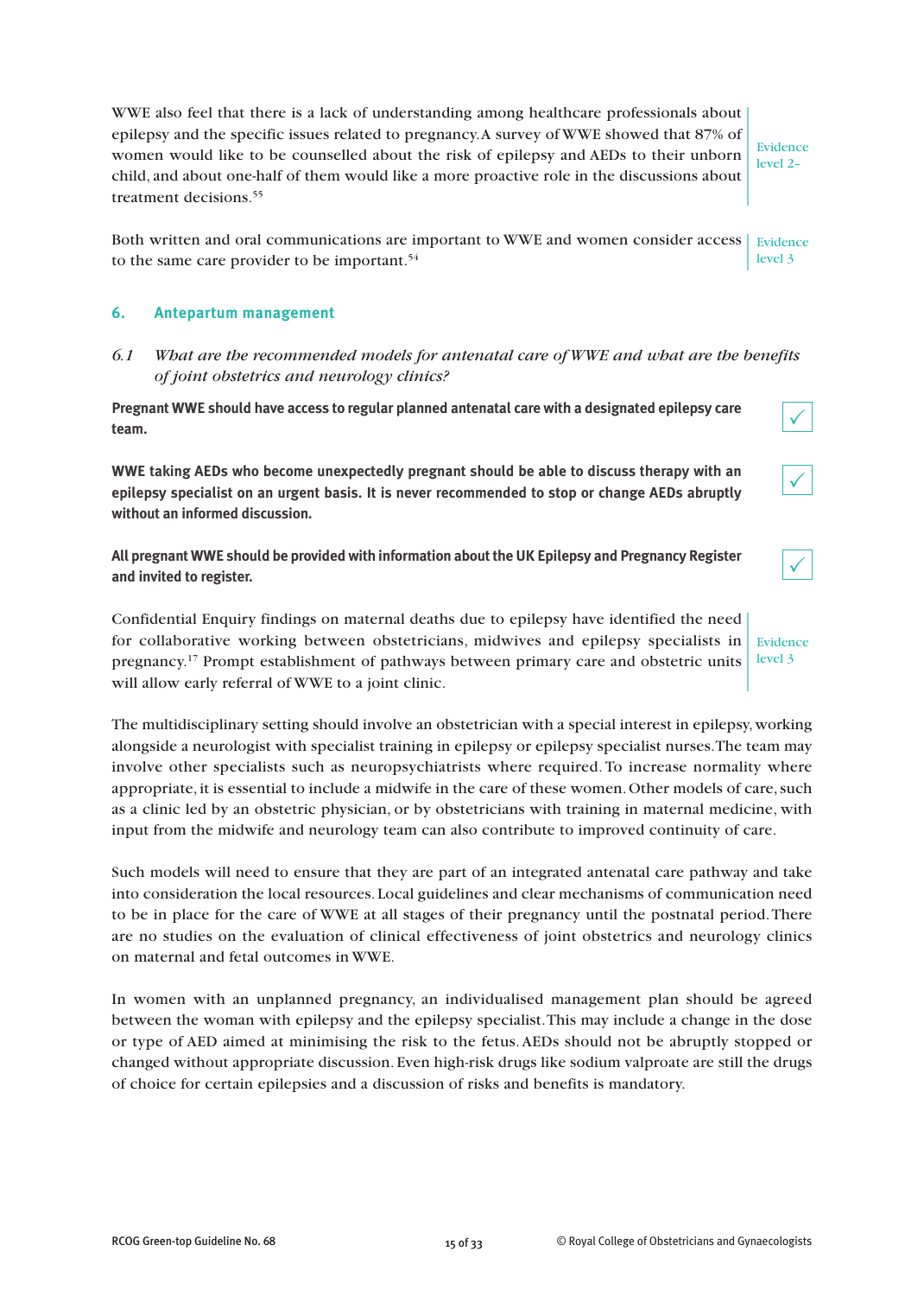All pregnant women should be invited to join the UK Epilepsy and Pregnancy Register and informed of the anonymity of the data collection and the value of the data for clinical practice and future research. 4

# *6.2 What is the optimum method and timing of screening for detection of fetal abnormalities?*

**Early pregnancy can be an opportunity to screen for structural abnormalities. The fetal anomaly scan at 18+0–20+6 weeks of gestation can identify major cardiac defects in addition to neural tube defects.**

**AllWWE should be offered a detailed ultrasound in line with theNationalHealth Service Fetal Anomaly Screening Programme standards.**

Biochemical screening with maternal serum alphafetoprotein when combined with ultrasonography increases the detection rate for neural tube defects to  $94-100\%$ ,<sup>56</sup> thereby offering the opportunity to detect these abnormalities in early gestation for WWE.

No studies have assessed the role of routine fetal echocardiography in detecting congenital heart disease in babies of WWE taking AEDs compared with the 20-week detailed scan that is currently offered.

*6.3 How should women taking AEDs be monitored to avoid worsening of seizures? For WWE taking AEDs, is dose escalation better than expectant management?*

**Based on current evidence, routine monitoring of serum AED levels in pregnancy is not recommended although individual circumstances may be taken into account.**

The levels of most AEDs are known to fall in pregnancy due to the changes in the pharmacokinetics of absorption, metabolism, haemodilution and excretion in pregnancy.<sup>57-59</sup> The levels of lamotrigine are known to fall by up to 70% in pregnancy. $^{60}$ Evidence level 2–

Some have postulated that falling drug levels may contribute to worsening seizures, leading some clinicians to prophylactically increase lamotrigine dosing during pregnancy. Other clinicians have concerns about the potential harms of increasing drug doses in pregnancy without clear evidence of benefit over risk. Current practice in AED monitoring is either regular therapeutic drug monitoring<sup>61</sup> or monitoring based on clinical features to adjust the AED dose.<sup>1,2</sup> There is no clear evidence to show that therapeutic drug monitoring reduces the risk of seizure deterioration compared with monitoring based on clinical features.

The findings of a systematic review on the effectiveness of the above two monitoring methods in pregnant women taking lamotrigine were limited due to the inclusion of poor quality observational studies with small numbers of women.<sup>62</sup> The systematic review included five studies that were heterogeneous in population and intervention. Only one (a case series of 15 patients) of the five studies directly compared the two strategies in WWE taking lamotrigine. Given the paucity of evidence, there is no clear indication to undertake therapeutic drug monitoring in pregnancy routinely.Clinicians will need to take into account other features such as suspicion of non-adherence, toxicity and intractable seizures in their decisions on therapeutic drug monitoring.

Evidence level 2–



**C**



level 4

Evidence level 2–

**D**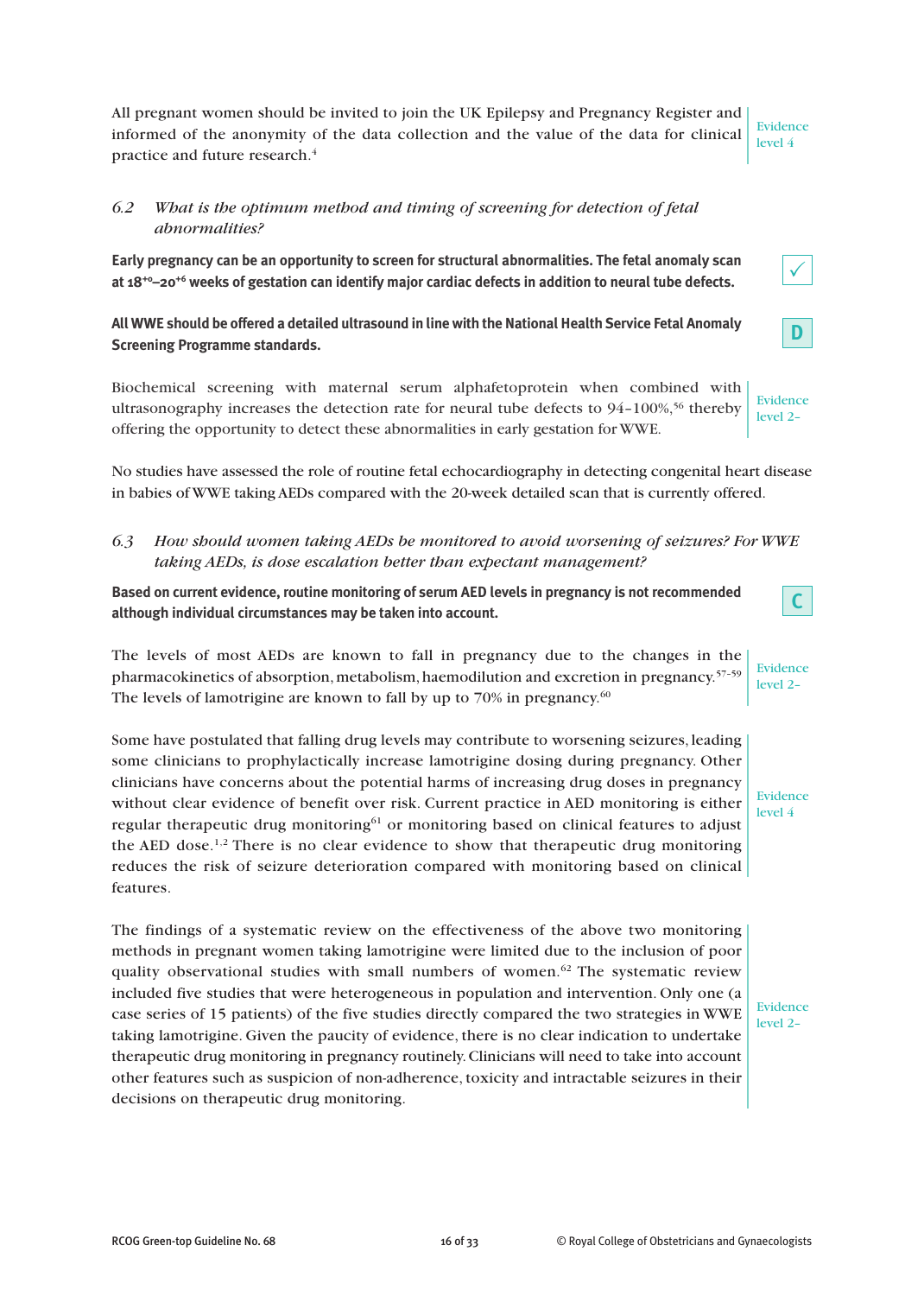# *6.4 What are the adverse effects of AEDs in pregnancy on the mother and how can they be minimised?*

**Healthcare professionals should be alert to signs of depression, anxiety and any neuropsychiatric symptoms in mothers exposed to AEDs.**

Clinicians caring for mothers with epilepsy takingAEDs should be aware of the effects of the drugs, particularly those relating to cognitive and psychiatric problems. <sup>63</sup> WWE should be advised that certain epilepsies as well as particularAEDs carry an increased risk of depression with features such as low mood, inability to plan and organise thoughts, poor concentration, tiredness, irritability or anger. <sup>64</sup> Self-monitoring for these symptoms and early intervention may improve quality of life.

AEDs have the potential to affect maternal cognition, especially where high doses or polytherapy are used.Additional factors such as psychosocial problems, low esteem and fear of having seizures may have a negative impact on cognitive performance. <sup>65</sup> Appropriate and early referral to the perinatal mental health team is required if there are any concerns regarding cognitive functions such as attention and memory in combination with mood disturbance.

# *6.5 What are the risks of obstetric complications in pregnant WWE, including those taking AEDs?*

**Healthcare professionals need to be aware of the small but significant increase in obstetric risks to** WWE and those exposed to AEDs, and to incorporate this in the counselling of women and the planning **of management.**

A 2015 systematic review66 identified 38 studies (2 837 325 women) examining pregnancy and reproductive outcomes in relation to epilepsy and pregnancy. In WWE compared with women without epilepsy, the odds of spontaneous miscarriage (OR 1.54, 95% CI 1.02–2.32), antepartum haemorrhage (OR 1.49, 95% CI 1.01–2.20), hypertensive disorders (OR 1.37, 95% CI 1.21–1.55), induction of labour (OR 1.67, 95% CI 1.31–2.11), caesarean section (OR 1.40,95% CI 1.23–1.58), any preterm delivery (less than 37 weeks;OR 1.16,95% CI 1.01–1.34), fetal growth restriction (OR 1.26, 95% CI 1.20–1.33) and postpartum haemorrhage (OR 1.29, 95% CI 1.13–1.49) were increased.There were no differences between the two groups in the odds of gestational diabetes or perinatal death.

Compared with WWE not exposed to AEDs,<sup>66</sup> those taking AEDs demonstrated higher odds ratio of induction of labour (OR  $1.40,95\%$  CI 1.05–1.85), fetal growth restriction (OR  $3.51$ , 95% CI 1.23–10.01) and postpartum haemorrhage (OR 1.33, 95% CI 1.16–1.54).The odds of admission to the neonatal intensive care unit were increased in the same group (OR 1.42, 95% CI 1.13–1.78). There were no significant differences between the two groups for hypertensive disorders, caesarean section, spontaneous miscarriage, antepartum haemorrhage, preterm delivery, or fetal death.

In studies that compared WWE receiving monotherapy with those receiving polytherapy,66 the odds of caesarean section were increased in the polytherapy group (OR 1.47, 95% CI 1.07–2.02). There were no differences in the odds of spontaneous miscarriage, preterm delivery before 36 or 37 weeks of gestation, antepartum haemorrhage or postpartum haemorrhage.The two groups showed no difference in the odds of fetal outcomes such as small-for-gestational-age fetuses, stillbirths or admissions to the neonatal intensive care unit.

Evidence level 2–

**D**

**B**

Evidence level 2++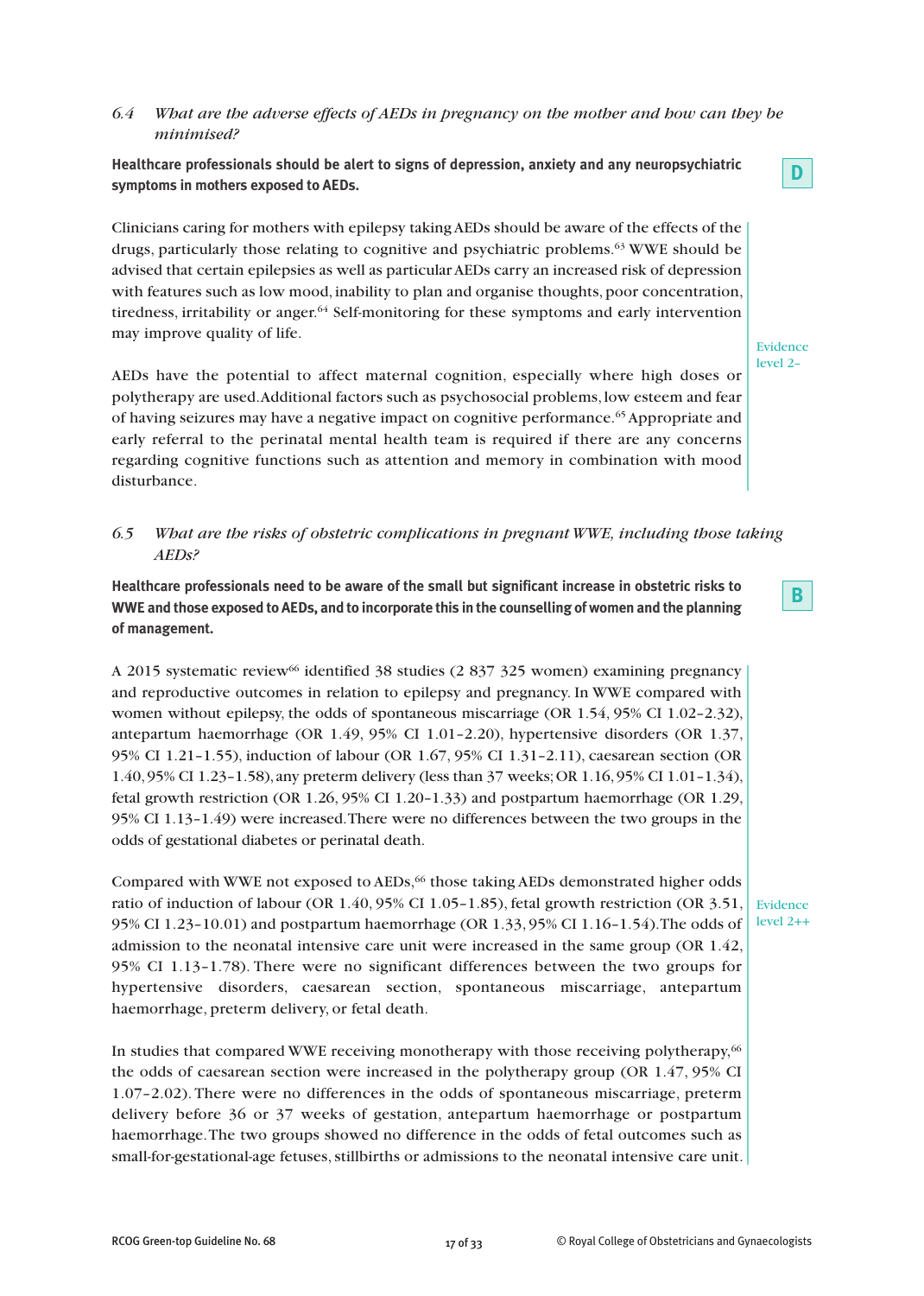### *6.6 How should WWE be monitored in pregnancy?*

**In the antenatal period, WWE should be regularly assessed for the following: risk factors for seizures, such as sleep deprivation and stress; adherence to AEDs; and seizure type and frequency.**

**If admission is required antenatally, WWE at reasonable risk of seizures should be accommodated in an environment that allows for continuous observation by a carer, partner or nursing staff.**

At subsequent visits after the booking appointment, the following need to be evaluated: the mother's wellbeing, including ability to cope, memory, concentration and sleep; symptoms such as tiredness and dizziness; the AEDs being taken, including dose and dosing schedule; and seizure frequency and type, including auras.

Early and appropriate discussion with the epilepsy specialist nurse or neurologist is required if there is a deterioration in seizure control. Precipitants of seizures such as fasting, sleep deprivation and stress should be identified and managed accordingly. <sup>67</sup> Specialist advice may include altering drug doses, addition of new drugs or recommending admission to hospital.

In WWE with active seizures, advising on care to minimise the period of time they go unobserved should be considered. Individuals with unwitnessed seizures are at high risk of SUDEP,with nocturnal seizures being an independent risk factor. 68This may include advising WWE who are at reasonable risk of seizures to not to sleep alone at night. Inpatient nursing should be in an environment in which continuous care from a partner or nursing observations takes place.

# *6.7 How should the fetus be monitored in pregnancy? What are the effects of AEDs on cardiotocography?*

**Serial growth scans are required for detection of small-for-gestational-age babies and to plan further management in WWE exposed to AEDs.**

#### **There is no role for routine antepartum fetal surveillance with cardiotocography in WWE taking AEDs.**

The odds of having a small-for-gestational-age fetus are increased in WWE (OR 1.26, 95% CI 1.20–1.33) compared with those without the condition.The odds are 3.5 times higher in WWE exposed to AEDs (OR 3.51, 95% CI 1.23–10.01) compared with those not taking AEDs. <sup>66</sup> Given the increased risk in WWE exposed to AEDs, serial growth scans should be offered from 28 weeks of gestation for detection of growth restriction.

Fetal heart rate changes such as bradycardia and reduced variability during a seizure have been reported due to possible fetal hypoxia.<sup>22,69,70</sup> A small study comparing the cardiotocography pattern in pregnant WWE taking AEDs did not show any difference in fetal heart rate parameters such as baseline heart rate, number of accelerations or duration of high and low variation episodes.<sup>71</sup> There is therefore no evidence for routine antepartum fetal surveillance with cardiotocography in WWE taking AEDs*.*

Evidence level 2–

|--|

|--|

Evidence level 4

Evidence level 3



**B**

Evidence level 2++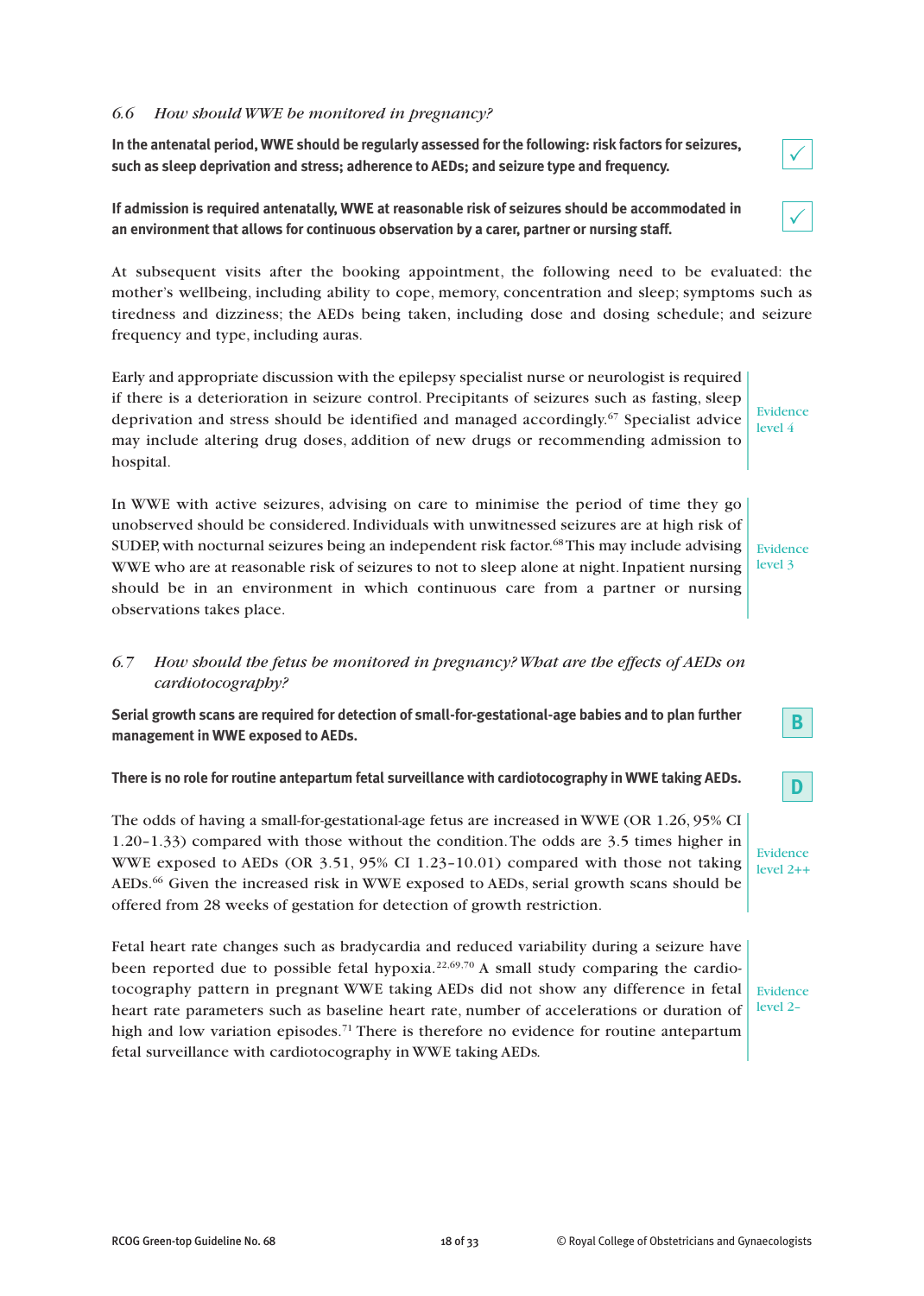# *6.8 What is the role of vitamin K in preventing haemorrhagic disease of the newborn and maternal haemorrhage in WWE taking AEDs?*

**All babies born to WWE taking enzyme-inducing AEDs should be offered 1 mg of intramuscular vitamin K to prevent haemorrhagic disease of the newborn.**

**There is insufficient evidence to recommend routine maternal use of oral vitamin K to prevent haemorrhagic disease of the newborn in WWE taking enzyme-inducing AEDs.**

**There is insufficient evidence to recommend giving vitamin K to WWE to prevent postpartum haemorrhage.**

Enzyme-inducing AEDs (carbamazepine, phenytoin, phenobarbital, primidone, oxcarbazepine, topiramate and eslicarbazepine) are considered to competitively inhibit the precursors of clotting factors and affect fetal microsomal enzymes that degrade vitamin K, thereby increasing the risk of haemorrhagic disease of the newborn.A systematic review to assess the effect of prenatal vitamin K in preventing haemorrhagic disease of the newborn inWWE taking enzyme-inducing AEDs did not identify any randomised trials. <sup>72</sup> Two observational studies failed to show a beneficial effect for prenatal vitamin K to prevent haemorrhagic disease of the newborn,<sup>73,74</sup> although it is worth noting that babies in these studies were also routinely administered 1 mg of vitamin K injection at birth.Despite the lack of objective evidence, however, it seems reasonable to offer parenteral vitamin K supplementation routinely to all babies born to mothers on enzyme-inducing AEDs.

No studies have evaluated the effectiveness of antenatal administration of oral vitamin K in preventing postpartum haemorrhage.

#### *6.9 What is the optimal timing and mode of delivery for WWE based on seizure control?*

**WWE should be reassured that most will have an uncomplicated labour and delivery.**

**The diagnosis of epilepsy per se is not an indication for planned caesarean section or induction of labour.**

In WWE with no underlying obstetric risk factors whose seizures are well-controlled seizures,there is no indication for early delivery. In a small proportion of women with significant deterioration of seizures, which are recurrent and prolonged, and who are at high risk of status epilepticus, elective caesarean section may be considered. There is no evidence on the optimal timing and mode of delivery in WWE.

# *6.10 How should women with non-epileptic attack disorder be counselled in pregnancy and how should their non-epileptic seizures be managed?*

**Inappropriate medical intervention, including AED administration and iatrogenic early delivery, should be avoided when there is a firm diagnosis of non-epileptic attack disorder.**

Diagnostic awareness of non-epileptic attack disorder is an important first step in management. <sup>75</sup> Non-epileptic attack disorder is considered to have a psychological aetiology, most commonly dissociation.It is not caused by epileptiform electroencephalography (EEG) discharge and will not respond to AEDs. Management of women with non-epileptic attack disorder should include access to specialist psychiatric or psychological services.

Evidence level 3



 $\checkmark$ 

|--|



**D**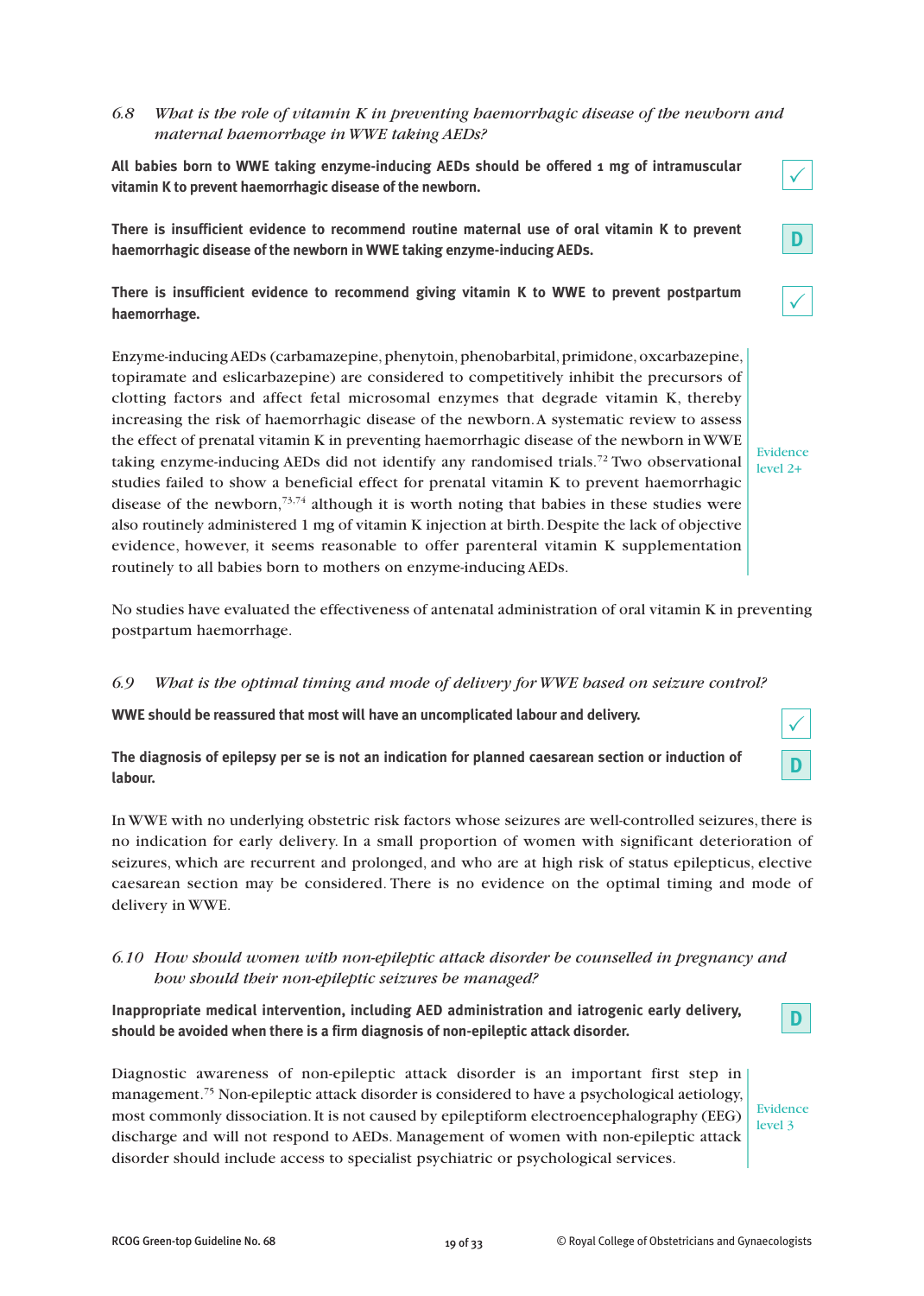Epilepsy and non-epileptic attack disorder have very different management strategies.In women with known non-epileptic attack disorder presenting with seizure-like episodes in labour, obstetricians will need to rely on the previous diagnosis, which was documented as non-epileptic attack disorder, and avoid emergency obstetric and medical interventions such as delivery,AEDs or diazepam. Close liaison is required with the neurology and mental health teams for further management where appropriate.

# *6.11 Where required, what dose of antenatal corticosteroids should be given to WWE on enzyme-inducing AEDs?*

**In WWE taking enzyme-inducing AEDs who are at risk of preterm delivery, doubling of the antenatal corticosteroid dose for prophylaxis against respiratory distress syndrome in the newborn is not recommended.**

WWE taking enzyme-inducing AEDs, such as phenytoin, carbamazepine and phenobarbital, may increase their metabolism of corticosteroids, with reduced therapeutic effectiveness.<sup>76</sup> No studies have assessed the effectiveness of higher or frequent doses of corticosteroids on neonatal outcomes in WWE exposed to enzyme-inducing AEDs and at risk of preterm delivery. In the absence of evidence of benefit with increased dose of steroids, and the potential harm with high steroid doses, routine doubling of steroid is not recommended.

Evidence level 4

**D**

# **7. Intrapartum care**

*7.1 What are the risks and risk factors for seizures in labour in WWE and how can they be minimised?*

**Pregnant WWE should be counselled that the risk of seizures in labour is low.**

**Adequate analgesia and appropriate care in labour should be provided to minimise risk factors for seizures such as insomnia, stress and dehydration.**

**Long-acting benzodiazepines such as clobazam can be considered ifthere is a very high risk of seizures in the peripartum period.**

**AED intake should be continued during labour. If this cannot be tolerated orally, a parenteral alternative should be administered.**

Tonic-clonic seizures occur in about 1–2% ofWWE in labour and within 24 hours of delivery in a further 1–2%. <sup>77</sup> The EURAP registry reported the occurrence of seizures in 3.5% (60/1956) of WWE in labour. 78

Seizures in labour may lead to maternal hypoxia (due to apnoea during the seizure), and fetal hypoxia and acidosis secondary to uterine hypertonus. 22,79

Sleep deprivation and non-intake of AEDs are risk factors for seizures in labour, and it is thought that pain, tiredness, stress and dehydration may be factors as well.<sup>80</sup> Healthcare professionals will need to ensure that doses of AEDs are not missed during labour and delivery, and should consider parenteral alternatives in cases of excess vomiting.Adequate hydration and pain relief with an epidural will minimise the risks of seizures in labour and provides maximum safety in the event of a seizure.Avoidable delays should be minimised for planned induction of labour or elective caesarean section. level 2–

**C**  $\checkmark$ 

**D**

|--|

Evidence level 3

Evidence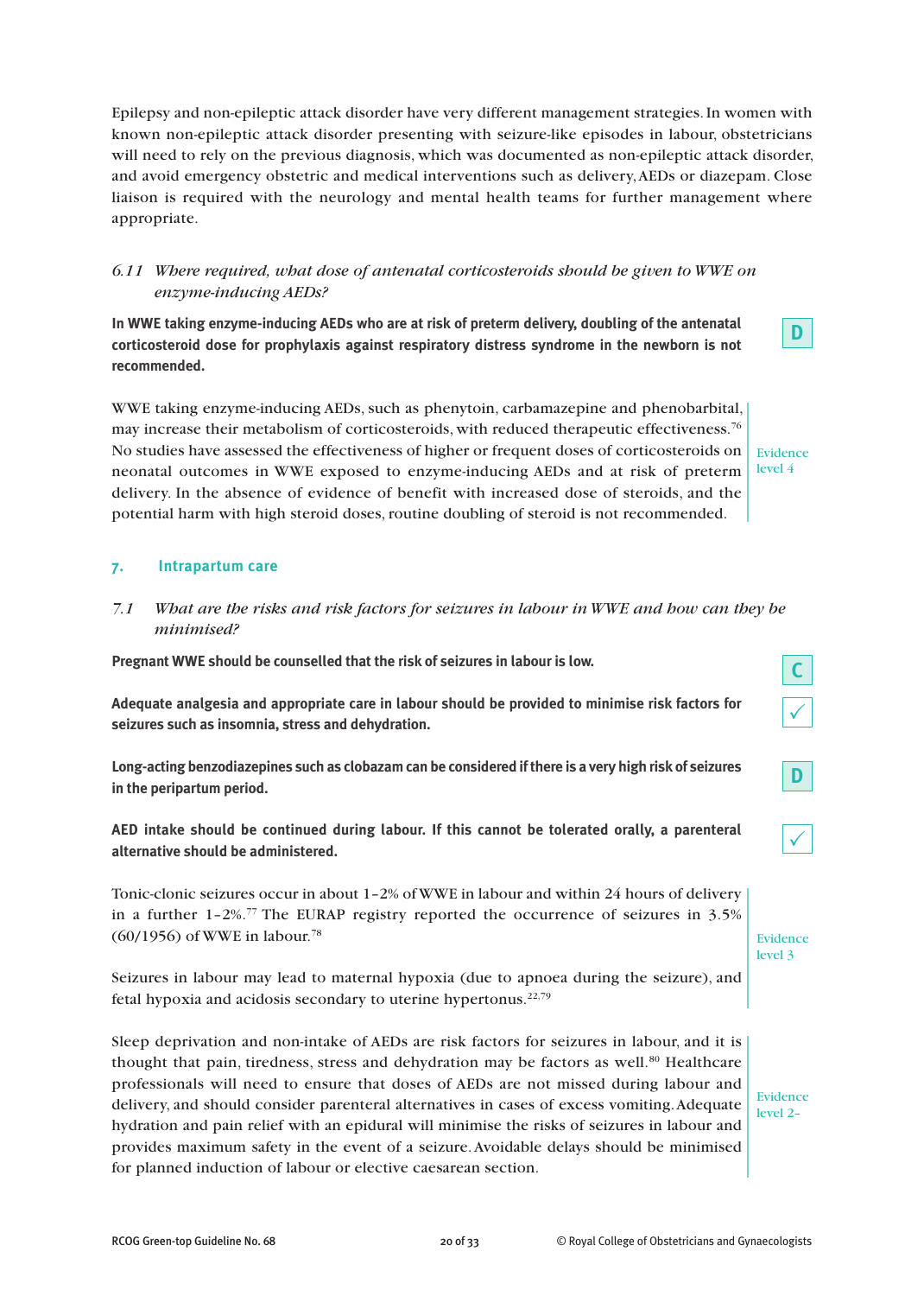Women at a very high risk of seizures can be managed with an additional benzodiazepine such as clobazam. <sup>81</sup> Prophylactic clobazam is considered in the following circumstances: recent convulsive seizures, recent history of seizure provocation by stress or sleep deprivation, or a history of seizures in previous labour. The risks from clobazam, such as  $\vert$  level 4 respiratory depression in the newborn, need to be balanced against the benefit due to seizure prevention.

Evidence

Women should be advised to continue taking regularAEDs orally during induction of labour and during labour.If not tolerated orally, AEDs may be given parenterally (this includes phenytoin, phenobarbital, sodium valproate and levetiracetam).

### *7.2 What is the optimum management of epileptic seizures in labour?*

**Every obstetric unit should have written guidelines on the management of seizures in labour.**

**Seizures in labour should be terminated as soon as possible to avoid maternal and fetal hypoxia and fetal acidosis. Benzodiazepines are the drugs of choice.**

**Continuous fetal monitoring is recommended in women at high risk of a seizure in labour, and following an intrapartum seizure.**

 $\checkmark$ 

 $\checkmark$ 

**D**

Any seizure lasting more than 5 minutes is unusual and represents a high risk of progressing to convulsive status epilepticus, a life-threatening medical emergency which affects around 1% of pregnancies in WWE. <sup>82</sup> Treatment should be initiated as soon as reasonably possible before status epilepticus and pharmacoresistance is established. 83,84 Evidence level 2–

Left lateral tilt should be established alongside maintenance of airway and oxygenation at all times.

There are no studies on the optimal management of epileptic seizures in labour. Outwith pregnancy, benzodiazepines are the drug of choice in status epilepticus:

- In those with intravenous access, lorazepam given as an intravenous dose of 0.1 mg/kg (usually a 4 mg bolus, with a further dose after 10−20 minutes) is preferred.Diazepam 5–10 mg administered slowly intravenously is an alternative.
- If there is no intravenous access, diazepam 10−20 mg rectally repeated once 15 minutes later if there is a continued risk of status epilepticus, or midazolam 10 mg as a buccal preparation are suitable.

If seizures are not controlled, consider administration of phenytoin or fosphenytoin.The loading dose of phenytoin is 10–15 mg/kg by intravenous infusion, with the usual dosage for an adult of about 1000 mg. Guidance on the management of seizures is available in the NICE  $\mid$  level 2++ guideline on epilepsy. 1 Evidence

If there is persistent uterine hypertonus, consider administration of tocolytic agents.After the mother is stabilised, continuous electronic fetal monitoring should be commenced.If the fetal heart rate does not begin to recover within 5 minutes or if the seizures are recurrent, expedite delivery.This may require caesarean delivery if vaginal delivery is not imminent.

The neonatal team should be informed, as there is a risk of neonatal withdrawal syndrome  $\frac{1}{10}$  Evidence with the maternal use of benzodiazepines and AEDs.<sup>85</sup> level 2–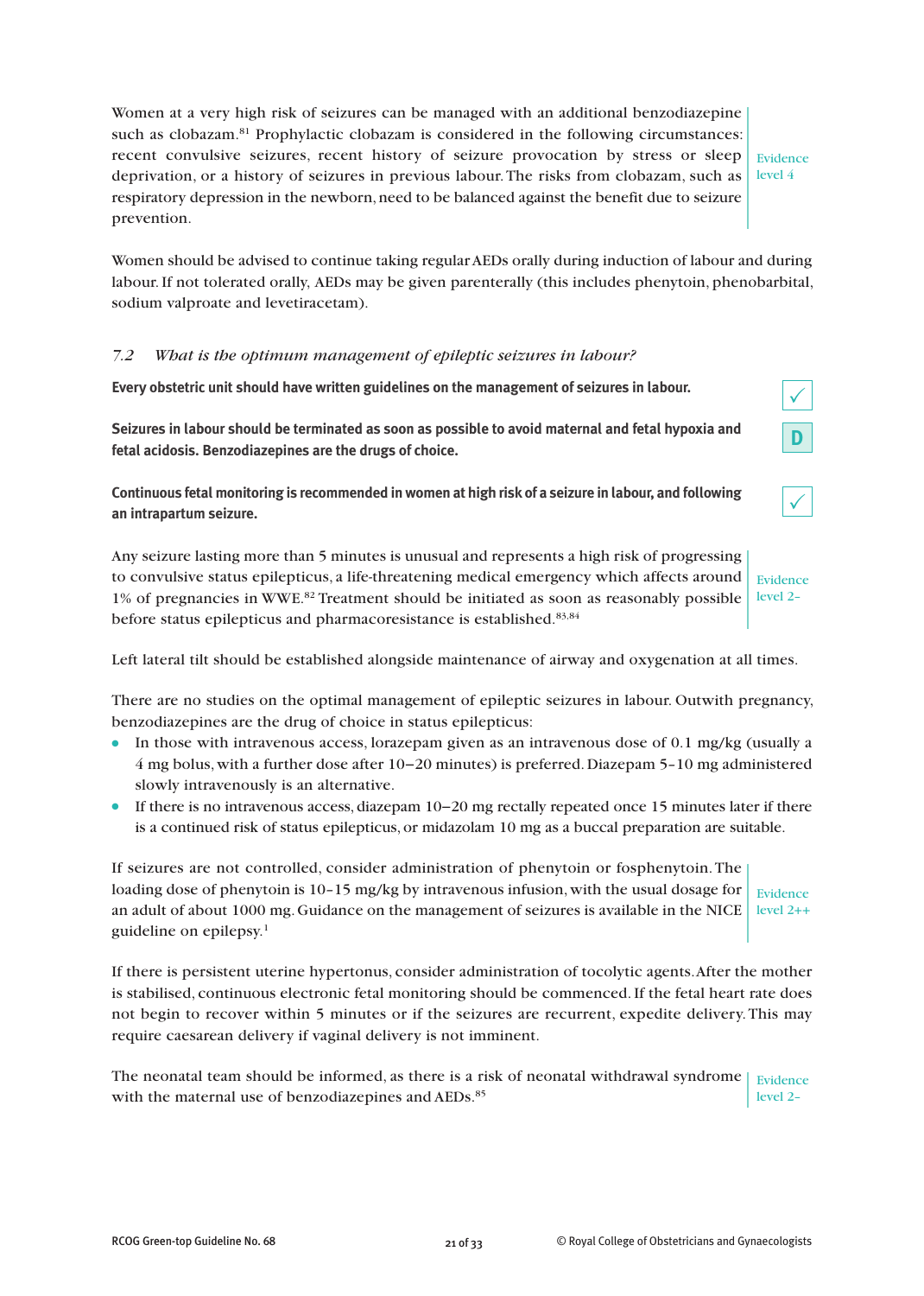#### *7.3 What are the recommended methods of analgesia in labour for WWE?*

**Pain relief in labour should be prioritised in WWE, with options including transcutaneous electrical nerve stimulation (TENS), nitrous oxide and oxygen (Entonox®), and regional analgesia.**

**Pethidine should be used with caution in WWE for analgesia in labour. Diamorphine should be used in preference to pethidine.**

TENS, Entonox® and regional analgesia (epidural, spinal, combined spinal epidural) are suitable and safe methods of analgesia in labour.<sup>86</sup> An epidural can be considered early to minimise precipitating factors for seizures during labour such as overbreathing, sleep deprivation, pain and emotional stress.

Diamorphine should be used in preference to pethidine for analgesia in labour. Pethidine is metabolised to norpethidine, which is known to be epileptogenic when administered in high doses to patients with normal renal function. Pethidine should therefore be avoided or used with caution. 87,88

If general anaesthesia becomes necessary, it is prudent to avoid anaesthetic agents such as pethidine, ketamine and sevoflurane.The first two are known to lower seizure threshold and the third may have epileptogenic potential. 89–91

*7.4 What are the effects of induction of labour on WWE and do AEDs affect induction agents?*

**There are no known contraindications to use of any induction agents in WWE taking AEDs.**

Epilepsy per se is not an indication for induction of labour.The rates of induction of labour are higher in WWE than in those without epilepsy. <sup>92</sup> Healthcare professionals will need to be aware that risk factors such as stress, insomnia and dehydration are high in women with prolonged induction and aim to minimise them. Evidence level 2+

There is no evidence that AEDs affect induction agents.

# *7.5 What is the most suitable place of delivery for WWE?*

**For WWE at risk of peripartum seizures delivery should be in a consultant-led unit with facilities for one-to-one midwifery care and maternal and neonatal resuscitation. [GPP]**

**The decision to use waterfor analgesia and birth should be made on an individual basis.WWE who are** not taking AEDs and who have been seizure free for a significant period may be offered a water birth **after discussion with their epilepsy specialist. [GPP]**

If seizure deterioration is anticipated in the peripartum period, delivery should take place where there are facilities for maternal and neonatal resuscitation and treatment of maternal seizures. <sup>1</sup> Continuous electronic fetal monitoring is recommended in these mothers in labour. This should be documented in the care plan. In women who are at low risk of intrapartum seizures, fetal monitoring may be carried out by intermittent auscultation.

One-to-one midwifery care is recommended to allow close monitoring of WWE in labour and to prevent known precipitants of seizure in labour such as overbreathing, poor control of pain, dehydration and omission of AED intake.



**D**



Evidence level 3

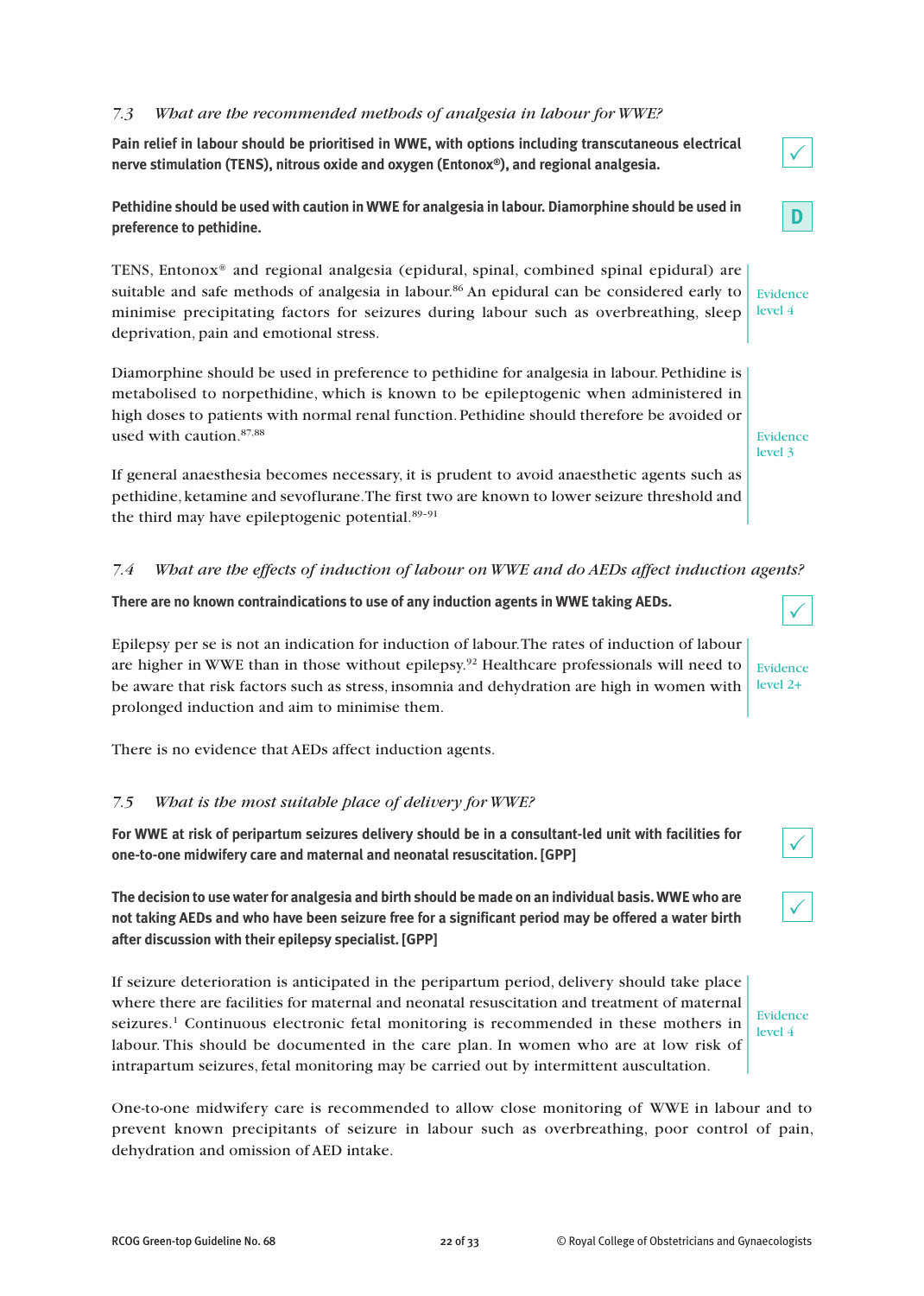The decision to use water for analgesia and birth must be made based on the seizure risk status of the mother after discussion between the parents and team caring for the woman, with attention given to how the risk of drowning can be minimised in the unlikely event of seizure. Appropriate safety measures such as a hoist should be available. Healthcare professionals and parents will need to be aware of the difficulties in managing a seizure in labour in this situation and the small potential risk of drowning.

# **8. Postpartum management**

### *8.1 What is the risk of seizure deterioration postpartum and how can this be minimised?*

**WWE and their caregivers need to be aware that although the overall chance of seizures during and immediately after delivery is low, it is relatively higher than during pregnancy.**

**WWE should be advised to continue their AEDs postnatally.**

**Mothers should be well supported in the postnatal period to ensure that triggers of seizure deterioration such as sleep deprivation, stress and pain are minimised.**

The immediate postpartum period is a high-risk period for exacerbation of seizure frequency due to increased stress, sleep deprivation, missed medication and anxiety.A prospective study of 1297 pregnancies in WWE showed that the period of maximal seizure exacerbation was the 3-day peripartum period in women with generalised and partial seizures.The risk was highest in women who had seizures in the month prior to pregnancy compared with those who were free of seizures during the same period (OR  $3.7,95\%$  CI 2.4-5.9).<sup>93</sup>

Women should ensure that they take their AEDs as prescribed in the postnatal period. Nausea and vomiting should be treated and if there is no oral intake, consideration should be given to parenteral administration of AEDs. Sleep deprivation-related seizures could be reduced by arranging help for the mother, especially for night-time feeds. If the mother breastfeeds, storage of breast milk pumped during the day might be beneficial. Reviewing the daily activities of the mother and identifying high-risk situations can reduce the risks to the mother and baby due to seizures.

#### *8.2 Is there a need to modify the dose of AED after delivery?*

If the AED dose was increased in pregnancy, it should be reviewed within 10 days of delivery to avoid **postpartum toxicity.**

Many women are on higher doses of AEDs at the end of pregnancy compared with their prepregnancy dose. In the postpartum period, the physiological changes that occurred in pregnancy, such as increased renal and hepatic clearance and haemodilution, are reversed and these women become at risk of toxicity from high AED doses.<sup>94,95</sup>

The increase in the dose ofAED that occurred in pregnancy should be clearly documented in the notes, with a comprehensive plan to liaise with the neurological team to taper the dose in the first 10 days after delivery. If symptoms of AED toxicity develop in the puerperium (e.g. drowsiness, diplopia or unsteadiness), urgent neurological review is needed.



Evidence level 3



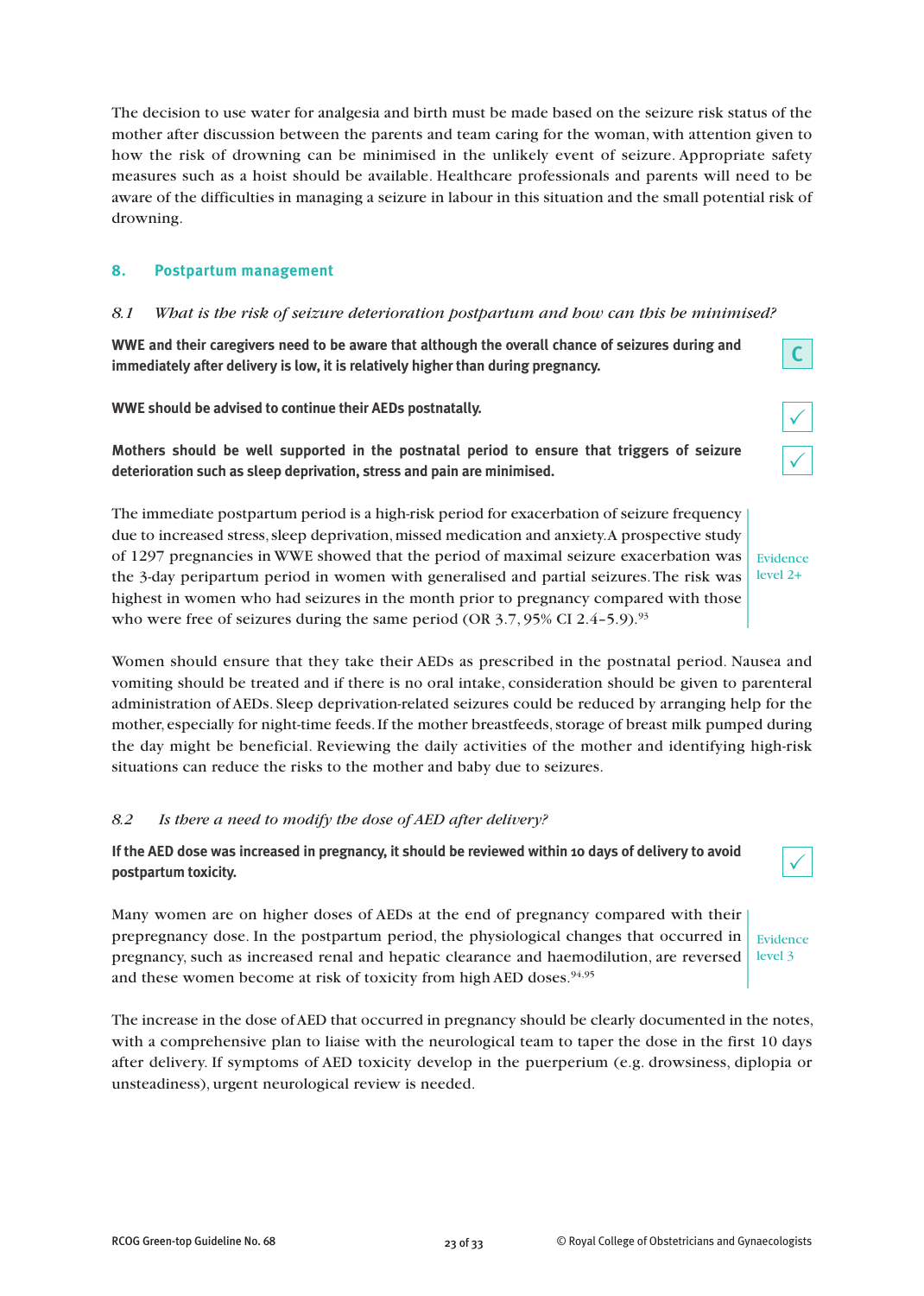# *8.3 What are the effects of AED exposure on the newborn through placental transfer and from breast milk? How should babies of WWE taking AEDs be monitored?*

**Neonates born to WWE taking AEDs should be monitored for adverse effects associated with AED exposure in utero.**

**WWE who are taking AEDs in pregnancy should be encouraged to breastfeed.**

**Based on current evidence, mothers should be informed that the risk of adverse cognitive outcomes is not increased in children exposed to AEDs through breast milk.**

The rates of transfer of AEDs to the neonate through the placenta and breast milk vary. Many of the old generation AEDs, such as phenobarbital, carbamazepine and phenytoin, and the new generation drugs, such as lamotrigine, oxcarbazepine and topiramate, have an umbilical cord to maternal serum AED concentration (U/S) that is close to one, suggesting free transfer of AED across the placenta. <sup>96</sup> The fetal accumulation is mildly increased for levetiracetam, sodium valproate and gabapentin.<sup>96</sup>

Babies born to mothers taking AEDs may have adverse effects such as lethargy, difficulty in feeding, excessive sedation and withdrawal symptoms with inconsolable crying. Individualised assessment should be made for the level of post-delivery monitoring required for withdrawal symptoms, and for any signs of toxicity. This is especially important in premature babies, and serum levels of AEDs in the baby should be checked where appropriate. 97

The magnitude of AED transfer to the baby through breast milk that is required to affect neonatal and childhood outcomes is not known. The American Academy of Neurology/ American Epilepsy Society panel considered anAED transfer rate of 0.6 (neonatal to maternal plasma concentration ratio or a milk to maternal serum [M/S] concentration ratio) or increasing concentrations ofAED in the neonate by 25% during the follow-up period (3 days up to 1 month) to be clinically important.<sup>61</sup>

Lamotrigine (M/S 0.6), levetiracetam (M/S 1–3.09) and topiramate (M/S 0.66–1.1) transfer to a larger extent to the child from breast milk compared with sodium valproate (M/S 0.01–0.1), carbamazepine (M/S 0.36–0.41) and phenytoin (M/S 0.06–0.19), which have minimal transfer. 96 Evidence level 3

Breastfeeding has not been shown to affect the cognitive outcomes at 3 years of age in children who were exposed in utero to lamotrigine, sodium valproate, phenytoin or carbamazepine monotherapy. 98 Evidence level 2+

A prospective study on babies who were exposed to AEDs in utero showed that the psychomotor development of the breastfed children was better at 6 and 18 months compared with those who were not breastfed or were breastfed for less than 6 months.<sup>99</sup> Other options such as alternating breast and bottle milk could be considered if there are any concerns about AED exposure.

Evidence level 2++

**C C**

**D**

Evidence level 3

Evidence level 4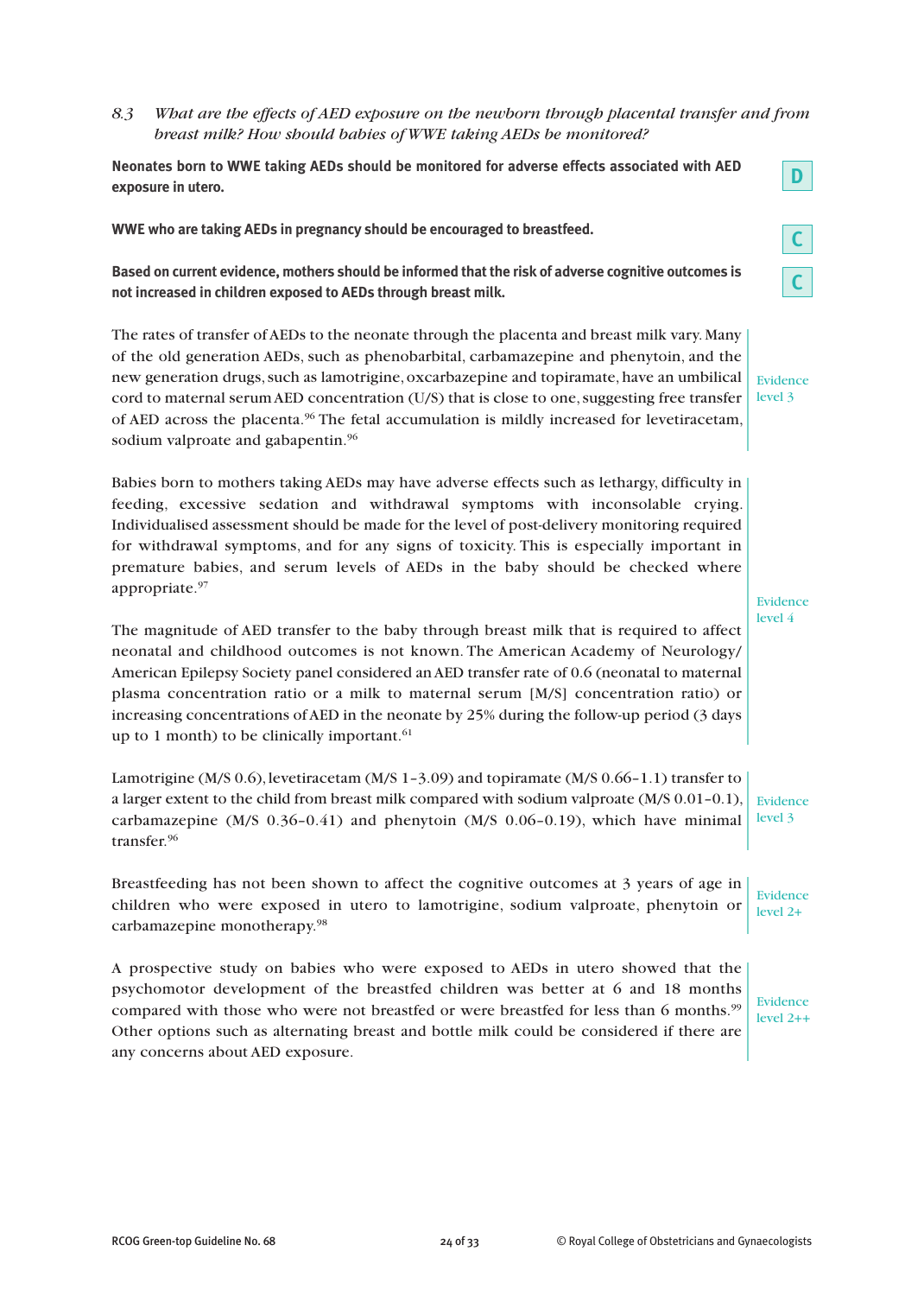# *8.4 What advice should be given regarding safety strategies and care of the baby?*

**Postpartum safety advice and strategies should be part of the antenatal and postnatal discussions with the mother alongside breastfeeding, seizure deterioration and AED intake.**

**Postnatal mothers with epilepsy at reasonable risk of seizures should be accommodated in single rooms only when there is provision for continuous observation by a carer, partner or nursing staff.**

The safety of the mother and baby in the puerperium is the most important issue to be addressed. Generalised seizures, as well as partial seizures and myoclonic jerks, can result in accidental injuries to the mother and the baby, such as drowning, falls, burns and electrocution.The discussions around caring for the baby should be initiated in the preconception period, continued antenatally and reinforced in the postnatal period.

Safety strategies include nursing the baby on the floor, using very shallow baby baths, laying the baby down if there is a warning aura, not bathing the baby unaccompanied, wearing identification tags, and avoiding sleep deprivation, and alcohol if prone to myoclonic jerks.Women should ensure that family and friends have knowledge of first aid and emergency contact procedures.

### *8.5 How should depression be screened for in the postpartum period?*

**WWE should be screened for depressive disorderin the puerperium. Mothers should be informed about the symptoms and provided with contact details for any assistance.**

WWE are at an increased risk of depression in the postnatal period compared with mothers without epilepsy. Rates of postpartum depression are higher in WWE than women without epilepsy  $(29\%$  versus 11% in controls),<sup>100</sup> and in a prospective study of 56 WWE, risk factors for depression were found to be multiparity (OR 12.5, 95% CI 1.9–82.7) and exposure to AED polytherapy (OR 9.3, 95% CI 1.5-58).<sup>101</sup> Self-monitoring for these symptoms and subsequent early intervention may improve quality of life. level 2–

# **9. Contraception**

#### *9.1 What contraception can be safely offered to women taking AEDs?*

**WWE should be offered effective contraception to avoid unplanned pregnancies.**

**Copper intrauterine devices (IUDs), the levonorgestrel-releasing intrauterine system (LNG-IUS) and medroxyprogesterone acetate injections should be promoted as reliable methods of contraception that are not affected by enzyme-inducing AEDs.**

**Women taking enzyme-inducing AEDs (carbamazepine, phenytoin, phenobarbital, primidone, oxcarbazepine, topiramate and eslicarbazepine) should be counselled about the risk of failure with some hormonal contraceptives.**

**Women should be counselled that the efficacy of oral contraceptives (combined hormonal contraception, progestogen-only pills), transdermal patches, vaginal ring and progestogen-only implants may be affected if they are taking enzyme-inducing AEDs (e.g. carbamazepine, phenytoin, phenobarbital, primidone, oxcarbazepine and eslicarbazepine).**

**All methods of contraception may be offered to women taking non-enzyme-inducing AEDs (e.g. sodium valproate, levetiracetam, gabapentin, vigabatrin, tiagabine and pregabalin).**

 $\checkmark$ 

| Ĉ |  |
|---|--|
|   |  |

**D**

Evidence





**C**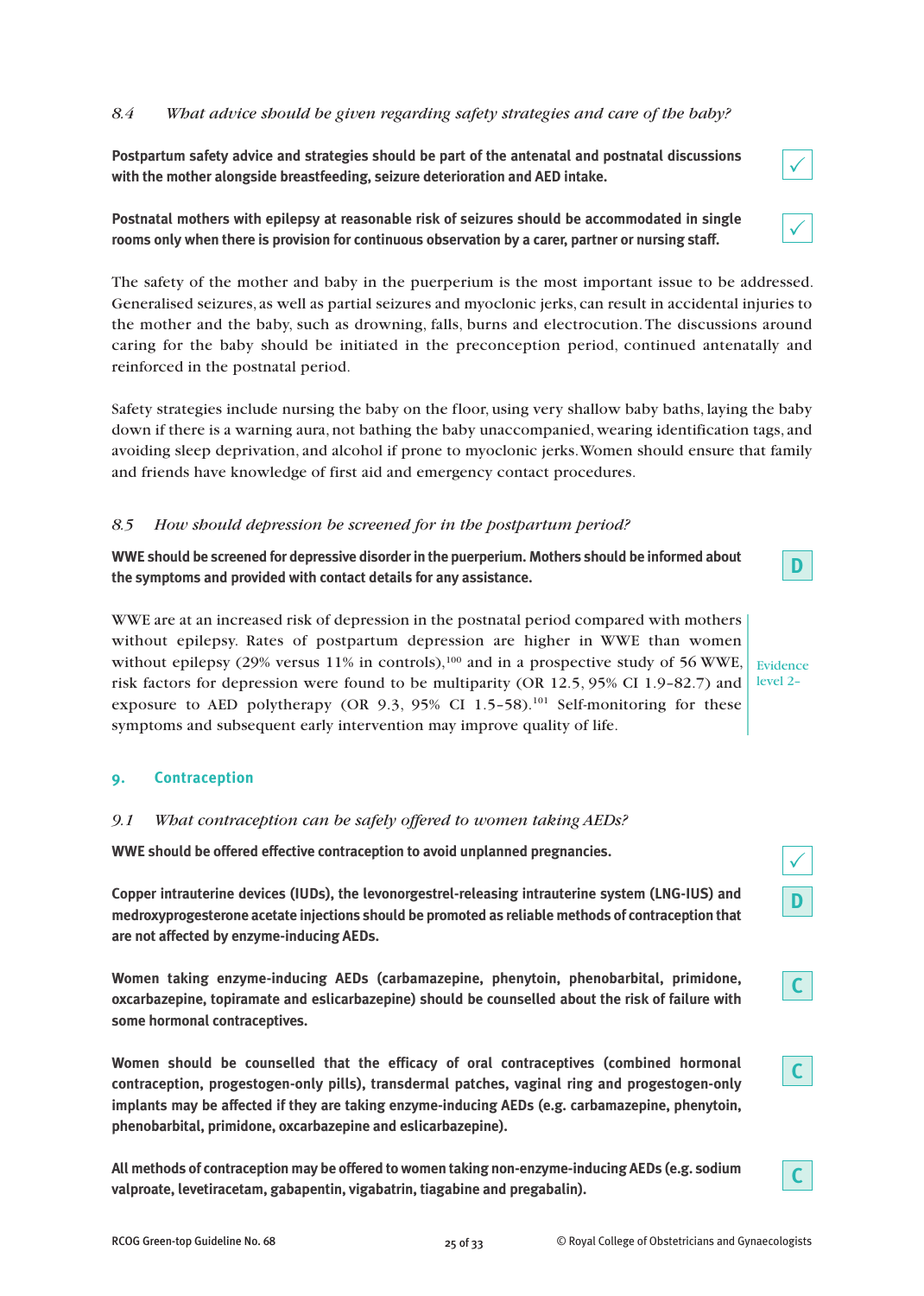**WWE taking enzyme-inducing AEDs should be informed that a copper IUD is the preferred choice for emergency contraception. Emergency contraception pills with levonorgestrel and ulipristal acetate are affected by enzyme-inducing AEDs.**

**Women taking lamotrigine monotherapy and oestrogen-containing contraceptives should be informed of the potential increase in seizures due to a fall in the levels of lamotrigine.**



In women who are taking enzyme-inducers and choose to use oral contraception, the contraceptive efficacy may be improved by increasing the oestrogen component to 50 micrograms (maximum 70 micrograms), reducing the pill-free interval from 7 days to 4 days and tricycling (taking three packs back to back). <sup>107</sup> There are no data on the success rates of such measures.

Barrier contraception should be additionally used if WWE taking enzyme-inducing AEDs use oral contraceptives (combined hormonal contraception or progestogen-only pills), transdermal patches, vaginal rings or progestogen-only implants. 108

For emergency contraception for WWE taking enzyme-inducing AEDs, only the copper IUD is recommended. It is unclear whether a higher dose of levonorgestrel or ulipristal acetate is a sufficiently effective strategy.A double dose of levonorgestrel (3 mg as a single dose within 120 hours of unprotected sexual intercourse) may be used pragmatically. Ulipristal acetate should not be used. 108

Oral hormonal contraceptives can alter the efficacy of some AEDs by increasing the metabolism of glucuronidated drugs through induction of uridine diphosphate-glucuronosyl transferase (UGT1A4).Although lamotrigine is not an enzyme-inducer,oral contraceptive use has been associated with a 25–70% decrease in lamotrigine trough levels, with a drop of more than 20% in the first 3 days after taking the pill.<sup>109</sup> The fall in levels has the potential to increase seizure deterioration. <sup>110</sup> Such a fall in lamotrigine levels is more likely to occur in WWE taking lamotrigine monotherapy and oestrogen-containing contraception. Lamotrigine concentrations are not known to change in WWE receiving progestogen-only pills, progestogen implants and injections and the LNG-IUS. 105

There are no data available on the interaction between progestogen-only pills and enzyme-inducing AEDs. Enzyme-inducing AED intake is associated with decreased oestrogen and progesterone levels.<sup>102,111,112</sup> There is insufficient evidence to recommend progestogen-only pills to WWE taking enzyme-inducing AEDs. There are reports of true contraceptive failures in women using AEDs and progestogen-only implants (Implanon**®**, Nexplanon®, Merck Sharp & Dohme Ltd., Hoddesdon, Hertfordshire). 113,114

The medical eligibility criteria for use of a contraceptive are primarily based on the safety of the drug. These may not take into consideration the drug interactions which may affect 'efficacy' of the contraceptive, rendering it less effective.

**C**

Evidence level 4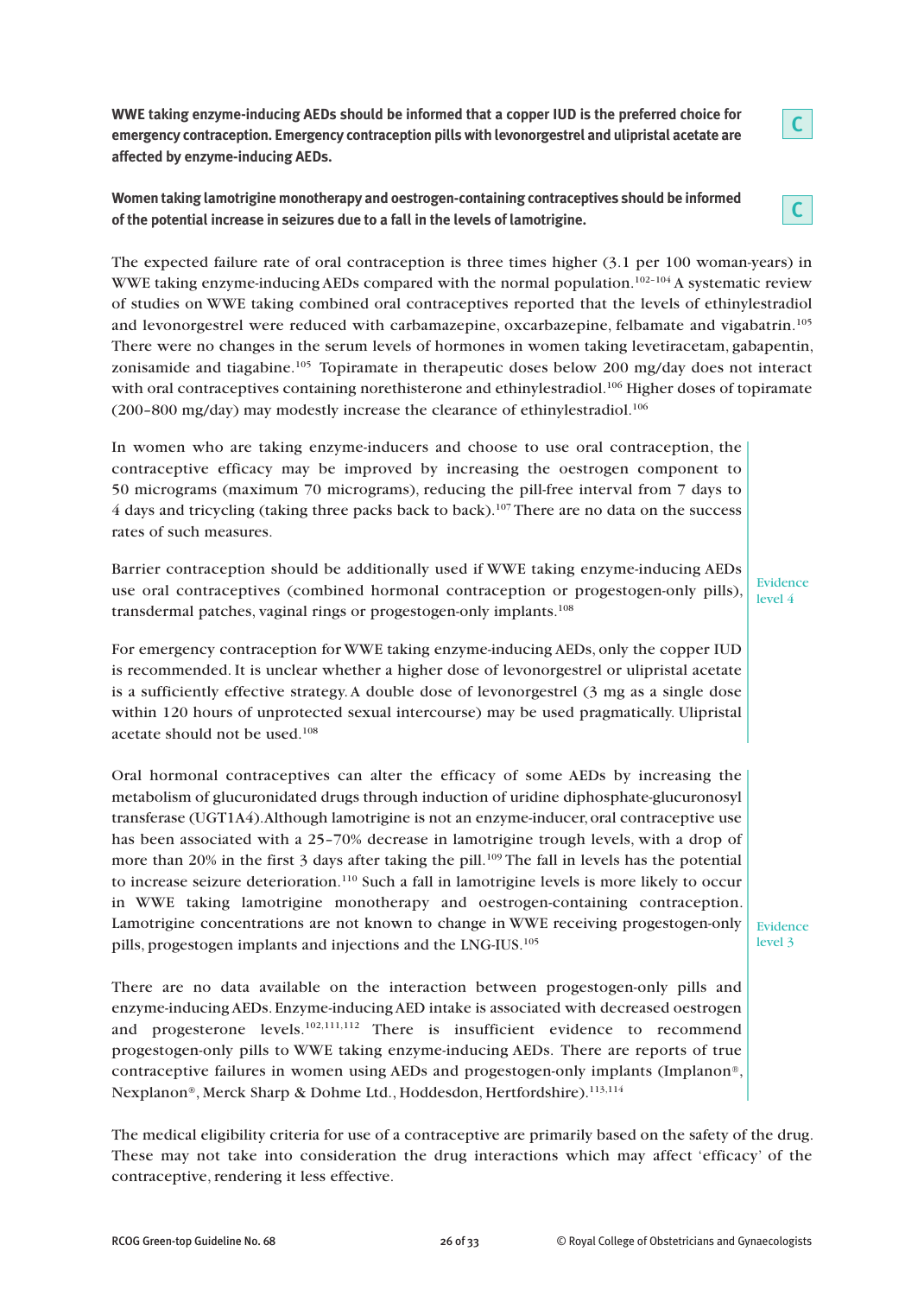| <b>AED</b>                                      | <b>Combined</b><br>hormonal<br>methods | Progestogen-<br>only pill | Progestogen-<br>only implant | Progestogen-<br>only injectable                                                     | LNG-IUS      | Copper<br><b>IUD</b> |
|-------------------------------------------------|----------------------------------------|---------------------------|------------------------------|-------------------------------------------------------------------------------------|--------------|----------------------|
| Enzyme-inducing<br>AED <sub>s<sup>a</sup></sub> | 3 <sup>b</sup>                         | 3 <sup>b</sup>            | 2 <sup>b</sup>               | Depot<br>medroxyprogesterone<br>$acetate - 1$<br>Norethisterone<br>enanthate $-2^b$ | $\mathbf{1}$ | $\mathbf{1}$         |
| Non-enzyme-inducing 1<br><b>AEDsc</b>           |                                        | $\mathbf{1}$              | $\mathbf{1}$                 | $\mathbf{1}$                                                                        | $\mathbf{1}$ | $\mathbf{1}$         |
| Non-enzyme-inducing 3<br>AEDs: lamotrigine      |                                        | $\mathbf{1}$              | $\mathbf{1}$                 | $\mathbf{1}$                                                                        | $\mathbf{1}$ | $\mathbf{1}$         |

# **Table 2.** Recommended methods of contraception in WWE taking AEDs

Adapted from Faculty of Sexual and Reproductive Healthcare Clinical Effectiveness Unit. *Antiepileptic Drugs and Contraception.* CEU Statement (January 2010). [London]: FSRH: 2010.<sup>107,115</sup>

a Carbamazepine, eslicarbazepine, oxcarbazepine, phenobarbital, phenytoin, primidone, rufinamide, topiramate. b The consistent use of condoms is recommended.

c Benzodiazepines, ethosuximide, gabapentin, lacosamide, levetiracetam, sodium valproate, tiagabine, vigabatrin, zonisamide.

| UK Medical Eligibility Criteria | A condition for which there is no restriction for the use of the contraceptive method with                                                                                                                                                                                                                                            |
|---------------------------------|---------------------------------------------------------------------------------------------------------------------------------------------------------------------------------------------------------------------------------------------------------------------------------------------------------------------------------------|
| (UK MEC) Category 1:            | the condition or in that circumstance.                                                                                                                                                                                                                                                                                                |
| <b>UKMEC Category 2:</b>        | A condition where the advantages of using the method generally outweigh the theoretical or<br>proven risks.                                                                                                                                                                                                                           |
| UKMEC Category 3:               | A condition where the theoretical or proven risks generally outweigh the advantages of using<br>the method. The provision of a method requires expert clinical judgement and/or referral to<br>a specialist provider, since use of the method is not usually recommended unless other<br>methods are not available or not acceptable. |
| UKMEC Category 4:               | A condition that represents unacceptable health risk if the method is used.                                                                                                                                                                                                                                                           |

# *9.2 What are the preferred contraceptive choices in WWE and what risks need to be conveyed to help them make informed decisions?*

**The risks of contraceptive failure and the short- and long-term adverse effects of each contraceptive method should be carefully explained to the woman. Effective contraception is extremely important with regard to stabilisation of epilepsy and planning of pregnancy to optimise outcomes.**

A survey of 537 WWE showed that 85% were aware that some AEDs interact with hormone-based contraceptives, 51% were given information that AEDs could make hormone-based contraception less effective, only 9% were told that their AEDs would not interact with their hormone-based contraception and 25% were given no information. 116

#### **10. Other implications**

#### *10.1 What may affect the driving entitlements of WWE who are pregnant?*

WWE should be informed of the effect of changing the dose of AED on seizures and its impact on driving **privileges.**

The general driving regulations for individuals with epilepsy apply to pregnant WWE. Mothers will need to be informed that stopping or reducing the dose of AED in pregnancy may result in seizure deterioration, including the first episode of seizures.This will have an impact on driving privileges and may affect parenting and work plans.<sup>117</sup>

Evidence level 4

 $\checkmark$ 

 $\checkmark$ 

Evidence level 2–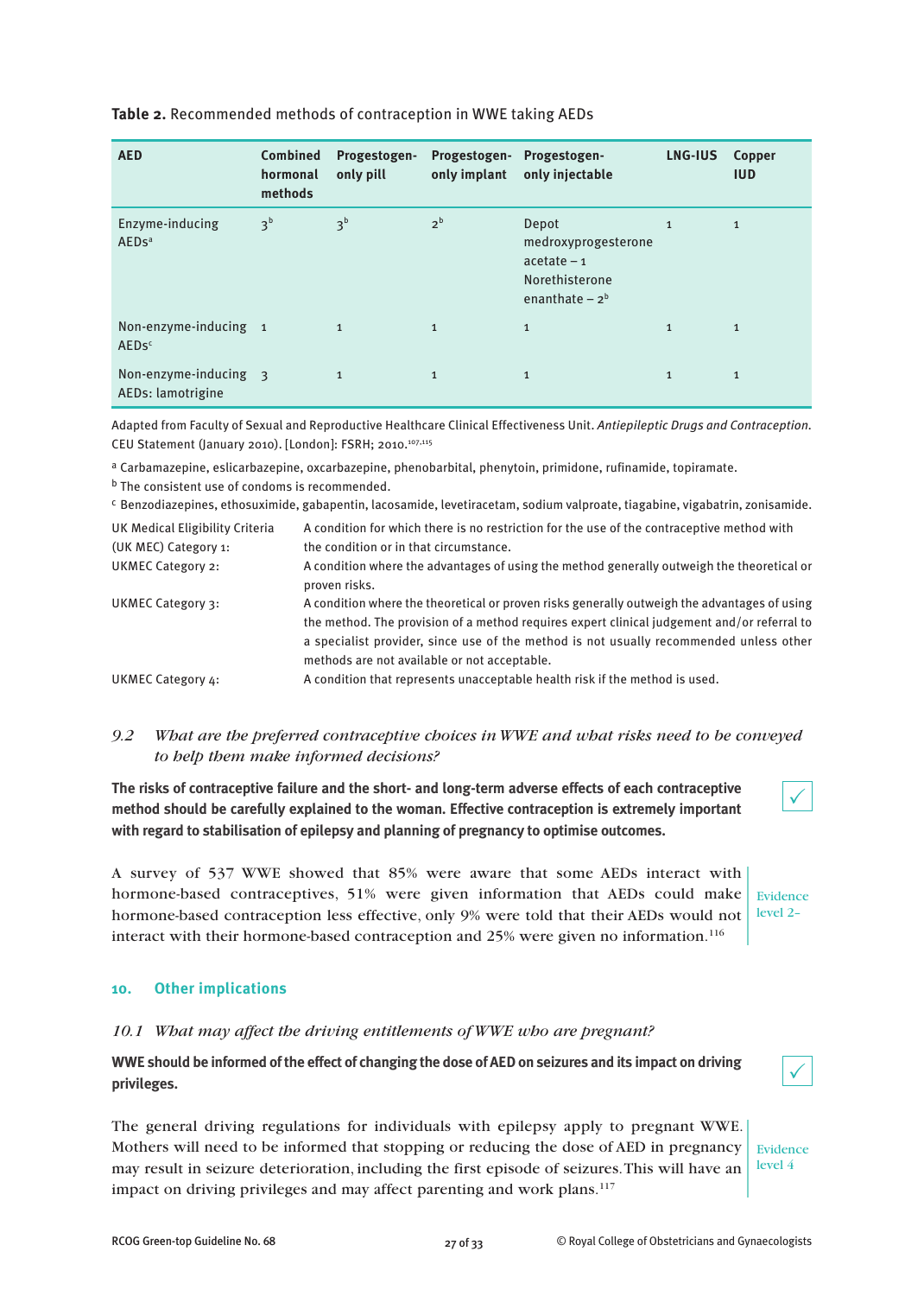# *10.2 What are the implications of disability legislation for WWE and health service providers?*

**Healthcare providers need to be aware of equality legislation in the UK that protects individuals with a disability from discrimination.**



Discrimination on the grounds of disability is illegal, with the relevant legislation being the Equality Act 2010 in England, Scotland and Wales, and the Disability Discrimination Act 1995 in Northern Ireland. Pregnancy offers a unique opportunity to work closely with pregnant mothers with epilepsy. Support by healthcare professionals is crucial to WWE, including access to provisions such as water birth if appropriate.

#### **11. Recommendations for future research**

- Identify the optimal monitoring strategy (therapeutic drug monitoring versus monitoring based on clinical features) for pregnant WWE taking AEDs with regards to maternal and fetal outcomes by a randomised trial.
- Development and validation of a prognostic model for seizure deterioration in pregnancy.
- Qualitative study on women's views on epilepsy in pregnancy, their perceptions of risk and their concerns regarding AED intake in pregnancy, and the views of partners and families.
- The role of vitamin K in preventing postpartum haemorrhage in WWE taking AEDs.
- The use of double dose steroids to induce fetal lung maturity inWWE taking enzyme-inducingAEDs.
- Effects of AED exposure (for various types and doses) in utero and through breast milk on the long-term neurodevelopment of the offspring and on later diagnosis of cardiac anomalies by a prospective cohort study.
- Optimal dose of AED that minimises the long-term adverse effect on the child.
- Epigenetic effects of AEDs on fetal outcomes.
- Effects of newer AEDs such as levetiracetam on the fetus in the short and long term.
- Neuropsychiatric effects of epilepsy and AEDs as assessed by WWE and their families.

#### **12. Auditable topics**

Standards for audit of practice should include the following:

- Provision of written information on the effects of epilepsy and AEDs on pregnancy outcomes and seizures (100%).
- Multidisciplinary input into prepregnancy, antenatal, intrapartum and postnatal care of WWE (100%).

Standards for audit of documentation should include the following:

- Written protocols for management of status epilepticus in all obstetric units (100%).
- Documented discussion on risks to the mother and baby from epilepsy and AEDs in the short and long term (100%).
- Proportion of women enrolled in the UK Epilepsy and Pregnancy Register (100%).

#### **13. Useful links and support groups**

- Epilepsy Action. *Epilepsy and having a baby* [https://www.epilepsy.org.uk/info/women/ having-baby].
- Epilepsy Society. *Pregnancy and parenting* [http://www.epilepsysociety.org.uk/pregnancyand-parenting].
- UK Epilepsy and Pregnancy Register [http://www.epilepsyandpregnancy.co.uk/].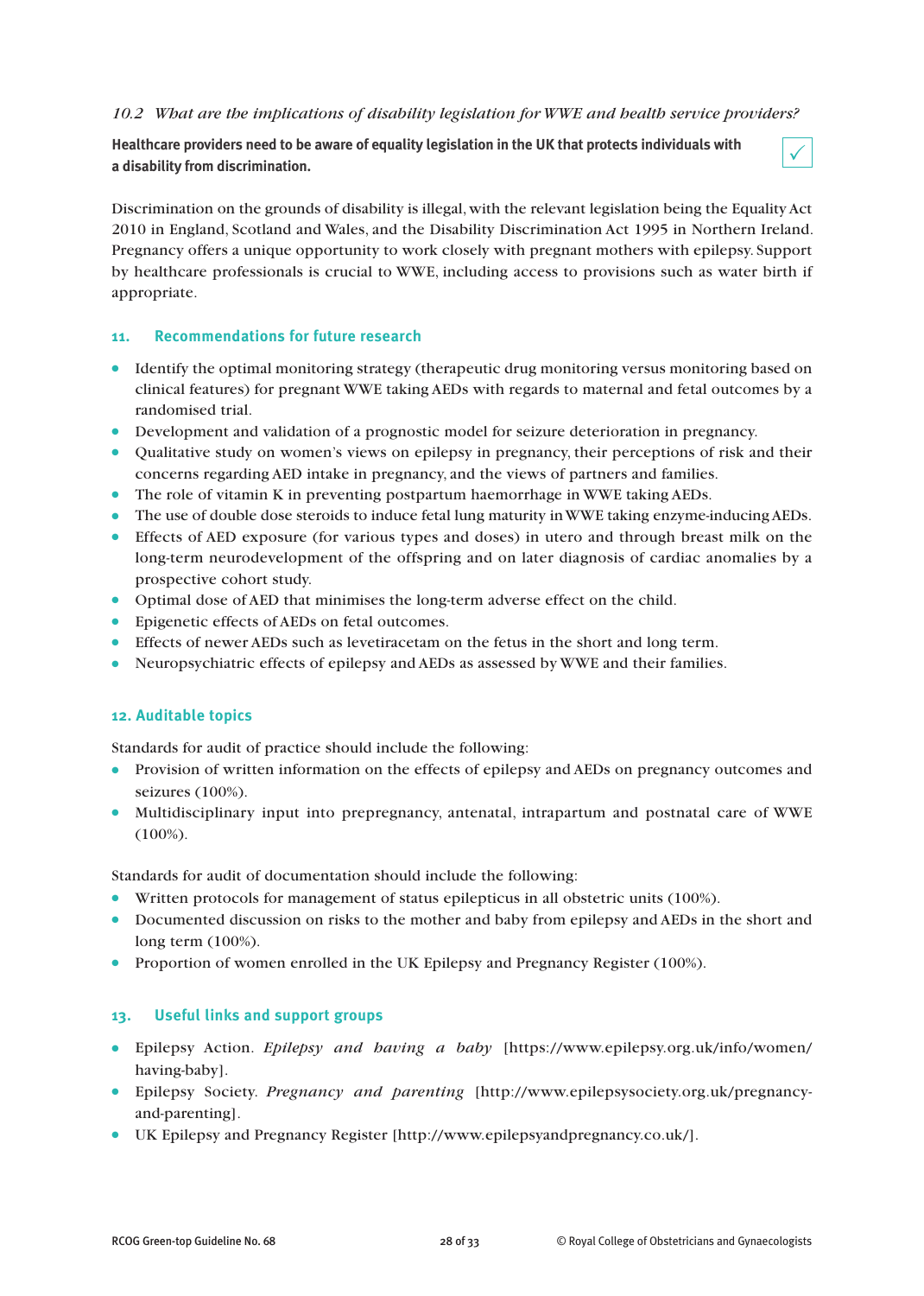#### **References**

- 1. National Institute for Health and Care Excellence. *The epilepsies: the diagnosis and management of the epilepsies in adults and children in primary and secondary care*.NICE clinical guideline 137.[Manchester]: NICE; 2012.
- 2. Scottish Intercollegiate Guidelines Network. *Diagnosis and management of epilepsy in adults: A national clinical guideline.* SIGN publication no. 143. Edinburgh: SIGN; 2015.
- 3. Edey S, Moran N, Nashef L. SUDEP and epilepsy-related mortality in pregnancy. *Epilepsia* 2014;55:e72–4.
- 4. UK Epilepsy and Pregnancy Register [http://www.epilepsy andpregnancy.co.uk/].Accessed 2016 Jan 6.
- 5. Adab N, Chadwick DW. Management of women with epilepsy during pregnancy. *The Obstetrician & Gynaecologist* 2006;8:20–5.
- 6. Knight M,Kenyon S, Brocklehurst P, Neilson J, Shakespeare J, Kurinczuk JJ (Eds.) on behalf of MBRRACE-UK. *Saving Lives, Improving Mothers' Care: Lessons learned to inform future maternity care from the UK and Ireland Confidential Enquiries into Maternal Deaths and Morbidity 2009–12*. Oxford: National Perinatal Epidemiology Unit; 2014 [https://www.npeu.ox.ac.uk/ mbrrace-uk/reports].
- 7. Artama M, Auvinen A, Raudaskoski T, Isojärvi I, Isojärvi J. Antiepileptic drug use of women with epilepsy and congenital malformations in offspring. *Neurology* 2005; 64:1874–8.
- 8. Hernández-Díaz S, Smith CR, Shen A, Mittendorf R, Hauser WA, Yerby M, et al.; North American AED Pregnancy Registry. Comparative safety of antiepileptic drugs during pregnancy. *Neurology* 2012;78:1692–9.
- 9. Hernández-Díaz S, Werler MM, Walker AM, Mitchell AA. Folic acid antagonists during pregnancy and the risk of birth defects. *N Engl J Med* 2000;343:1608–14.
- 10. Mawhinney E, Craig J, Morrow J, Russell A, Smithson WH, Parsons L, et al. Levetiracetam in pregnancy: results from the UK and Ireland epilepsy and pregnancy registers. *Neurology* 2013;80:400–5.
- 11. Meador K, Reynolds MW, Crean S, Fahrbach K, Probst C. Pregnancy outcomes in women with epilepsy: a systematic review and meta-analysis of published pregnancy registries and cohorts. *Epilepsy Res* 2008;81:1–13.
- 12. Morrow J, Russell A, Guthrie E, Parsons L, Robertson I, Waddell R, et al. Malformation risks of antiepileptic drugs in pregnancy: a prospective study from the UK Epilepsy and Pregnancy Register. *J Neurol Neurosurg Psychiatry* 2006;77:193–8.
- 13. Tomson T, Battino D, Bonizzoni E, Craig J, Lindhout D, Sabers A, et al.; EURAP study group. Dose-dependent risk of malformations with antiepileptic drugs: an analysis of data from the EURAP epilepsy and pregnancy registry. *Lancet Neurol* 2011;10:609–17.
- 14. Banach R, Boskovic R, Einarson T, Koren G. Long-term developmental outcome of children of women with epilepsy, unexposed or exposed prenatally to antiepileptic drugs: a meta-analysis of cohort studies. *Drug Saf* 2010;33: 73–9.
- 15. Meador KJ, Baker GA, Browning N, Cohen MJ, Bromley RL, Clayton-Smith J, et al.; NEAD Study Group. Fetal antiepileptic drug exposure and cognitive outcomes at age 6 years (NEAD study): a prospective observational study. *Lancet Neurol* 2013;12:244–52.
- 16. Confidential Enquiry into Maternal and Child Health. *Why Mothers Die 2000–2002. The Sixth Report of the Confidential Enquiries into Maternal Deaths in the United Kingdom*. London: RCOG Press; 2004.
- 17. Centre for Maternal and Child Enquiries (CMACE). Saving Mothers' Lives: reviewing maternal deaths to make motherhood safer: 2006–08. The Eighth Report on Confidential Enquiries into Maternal Deaths in the United Kingdom. *BJOG* 2011;118 Suppl 1:1–203.
- 18. Fisher RS,Acevedo C,Arzimanoglou A, Bogacz A, Cross JH, Elger CE, et al. ILAE official report: a practical clinical definition of epilepsy. *Epilepsia* 2014;55:475–82.
- 19. Battino D, Tomson T, Bonizzoni E, Craig J, Lindhout D, Sabers A, et al.; EURAP Study Group. Seizure control and treatment changes in pregnancy: observations from the EURAP epilepsy pregnancy registry. *Epilepsia* 2013;54: 1621–7.
- 20. Shorvon S,TomsonT. Sudden unexpected death in epilepsy. *Lancet* 2011;378:2028–38.
- 21. Nashef L. Sudden unexpected death in epilepsy: terminology and definitions. *Epilepsia* 1997;38 Suppl s11:S6–8.
- 22. Teramo K,HiilesmaaV,BardyA, Saarikoski S. Fetal heart rate during a maternal grand mal epileptic seizure. *J Perinat Med* 1979;7:3–6.
- 23. Chadwick D, Smith D.The misdiagnosis of epilepsy. *BMJ* 2002;324:495–6.
- 24. Chowdhury FA, Nashef L, Elwes RD. Misdiagnosis in epilepsy: a review and recognition of diagnostic uncertainty. *Eur J Neurol* 2008;15:1034–42.
- 25. Edlow JA, Caplan LR, O'Brien K,Tibbles CD. Diagnosis of acute neurological emergencies in pregnant and post-partum women. *Lancet Neurol* 2013;12:175–85.
- 26. Enye S, Ganapathy R, Braithwaite O. Proteinuria in status epilepticus or eclampsia; a diagnostic dilemma. *Am J Emerg Med* 2009;27:625.e5–6.
- 27. Pandey R, Garg R, Darlong V, Punj J, Khanna P. Recurrent seizures in pregnancy-epilepsy or eclampsia: a diagnostic dilemma? A case report. *AANA J* 2011;79:388–90.
- 28. Gaillard WD, Cross JH, Duncan JS, Stefan H,Theodore WH; Task Force on Practice Parameter Imaging Guidelines for the International League Against Epilepsy, Commission for Diagnostics. Epilepsy imaging study guideline criteria: commentary on diagnostic testing study guidelines and practice parameters. *Epilepsia* 2011;52:1750–6.
- 29. Dineen R, Banks A, Lenthall R. Imaging of acute neurological conditions in pregnancy and the puerperium. *Clin Radiol* 2005;60:1156–70.
- 30. ACOG Committee on Obstetric Practice.ACOG Committee Opinion. Number 299, September 2004 (replaces No. 158, September 1995).Guidelines for diagnostic imaging during pregnancy. *Obstet Gynecol* 2004;104:647–51.
- 31. Altman D, Carroli G, Duley L, Farrell B, Moodley J, Neilson J, et al.; Magpie Trial Collaboration Group. Do women with pre-eclampsia, and their babies, benefit from magnesium sulphate? The Magpie Trial: a randomised placebocontrolled trial. *Lancet* 2002;359:1877–90.
- 32. Beach RL,Kaplan PW. Seizures in pregnancy: diagnosis and management. *Int Rev Neurobiol* 2008;83:259–71.
- 33. Reuber M, Baker GA, Gill R, Smith DF, Chadwick DW. Failure to recognize psychogenic nonepileptic seizures may cause death. *Neurology* 2004;62:834–5.
- 34. Fairgrieve SD, Jackson M, Jonas P, Walshaw D, White K, Montgomery TL, et al. Population based, prospective study of the care of women with epilepsy in pregnancy. *BMJ* 2000;321:674–5.
- 35. Helbig KL, Bernhardt BA,Conway LJ,Valverde KD, Helbig I, Sperling MR. Genetic risk perception and reproductive decision making among people with epilepsy. *Epilepsia* 2010;51:1874–7.
- 36. Shostak S, Ottman R. Ethical, legal, and social dimensions of epilepsy genetics. *Epilepsia* 2006;47:1595–602.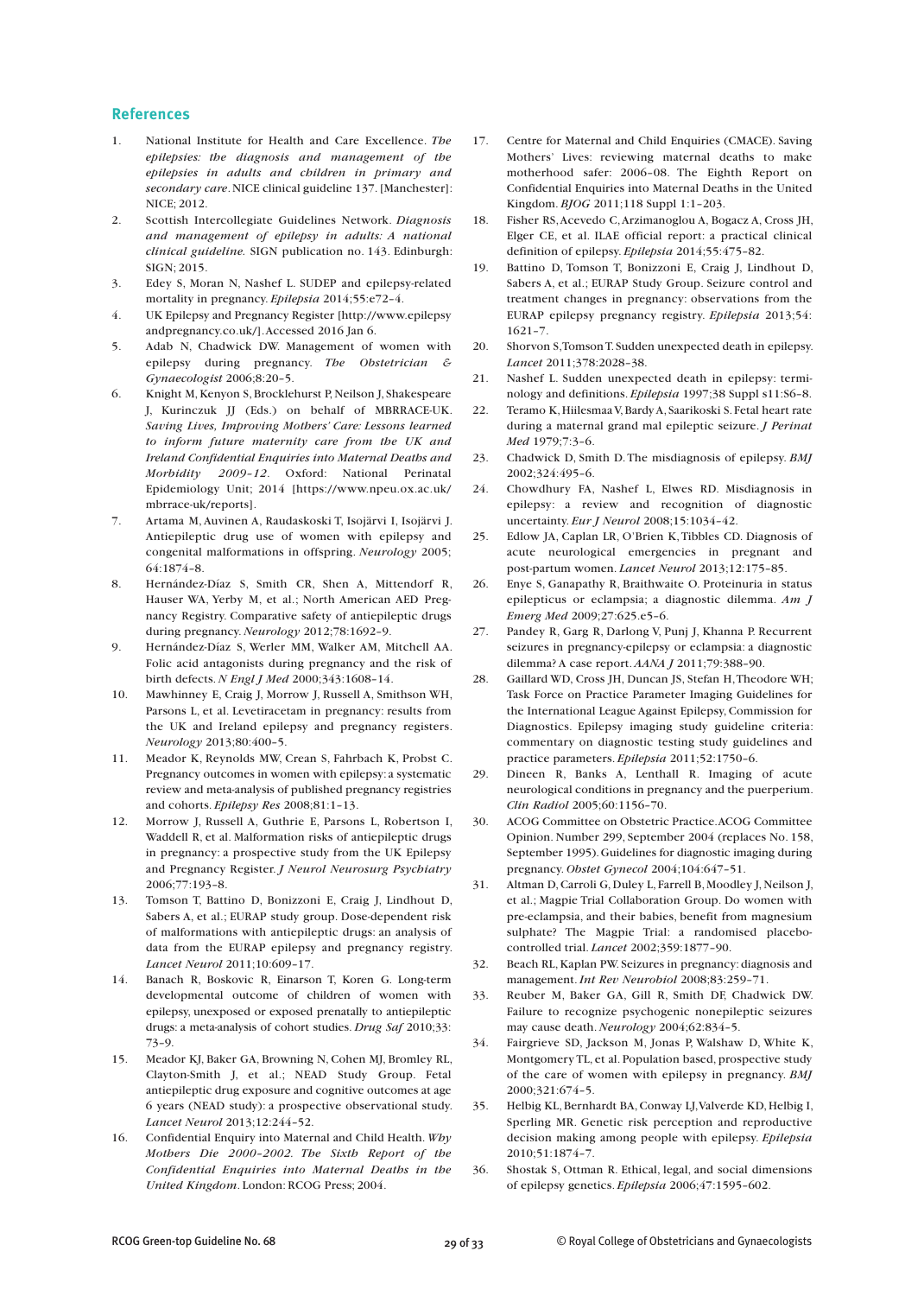- 37. Campbell E, Kennedy F, Russell A, Smithson WH, Parsons L, Morrison PJ, et al. Malformation risks of antiepileptic drug monotherapies in pregnancy: updated results from the UK and Ireland Epilepsy and Pregnancy Registers. *J Neurol Neurosurg Psychiatry* 2014;85:1029–34.
- 38. Bromley R, Weston J, Adab N, Greenhalgh J, Sanniti A, McKay AJ, et al. Treatment for epilepsy in pregnancy: neurodevelopmental outcomes in the child. *Cochrane Database Syst Rev* 2014;(10): CD010236.
- 39. Bromley RL, Mawer GE, Briggs M, Cheyne C, Clayton-Smith J, García-Fiñana M, et al.; Liverpool and Manchester Neurodevelopment Group. The prevalence of neurodevelopmental disorders in children prenatally exposed to antiepileptic drugs. *J Neurol Neurosurg Psychiatry* 2013;84:637–43.
- 40. Christensen J, Grønborg TK, Sørensen MJ, Schendel D, Parner ET, Pedersen LH, et al. Prenatal valproate exposure and risk of autism spectrum disorders and childhood autism.*JAMA* 2013;309:1696–703.
- 41. Shallcross R, Bromley RL, Irwin B, Bonnett LJ, Morrow J, Baker GA; Liverpool Manchester Neurodevelopment Group; UK Epilepsy and Pregnancy Register. Child development following in utero exposure:levetiracetam vs sodium valproate. *Neurology* 2011;76:383–9.
- 42. Shallcross R, Bromley RL, Cheyne CP, García-Fiñana M, Irwin B, Morrow J, et al.; Liverpool and Manchester Neurodevelopment Group; UK Epilepsy and Pregnancy Register. In utero exposure to levetiracetam vs valproate: development and language at 3 years of age. *Neurology* 2014;82:213–21.
- 43. Morrow JI, Hunt SJ, Russell AJ, Smithson WH, Parsons L, Robertson I, et al. Folic acid use and major congenital malformations in offspring of women with epilepsy: a prospective study from the UK Epilepsy and Pregnancy Register.*J Neurol Neurosurg Psychiatry* 2009;80:506–11.
- 44. Ogawa Y,Kaneko S, Otani K, Fukushima Y. Serum folic acid levels in epileptic mothers and their relationship to congenital malformations. *Epilepsy Res* 1991;8:75–8.
- 45. Kaaja E, Kaaja R, Hiilesmaa V. Major malformations in offspring of women with epilepsy. *Neurology* 2003;60: 575–9.
- 46. Betts T, Fox C. Proactive pre-conception counselling for women with epilepsy—is it effective? *Seizure* 1999;8:322–7.
- 47. Vajda FJ, O'Brien TJ, Hitchcock A, Graham J, Cook M, Lander C, et al. Critical relationship between sodium valproate dose and human teratogenicity: results of the Australian register of anti-epileptic drugs in pregnancy. *J Clin Neurosci* 2004;11:854–8.
- 48. Vajda FJ, O'Brien TJ, Hitchcock A, Graham J, Lander C.The Australian registry of anti-epileptic drugs in pregnancy: experience after 30 months. *J Clin Neurosci* 2003;10: 543–9.
- 49. Vajda FJ, Hitchcock A, Graham J, O'Brien T, Lander C, Eadie M. Seizure control in antiepileptic drug-treated pregnancy. *Epilepsia* 2008;49:172–6.
- 50. Gjerde IO, Strandjord RE,Ulstein M.The course of epilepsy during pregnancy: a study of 78 cases. *Acta Neurol Scand* 1988;78:198–205.
- 51. Tomson T, Lindbom U, Ekqvist B, Sundqvist A. Epilepsy and pregnancy: a prospective study of seizure control in relation to free and total plasma concentrations of carbamazepine and phenytoin. *Epilepsia* 1994;35:122–30.
- 52. Boardman SG. Understanding the experiences of pregnancy in women with epilepsy [PhD dissertation]. [Hull]: University of Hull; 2013.
- 53. Williams J, Myson V, Steward S, Jones G,Wilson JF, Kerr MP, et al. Self-discontinuation of antiepileptic medication in pregnancy: detection by hair analysis. *Epilepsia* 2002;43: 824–31.
- 54. Widnes SF, Schjøtt J, Granas AG. Risk perception and medicines information needs in pregnant women with epilepsy – a qualitative study. *Seizure* 2012;21:597–602.
- 55. Crawford P, Hudson S. Understanding the information needs of women with epilepsy at different lifestages: results of the 'Ideal World'survey. *Seizure* 2003;12:502–7.
- 56. Nadel AS, Green JK, Holmes LB, Frigoletto FD Jr, Benacerraf BR. Absence of need for amniocentesis in patients with elevated levels of maternal serum alphafetoprotein and normal ultrasonographic examinations. *N Engl J Med* 1990;323:557–61.
- 57. Adab N. Therapeutic monitoring of antiepileptic drugs during pregnancy and in the postpartum period: is it useful? *CNS Drugs* 2006;20:791–800.
- 58. Pennell PB. Antiepileptic drug pharmacokinetics during pregnancy and lactation. *Neurology* 2003;61 Suppl 2: S35–42.
- 59. Pennell PB, Hovinga CA. Antiepileptic drug therapy in pregnancy I: gestation-induced effects on AED pharmacokinetics. *Int Rev Neurobiol* 2008;83:227–40.
- 60. Miškov S, Gjergja-Juraški R, Cvitanović-Šojat L, Bakulić TI, Fučič A, Bošnjak-Pašić M, et al. Prospective surveillance of Croatian pregnant women on lamotrigine monotherapy – aspects of pre-pregnancy counseling and drug monitoring. *Acta Clin Croat* 2009;48:271–81.
- 61. Harden CL, Pennell PB, Koppel BS, Hovinga CA, Gidal B, Meador KJ, et al.; American Academy of Neurology; American Epilepsy Society. Practice parameter update: management issues for women with epilepsy—focus on pregnancy (an evidence-based review): vitamin K, folic acid, blood levels, and breastfeeding.*Neurology* 2009;73:142–9.
- 62. Pirie DA, Al Wattar BH, Pirie AM, Houston V, Siddiqua A, Doug M, et al. Effects of monitoring strategies on seizures in pregnant women on lamotrigine: a meta-analysis. *Eur J Obstet Gynecol Reprod Biol* 2014;172:26–31.
- 63. Perucca P,Gilliam FG.Adverse effects of antiepileptic drugs. *Lancet Neurol* 2012;11:792–802.
- 64. Jackson MJ,Turkington D.Depression and anxiety in epilepsy. *J Neurol Neurosurg Psychiatry* 2005;76 Suppl 1:i45–7.
- 65. Park SP, Kwon SH. Cognitive effects of antiepileptic drugs. *J Clin Neurol* 2008;4:99–106.
- 66. Viale L, Allotey J, Cheong-See F, Arroyo-Manzano D, Mccorry D, Bagary M, et al.; EBM CONNECT Collaboration. Epilepsy in pregnancy and reproductive outcomes:a systematic review and meta-analysis. *Lancet* 2015;386:1845–52.
- 67. Malow BA. Sleep and epilepsy. *Neurol Clin* 2005;23: 1127–47.
- 68. Lamberts RJ, Thijs RD, Laffan A, Langan Y, Sander JW. Sudden unexpected death in epilepsy: people with nocturnal seizures may be at highest risk. *Epilepsia* 2012;53:253–7.
- 69. Hiilesmaa VK, Bardy A, Teramo K. Obstetric outcome in women with epilepsy. *Am J Obstet Gynecol* 1985;152: 499–504.
- 70. HiilesmaaVK.Pregnancy and birth in women with epilepsy. *Neurology* 1992;42(4 Suppl 5):8–11.
- 71. Nomura R, Bessa JF, Custódio MG, Galletta MA, Zugaib M. P24.11: Computerized cardiotocography and Doppler velocimetry in fetuses exposed to antiepileptic drugs [abstract].*Ultrasound Obstet Gynecol* 2010;36 Suppl 1:262.
- 72. Yamasmit W, Chaithongwongwatthana S, Tolosa JE. Prenatal vitamin K1 administration in epileptic women to prevent neonatal hemorrhage: is it effective? *J Reprod Med* 2006;51:463–6.
- 73. Choulika S, Grabowski E, Holmes LB. Is antenatal vitamin K prophylaxis needed for pregnant women taking anticonvulsants? *Am J Obstet Gynecol* 2004;190:882–3.
- 74. Kaaja E, Kaaja R, Matila R, Hiilesmaa V. Enzyme-inducing antiepileptic drugs in pregnancy and the risk of bleeding in the neonate. *Neurology* 2002;58:549–53.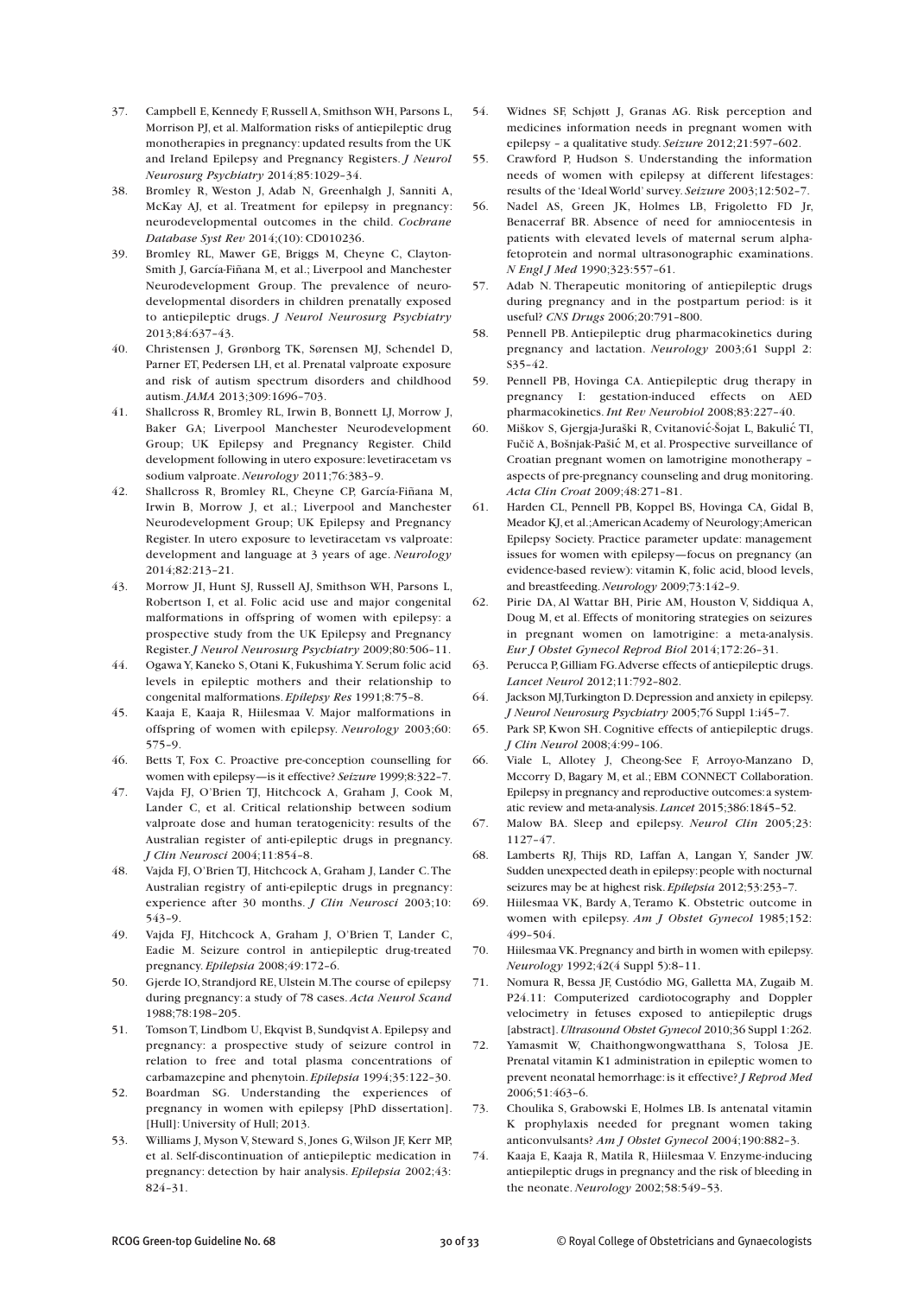- 75. Smith PE, Saunders J, Dawson A, Kerr MP. Intractable seizures in pregnancy. *Lancet* 1999;354:1522.
- 76. Patsalos PN, Fröscher W, Pisani F, van Rijn CM. The importance of drug interactions in epilepsy therapy. *Epilepsia* 2002;43:365–85.
- 77. Bardy A. Epilepsy and pregnancy: a prospective study of 154 pregnancies in epileptic women [thesis]. Helsinki, Finland, University of Helsinki; 1982.
- 78. Pennell PB. EURAP outcomes for seizure control during pregnancy: useful and encouraging data. *Epilepsy Curr* 2006;6:186–8.
- 79. Nei M,Daly S,Liporace J.A maternal complex partial seizure in labor can affect fetal heart rate.*Neurology* 1998;51:904–6.
- 80. Schmidt D, Canger R, Avanzini G, Battino D, Cusi C, Beck-Mannagetta G, et al. Change of seizure frequency in pregnant epileptic women.*J Neurol Neurosurg Psychiatry* 1983;46:751–5.
- 81. Kevat D, Mackillop L. Neurological diseases in pregnancy. *J R Coll Physicians Edinb* 2013;43:49–58.
- 82. EURAP Study Group. Seizure control and treatment in pregnancy: observations from the EURAP epilepsy pregnancy registry. *Neurology* 2006;66:354–60.
- 83. DeLorenzo RJ, Garnett LK, Towne AR, Waterhouse EJ, Boggs JG, Morton L, et al. Comparison of status epilepticus with prolonged seizure episodes lasting from 10 to 29 minutes. *Epilepsia* 1999;40:164–9.
- 84. Alldredge BK, Gelb AM, Isaacs SM, Corry MD, Allen F, Ulrich S, et al.A comparison of lorazepam, diazepam, and placebo for the treatment of out-of-hospital status epilepticus. *N Engl J Med* 2001;345:631–7.
- 85. McElhatton PR.The effects of benzodiazepine use during pregnancy and lactation. *Reprod Toxicol* 1994;8:461–75.
- 86. Kuczkowski KM. Labor analgesia for the parturient with neurological disease: what does an obstetrician need to know? *Arch Gynecol Obstet* 2006;274:41–6.
- 87. Daroff RB, Fenichel GM, Jankovic J, Mazziotta JC. *Bradley's Neurology in Clinical Practice*. 6th ed. Philadelphia: Elsevier Saunders; 2012.
- 88. Marinella MA. Meperidine-induced generalized seizures with normal renal function. *South Med J* 1997;90:556–8.
- 89. Kuczkowski KM. Seizures on emergence from sevoflurane anaesthesia for Caesarean section in a healthy parturient. *Anaesthesia* 2002;57:1234–5.
- 90. Hsieh SW, Lan KM, Luk HN,Jawan B. Postoperative seizures after sevoflurane anesthesia in a neonate. *Acta Anaesthesiol Scand* 2004;48:663.
- 91. Kuczkowski KM. Sevoflurane and seizures: *déjà vu*. *Acta Anaesthesiol Scand* 2004;48:1216.
- 92. Borthen I, Eide MG, Daltveit AK, Gilhus NE. Obstetric outcome in women with epilepsy: a hospital-based, retrospective study. *BJOG* 2011;118:956–65.
- 93. Thomas SV, Syam U, Devi JS. Predictors of seizures during pregnancy in women with epilepsy. *Epilepsia* 2012;53: e85–8.
- 94. Tran TA, Leppik IE, Blesi K, Sathanandan ST, Remmel R. Lamotrigine clearance during pregnancy. *Neurology* 2002;59:251–5.
- 95. de Haan GJ,Edelbroek P, Segers J,Engelsman M, Lindhout D, Dévilé-Notschaele M, et al. Gestation-induced changes in lamotrigine pharmacokinetics: a monotherapy study. *Neurology* 2004;63:571–3.
- 96. Chen L, Liu F, Yoshida S, Kaneko S. Is breast-feeding of infants advisable for epileptic mothers taking antiepileptic drugs? *Psychiatry Clin Neurosci* 2010;64:460–8.
- 97. Davanzo R, Dal Bo S, Bua J, Copertino M, Zanelli E, Matarazzo L.Antiepileptic drugs and breastfeeding. *Ital J Pediatr* 2013;39:50.
- 98. Meador KJ, Baker GA, Browning N, Clayton-Smith J, Combs-Cantrell DT, Cohen M, et al.; NEAD Study Group.

Effects of breastfeeding in children of women taking antiepileptic drugs. *Neurology* 2010;75:1954–60.

- 99. Veiby G, Engelsen BA, Gilhus NE. Early child development and exposure to antiepileptic drugs prenatally and through breastfeeding: a prospective cohort study on children of women with epilepsy.*JAMA Neurol* 2013;70:1367–74.
- 100. Turner K, Piazzini A, Franza A, Fumarola C, Chifari R, Marconi AM, et al. Postpartum depression in women with epilepsy versus women without epilepsy. *Epilepsy Behav* 2006;9:293–7.
- 101. Galanti M, Newport DJ, Pennell PB, Titchner D, Newman M, Knight BT, et al. Postpartum depression in women with epilepsy: influence of antiepileptic drugs in a prospective study. *Epilepsy Behav* 2009;16:426–30.
- 102. Zupanc ML. Antiepileptic drugs and hormonal contraceptives in adolescent women with epilepsy. *Neurology* 2006;66(6 Suppl 3):S37–45.
- 103. Beghi E, Cornaggia C; RESt-1 Group. Morbidity and accidents in patients with epilepsy: results of a European cohort study. *Epilepsia* 2002;43:1076–83.
- 104. Coulam CB, Annegers JF. Do anticonvulsants reduce the efficacy of oral contraceptives? *Epilepsia* 1979;20:519–25.
- 105. Gaffield ME, Culwell KR, Lee CR. The use of hormonal contraception among women taking anticonvulsant therapy. *Contraception* 2011;83:16–29.
- 106. Doose DR,Wang SS, Padmanabhan M, Schwabe S,Jacobs D, Bialer M. Effect of topiramate or carbamazepine on the pharmacokinetics of an oral contraceptive containing norethindrone and ethinyl estradiol in healthy obese and nonobese female subjects. *Epilepsia* 2003;44:540–9.
- 107. Faculty of Sexual and Reproductive Healthcare. *Faculty of Sexual & Reproductive Healthcare Clinical Guidance: Combined Hormonal Contraception*. [London]: FSRH; 2011 (updated 2012).
- 108. Faculty of Sexual and Reproductive Healthcare. *Faculty of Sexual & Reproductive Healthcare Clinical Guidance: Drug Interactions with Hormonal Contraception*. [London]: FSRH; 2011 (updated 2012).
- 109. Stodieck SR, Schwenkhagen AM. Lamotrigine plasma levels and combined monophasic oral contraceptives (COC) or a contraceptive vaginal ring.A prospective evaluation in 30 women [abstract]. *Epilepsia* 2004;45 Suppl 7:187.
- 110. Wegner I, Edelbroek PM, Bulk S, Lindhout D. Lamotrigine kinetics within the menstrual cycle, after menopause, and with oral contraceptives. *Neurology* 2009;73:1388–93.
- 111. World Health Organization. *Medical eligibility criteria for contraceptive use.* 4th ed.[Geneva]:WHO; 2010.
- 112. Faculty of Sexual and Reproductive Healthcare [http:// www.fsrh.org/].Accessed 2016 Jan 06.
- 113. Harrison-Woolrych M,Hill R.Unintended pregnancies with the etonogestrel implant (Implanon): a case series from postmarketing experience in Australia. *Contraception* 2005;71:306–8.
- 114. Bensouda-Grimaldi L, Jonville-Béra AP, Beau-Salinas F, Llabres S,Autret-Leca E; le réseau des centres régionaux de pharmacovigilance. [Insertion problems, removal problems, and contraception failures with Implanon®]. *Gynecol Obstet Fertil* 2005;33:986–90.[Article in French.]
- 115. Faculty of Sexual and Reproductive Healthcare Clinical Effectiveness Unit.*Antiepileptic Drugs and Contraception.* CEU Statement (January 2010).[London]: FSRH; 2010.
- 116. Epilepsy Action.'An Ideal World For Women'[http://www. epilepsy.org.uk/involved/campaigns/women/ideal-world]. Accessed 2016 Jan 6.
- 117. Driver and Vehicle Licensing Agency. Current medical guidelines: DVLA guidance for professionals - Neurological appendix [https://www.gov.uk/current-medical-guidelinesdvla-guidance-for-professionals-neurological-chapterappendix].Accessed 2016 Jan 6.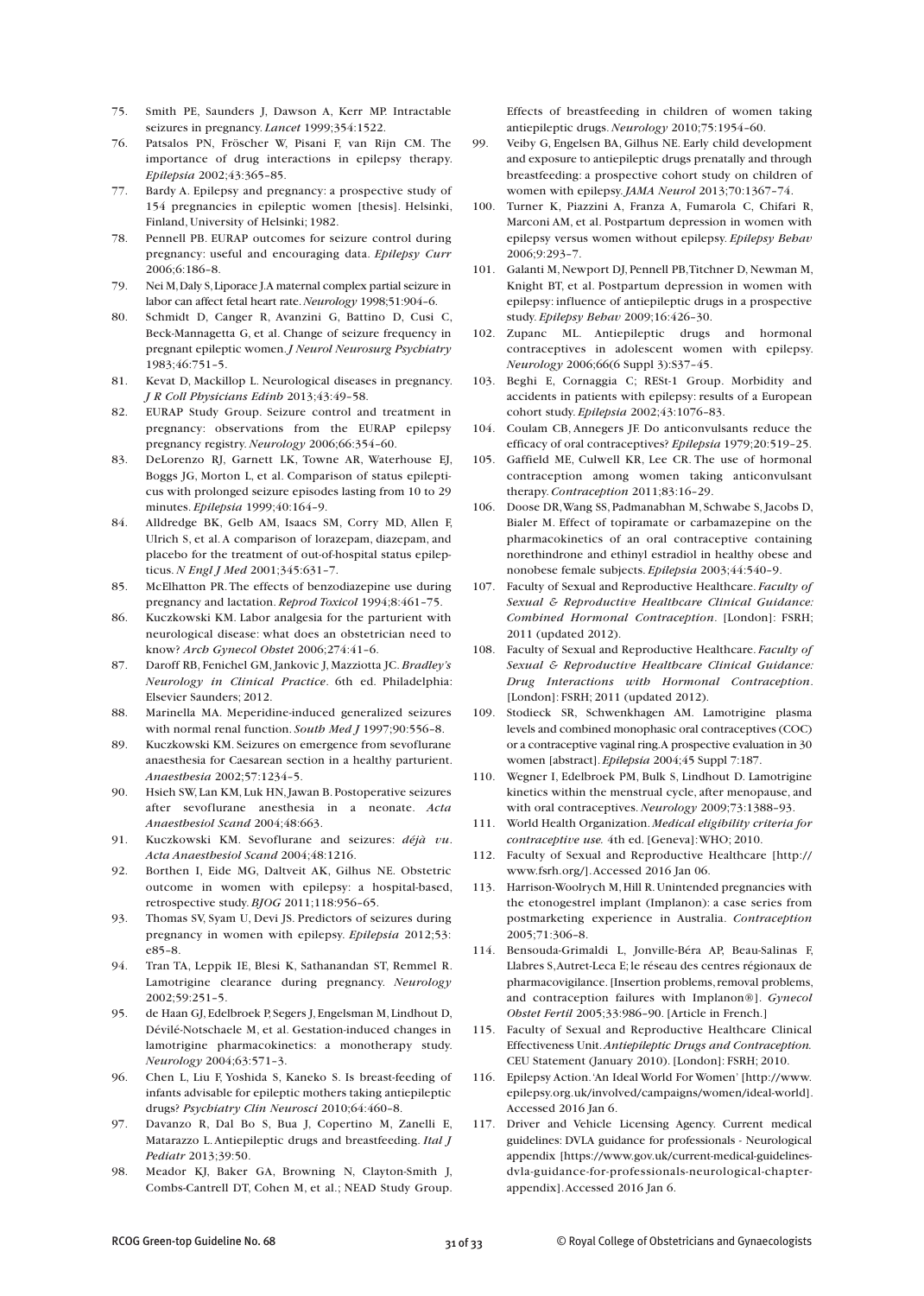# **Appendix I:** Explanation of guidelines and evidence levels

Clinical guidelines are:'systematically developed statements which assist clinicians and patients in making decisions about appropriate treatment for specific conditions'. Each guideline is systematically developed using a standardised methodology. Exact details of this process can be found in Clinical GovernanceAdvice No.1 *Development of RCOG Green-top Guidelines* (available on the RCOG website at http://www.rcog.org.uk/green-top-development).These recommendations are not intended to dictate an exclusive course of management or treatment.They must be evaluated with reference to individual patient needs, resources and limitations unique to the institution and variations in local populations. It is hoped that this process of local ownership will help to incorporate these guidelines into routine practice.Attention is drawn to areas of clinical uncertainty where further research may be indicated.

The evidence used in this guideline was graded using the scheme below and the recommendations formulated in a similar fashion with a standardised grading scheme.

| <b>Classification of evidence levels</b>                                                                                                                                                                                                                                                                                                    | <b>Grades of recommendations</b>                                                                                                                                                                                                                                                                                                                                                                 |
|---------------------------------------------------------------------------------------------------------------------------------------------------------------------------------------------------------------------------------------------------------------------------------------------------------------------------------------------|--------------------------------------------------------------------------------------------------------------------------------------------------------------------------------------------------------------------------------------------------------------------------------------------------------------------------------------------------------------------------------------------------|
| 1++ High-quality meta-analyses, systematic<br>reviews of randomised controlled trials<br>or randomised controlled trials with a<br>very low risk of bias<br>Well-conducted meta-analyses, systematic<br>$1+$<br>reviews of randomised controlled trials<br>or randomised controlled trials with a<br>low risk of bias                       | At least one meta-analysis, systematic review or<br>A<br>randomised controlled trial rated as 1++, and<br>directly applicable to the target population; or<br>A systematic review of randomised controlled<br>trials or a body of evidence consisting<br>principally of studies rated as 1+, directly<br>applicable to the target population and<br>demonstrating overall consistency of results |
| Meta-analyses, systematic reviews of<br>$1 -$<br>randomised controlled trials or<br>randomised controlled trials with a high<br>risk of bias                                                                                                                                                                                                | A body of evidence including studies rated as<br>В<br>2++ directly applicable to the target<br>population, and demonstrating overall<br>consistency of results; or                                                                                                                                                                                                                               |
| 2++ High-quality systematic reviews of case-<br>control or cohort studies or high-quality<br>case-control or cohort studies with a<br>very low risk of confounding, bias or<br>chance and a high probability that the<br>relationship is causal<br>Well-conducted case-control or cohort<br>$2+$<br>studies with a low risk of confounding, | Extrapolated evidence from studies rated as<br>$1++$ or $1+$<br>A body of evidence including studies rated as<br>2+ directly applicable to the target population<br>and demonstrating overall consistency of<br>results; or<br>Extrapolated evidence from studies rated as<br>$2 + +$                                                                                                            |
| bias or chance and a moderate<br>probability that the relationship is causal<br>Case-control or cohort studies with a<br>$2 -$<br>high risk of confounding, bias or chance<br>and a significant risk that the                                                                                                                               | Evidence level 3 or 4; or<br>D<br>Extrapolated evidence from studies rated as 2+<br><b>Good practice point</b>                                                                                                                                                                                                                                                                                   |
| relationship is not causal<br>Non-analytical studies, e.g. case reports,<br>$\overline{3}$<br>case series<br>$\overline{4}$<br><b>Expert opinion</b>                                                                                                                                                                                        | Recommended best practice based on the<br>clinical experience of the guideline<br>development group                                                                                                                                                                                                                                                                                              |
|                                                                                                                                                                                                                                                                                                                                             |                                                                                                                                                                                                                                                                                                                                                                                                  |